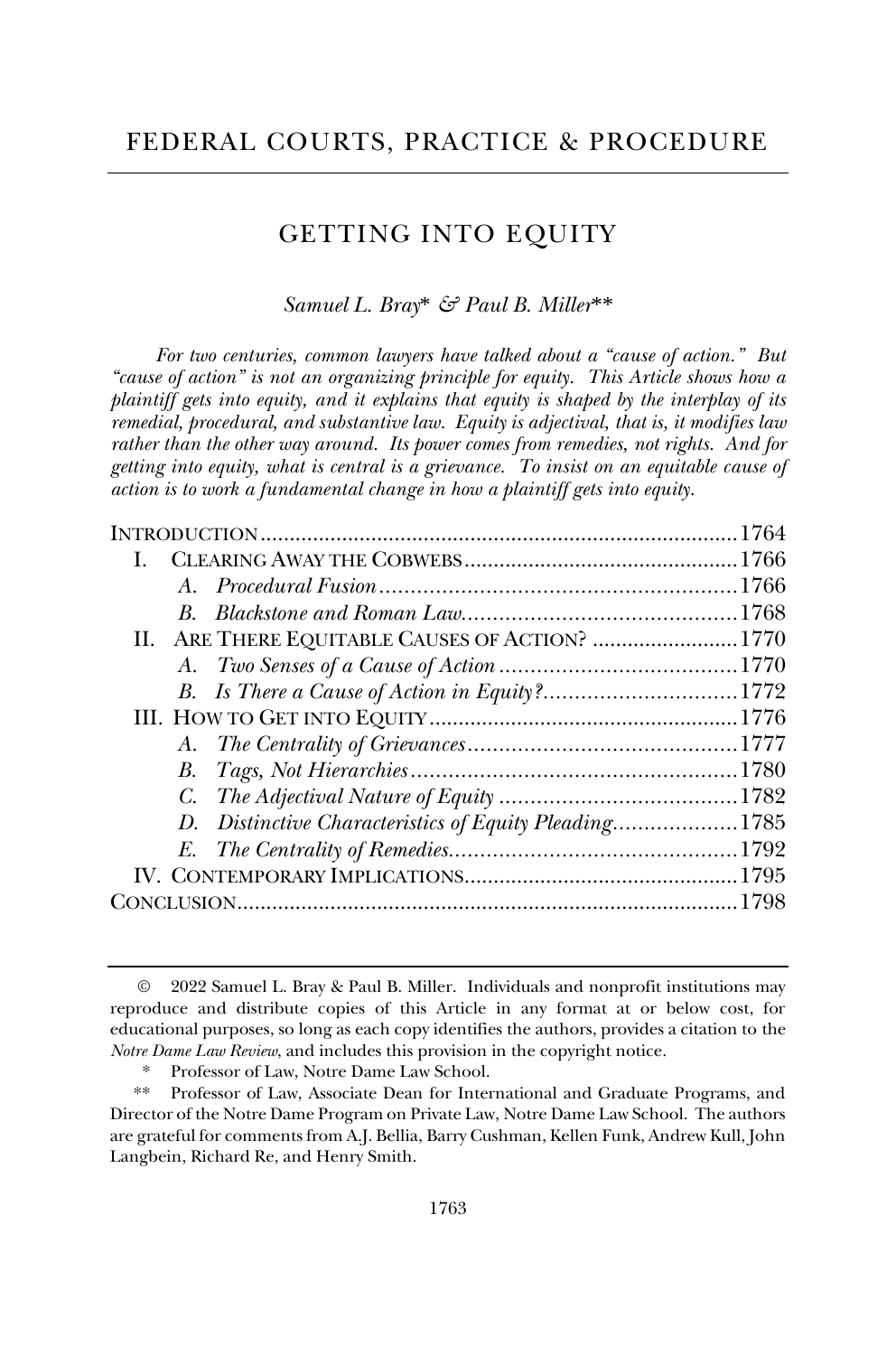#### **INTRODUCTION**

One of the puzzles in the contemporary law of the federal courts is where an equitable cause of action comes from. Surely it has to come from somewhere, for everyone recognizes the legitimacy of injunctions like that in *Ex parte Young*.<sup>1</sup> But where?

<span id="page-1-0"></span>That question is not easily answered. Having a cause of action was how a plaintiff would get into a court of law, but to get into equity, a plaintiff needed something quite different. A suitor in equity needed a grievance, a good story that would motivate the court. The story needed to connect up with some recurring pattern of equitable intervention, and these patterns were called "heads of equitable jurisdiction."<sup>2</sup> A plaintiff who didn't fit within one of the heads of equitable jurisdiction would be denied relief "for want of [e]quity" not for failure to state a cause of action.<sup>3</sup>

At law, the cause of action determined everything about the case, and there was a 1:1 relationship between the cause of action and the plaintiff's claim. But the equitable patterns were looser. If the legal cause of action was like a computer file organization that uses folders, the equitable patterns worked more like tags. There might be one tag for a suit in equity, or there might be several. What equity was offering was not a kind of stand-alone justice, but something adjectival. It was correcting or supplementing the justice offered by law—patching holes, as it were. And a critical part of equity's attraction was the potency of its remedies.

These differences about the basis for litigation at law and in equity have been obscured for courts and scholars today. One consequence is that the Supreme Court has sometimes preferred to treat the availability of equitable relief as largely a matter of statutory interpretation, as in *Armstrong v. Exceptional Child Center, Inc.*<sup>4</sup> Yet that approach is not possible in cases involving non-statutory claims. Cases

<sup>1</sup> *See* 209 U.S. 123 (1908). For debate about what exactly *Ex parte Young* stands for, see John Harrison, Ex Parte *Young*, 60 STAN. L. REV. 989 (2008); James E. Pfander & Jacob P. Wentzel, *The Common Law Origins of* Ex Parte Young, 72 STAN. L. REV. 1269 (2020); David L. Shapiro, Ex Parte Young *and the Uses of History*, 67 N.Y.U. ANN. SURV. AM. L. 69 (2011).

<sup>2</sup> *See, e.g.*, EUGENE A. JONES, MANUAL OF EQUITY PLEADING AND PRACTICE 31 (1916) ("[T]he plaintiff's narrative of his grievance . . . must state a case remediable under some head of equity jurisdiction . . . .").

<sup>3</sup> *See* 1 JOSEPH STORY, COMMENTARIES ON EQUITY PLEADINGS, AND THE INCIDENTS THEREOF, ACCORDING TO THE PRACTICE OF THE COURTS OF EQUITY OF ENGLAND AND AMERICA § 472, at 372 (2d ed., Boston, Charles C. Little & James Brown 1840) (1836) ("[W]henever there is no sufficient ground shown in the Bill for the interference of a Court of Equity, the defendant may demur to the Bill for want of Equity to sustain the jurisdiction.").

<sup>4</sup> 575 U.S. 320 (2015).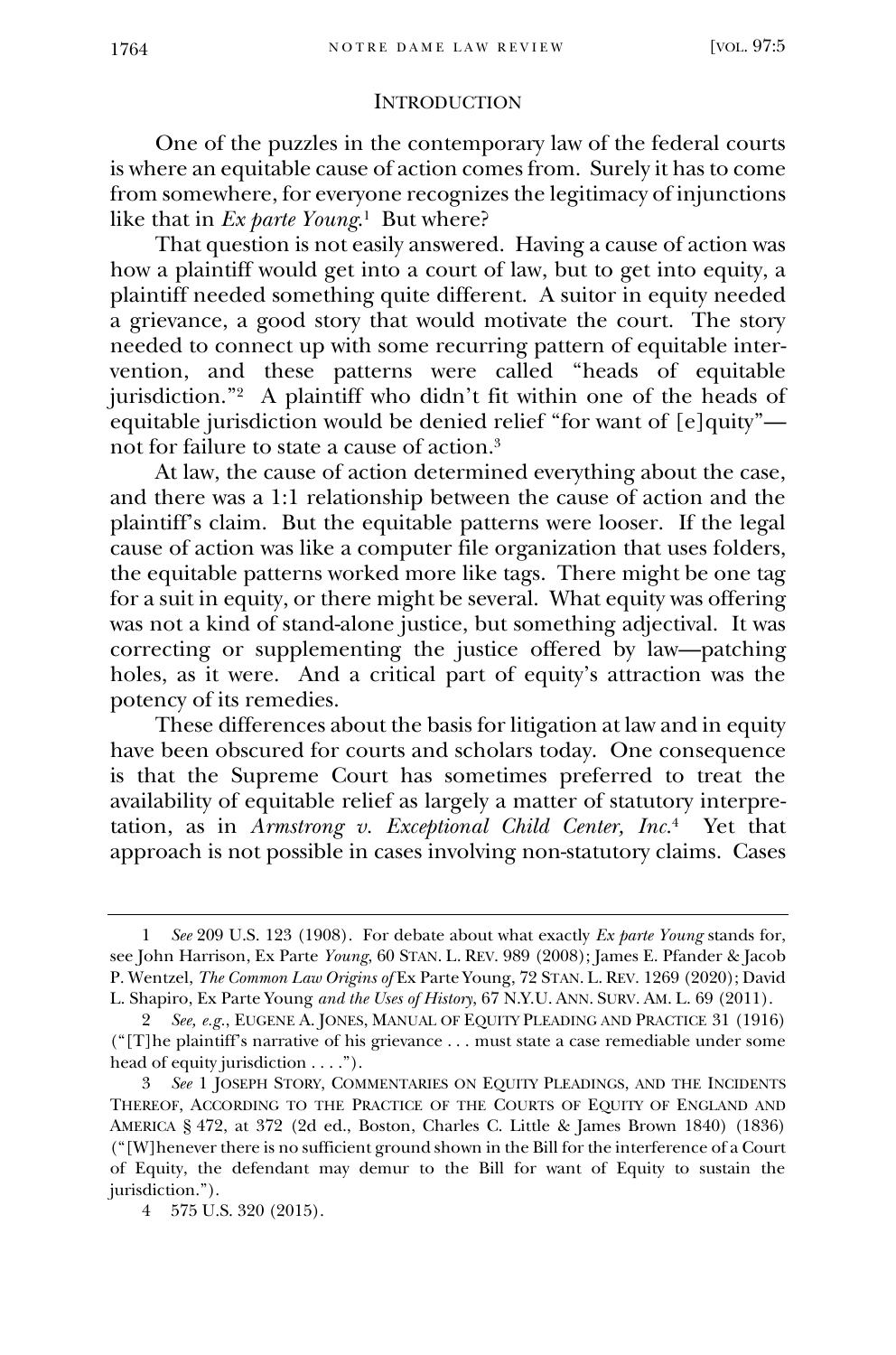like *United States v. Texas*<sup>5</sup> force the courts to consider anew what it takes for a plaintiff to get into equity.

The ambition of this Article is to recover the traditional understanding of how plaintiffs got into equity, and to show how this understanding can help federal courts understand and inhabit equity today. We look primarily at the concurrent jurisdiction of equity.<sup>6</sup> In other words, our concern is primarily with those cases in which equity offers an alternative to what a plaintiff could get at law—especially an alternative remedy. This concurrent jurisdiction of equity is in contrast to the exclusive jurisdiction, i.e., the swathes of substantive law that are entirely the creation of equity (e.g., trust law).

The federal courts have equity jurisdiction, and the Supreme Court has decided many cases about its contours over the last quartercentury.<sup>7</sup> In this burgeoning set of new equity cases, the Court has looked to the traditional practices of equity to determine whether a particular equitable claim or remedy should be available. These are good developments.<sup>8</sup> By recovering the traditional understanding of the bases for equitable intervention, this Article provides a foundation for many of these cases and for new ones in the future.

The remainder of this Article is as follows. Part I diagnoses two reasons for the confusion about how to get into equity: one is a misunderstanding of procedural fusion, and the other is an attempt to read equity in terms of rights and correlative duties, much as

<sup>5</sup> *See* United States v. Texas, No. 21-CV-796, 2021 WL 4593319, at \*16–18 (W.D. Tex. Oct. 6, 2021), *cert. granted before judgment*, 142 S. Ct. 14 (2021) (mem.), *cert. dismissed as improvidently granted*, 142 S. Ct. 522 (2021) (mem.); *see also* Aditya Bamzai & Samuel L. Bray, Debs *and the Federal Equity Jurisdiction*, 98 NOTRE DAME L. REV. (forthcoming 2022).

The canonical formulation of the distinction between equity's three jurisdictions is in Justice Story's *Commentaries*: "The jurisdiction of a Court of Equity is sometimes concurrent with the jurisdiction of a Court of law; it is sometimes exclusive of it; and it is sometimes auxiliary to it." *See* 1 JOSEPH STORY, COMMENTARIES ON EQUITY JURISPRUDENCE, AS ADMINISTERED IN ENGLAND AND AMERICA § 33, at 32–33 (Boston, Hilliard, Gray & Co. 1836); *see also* 1 HENRY BALLOW, A TREATISE OF EQUITY 10–11 n.f (John Fonblanque ed., Dublin, Byrne, J. Moore, W. Jones, E. Lynch & H. Watts 1793). On the development of the concept, see David Yale, *A Trichotomy of Equity*, 6 J. LEGAL. HIST. 194 (1985). For a summary (as well as critique), see Mike Macnair, *Equity and Conscience*, 27 OXFORD J. LEGAL STUD. 659, 665 (2007).

<sup>7</sup> *See, e.g.*, Whole Woman's Health v. Jackson, 142 S. Ct. 522 (2021); Liu v. SEC, 140 S. Ct. 1936 (2020); Taggart v. Lorenzen, 139 S. Ct. 1795 (2019); SCA Hygiene Prods. Aktiebolag v. First Quality Baby Prods., LLC, 137 S. Ct. 954 (2017); Petrella v. Metro-Goldwyn-Mayer, Inc., 572 U.S. 663 (2014); CIGNA Corp. v. Amara, 563 U.S. 421 (2011); Winter v. Nat. Res. Def. Council, Inc., 555 U.S. 7 (2008); Sereboff v. Mid Atl. Med. Servs., Inc., 547 U.S. 356 (2006); eBay Inc. v. MercExchange, LLC, 547 U.S. 388 (2006); Great-West Life & Annuity Ins. Co. v. Knudson, 534 U.S. 204 (2002); Grupo Mexicano de Desarrollo, S.A. v. Alliance Bond Fund, Inc., 527 U.S. 308 (1999).

<sup>8</sup> *See generally* Samuel L. Bray, *The Supreme Court and the New Equity*, 68 VAND. L. REV. 997 (2015).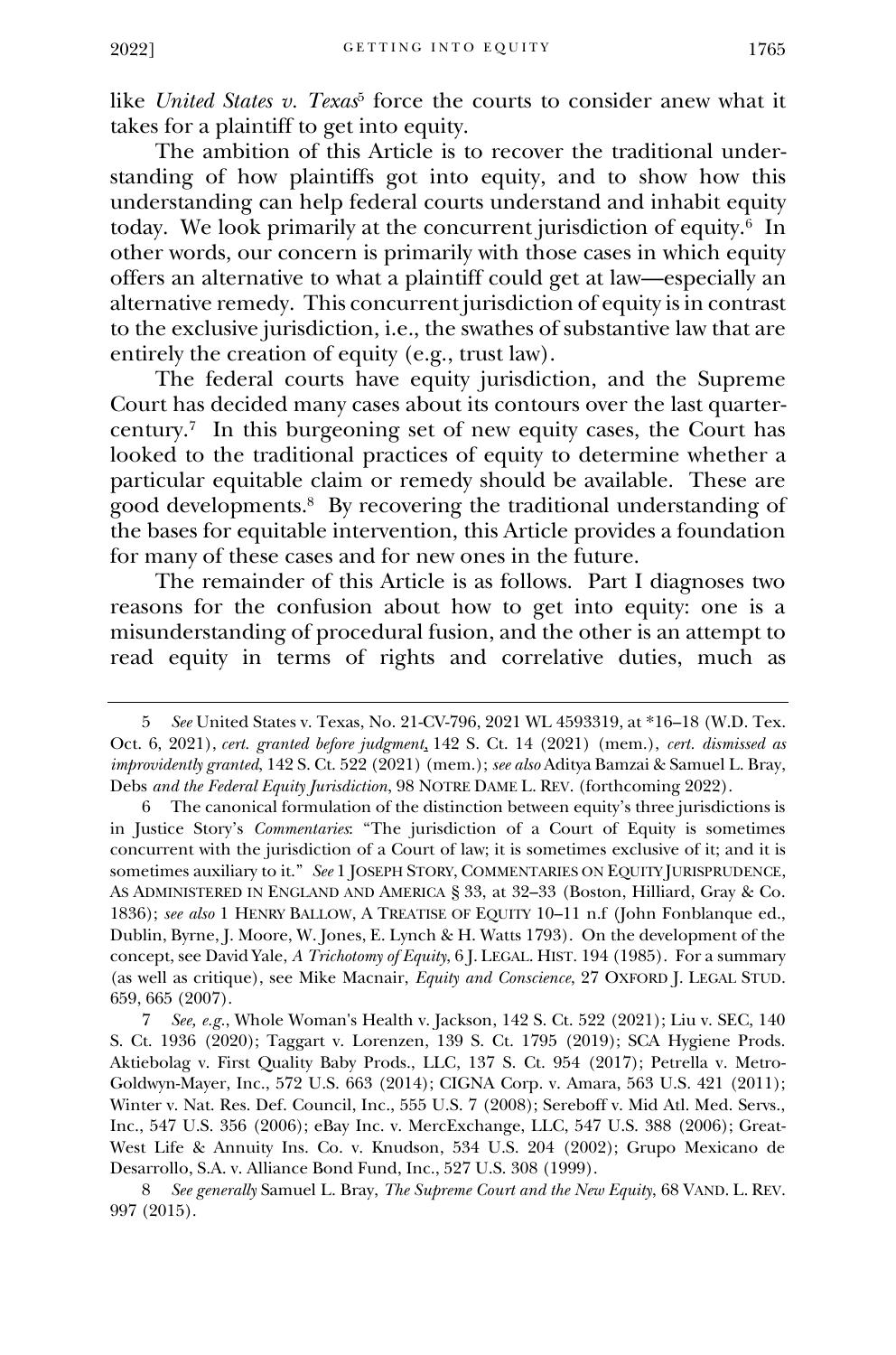Blackstone did with the common law. Part II considers whether equity has "causes of action," and concludes that it does not. Part III offers an affirmative account of how to get into equity. It emphasizes the centrality of the grievance, as well as equity's loose organizing structure, its adjectival quality, and the priority of remedies. Part  $\tilde{N}$ addresses contemporary implications.

# I. CLEARING AWAY THE COBWEBS

<span id="page-3-0"></span>This Part clears away two misunderstandings that can obscure how a plaintiff gets into equity. One is overreading the merger of legal and equitable procedure, for which the decisive moment in the federal courts is the adoption of the Federal Rules of Civil Procedure in 1938. The other is trying to think about equity in terms of correlative rights and duties, the deontic logic that Blackstone brought to the common law from Roman law.

# *A. Procedural Fusion*

<span id="page-3-1"></span>How does one get into equity? The very question might strike some as odd. Why single out equity? Why not instead simply ask how one brings a civil action? And framed in such a quotidian way, the question loses interest. That question is answered in elementary law school courses on civil procedure.

Even a reader alive to the fact that procedure once differed in law and equity might think the question a strictly historical one. Procedural fusion was a dream shared by many early American lawyers, and it was realized long ago in New York with the enactment of the Field Code and in most other states since. In the federal courts, it was systematically achieved nearly a century ago with the adoption of the Federal Rules of Civil Procedure.<sup>9</sup>

To see that the question of how to get into equity is a live one, we must start with clearing away a misunderstanding about the effect of procedural fusion. In the long-running debates about procedural fusion, the critics warned that it would lead to wider conflation and confusion of law and equity, while the fusionists insisted that only the procedures of law and equity were being merged.<sup>10</sup>

<sup>9</sup> *See* Kellen Funk, *The Union of Law and Equity: The United States, 1800–1938*, *in* EQUITY AND LAW: FUSION AND FISSION 46, 46–69 (John C.P. Goldberg, Henry E. Smith & P.G. Turner eds., 2019).

<sup>10</sup> *See* Thomas O. Main, *Traditional Equity and Contemporary Procedure*, 78 WASH. L.REV. 429, 466 (2003) ("Code reformers took great pains to emphasize that the new codes reorganized only the procedure of law and equity. Accepting Blackstone's view that substance and procedure were conceptually distinct, the Field Code took the additional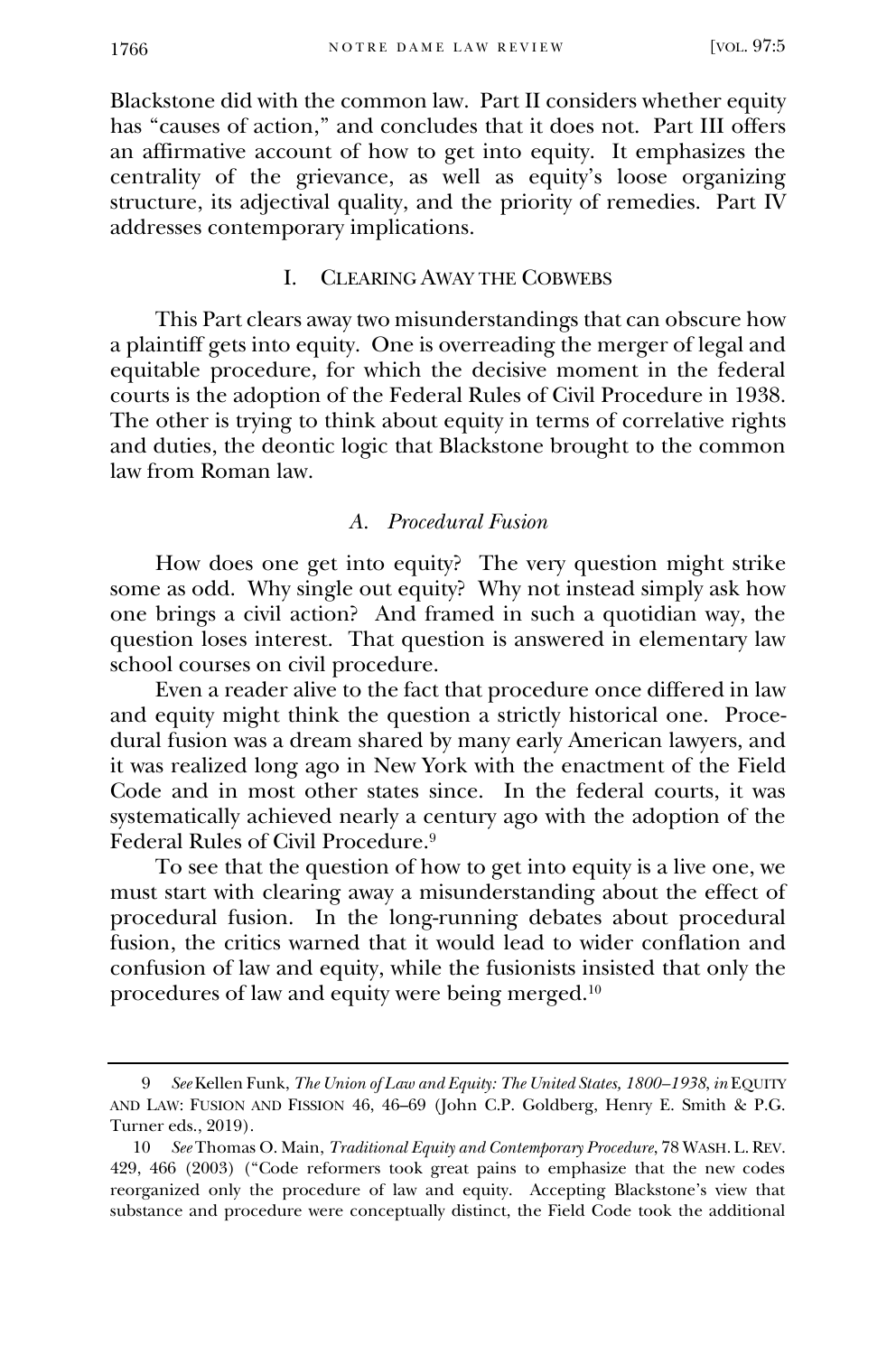As a matter of legal effect, the fusionists were right. Merging the procedures of law and equity did not affect substantive rights. Indeed, it could not have, because the Rules Enabling Act explicitly says that the Federal Rules of Civil Procedure "shall not abridge, enlarge or modify any substantive right."<sup>11</sup> This understanding has been explicitly endorsed by the Supreme Court in just the last decade. The Court held that because laches was "a defense developed by courts of equity[,] its principal application was, *and remains*, to claims of an equitable cast."<sup>12</sup> And the Court expressly rejected the argument that the adoption of the Federal Rules of Civil Procedure merged legal and equitable defenses. "True," wrote Justice Ginsburg for the Court, "there has been, since 1938, only 'one form of action—the civil action.' But 'the substantive and remedial principles [applicable] prior to the advent of the federal rules [have] not changed.'"<sup>13</sup>

And yet in another sense the critics of fusion were right. Equity continues to make important contributions to our legal system, but these have become invisible to many American lawyers, scholars, and law students.<sup>14</sup> There is fresh academic interest in equity and its distinctive contributions, both actual and potential.<sup>15</sup> But there is plenty of inertia and unknowing indifference, and many substantive and remedial doctrines of equity have been dislocated from equity proper (i.e., equity as a subsidiary system of law) and have been fragmented or dispersed throughout the common law. This is how equity is experienced by a contemporary law student. Even when

14 *See* Samuel L. Bray, *Equity: Notes on the American Reception*, *in* EQUITY AND LAW, *supra*  note 9, at 31, 31–45.

step of recognizing the divisibility in fact of substance and procedure . . . ." (footnotes omitted)).

<sup>11</sup> 28 U.S.C. § 2072(b) (2018).

<sup>12</sup> Petrella v. Metro-Goldwyn-Mayer, Inc., 572 U.S. 663, 678 (2014) (emphasis added). The quoted sentence continues: "for which the Legislature has provided no fixed time limitation." *Id.*

<sup>13</sup> *Id.* at 679 (citation and alterations omitted) (quoting 4 C. WRIGHT & A. MILLER, FEDERAL PRACTICE AND PROCEDURE § 1043, 177 (3d ed. 2002)); *see also* Stainback v. Mo Hock Ke Lok Po, 336 U.S. 368, 382 n.26 (1949) ("Notwithstanding the fusion of law and equity by the Rules of Civil Procedure, the substantive principles of Courts of Chancery remain unaffected.").

<sup>15</sup> *See, e.g.*, the contributions to this Symposium issue, as well as PHILOSOPHICAL FOUNDATIONS OF THE LAW OF EQUITY (Dennis Klimchuk, Irit Samet & Henry E. Smith eds., 2020); Funk, *supra* note 9; Paul B. Miller, *Equity as Supplemental Law*, *in* PHILOSOPHICAL FOUNDATIONS OF THE LAW OF EQUITY, *supra*, at 92; Jennifer Nadler, *What Is Distinctive About the Law of Equity?*, 41 OXFORD J. LEGAL STUD. 854 (2021); James E. Pfander & Wade Formo, *The Past and Future of Equitable Remedies: An Essay for Frank Johnson*, 71 ALA. L. REV. 723 (2020); Irit Samet, *Equity*, *in* RESEARCH HANDBOOK ON PRIVATE LAW THEORY 373, 373–89 (Hanoch Dagan & Benjamin C. Zipursky eds., 2020); Henry E. Smith, *Equity as Meta-Law*, 130 YALE L.J. 1050 (2021).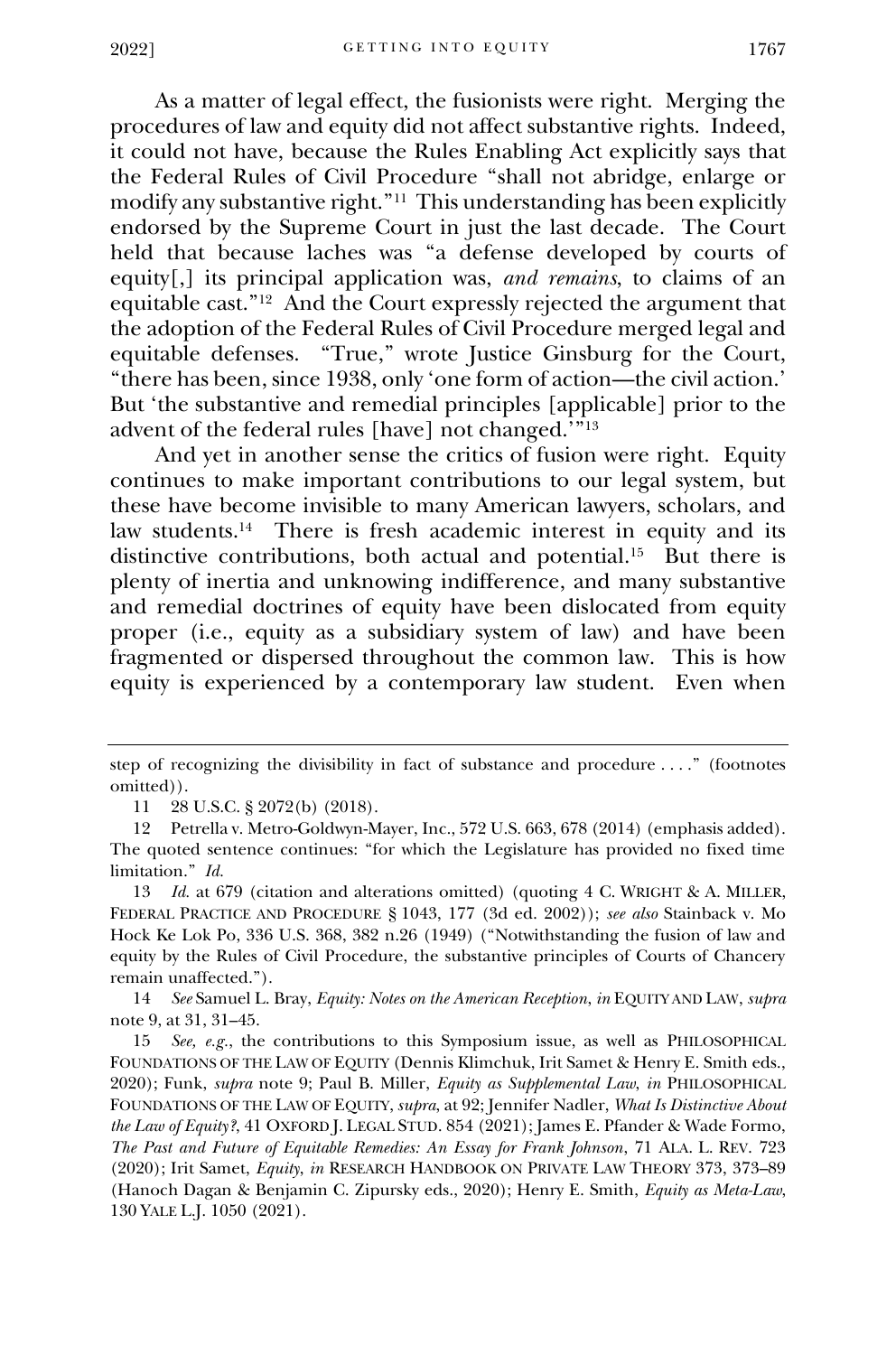doctrines are identified as equitable, they are encountered as strewn about courses on contract, tort, property, civil procedure, agency, trusts, corporations, intellectual property, and constitutional law.<sup>16</sup>

Equity may have "conquered" law through procedural fusion if we measure success by tallying the origins of elements of a now-fused single system of civil procedure.<sup>17</sup> Fused procedure *is* predominantly equitable. But if one looks beyond procedure, equity's triumph is less clear. Few remember now precisely what equity contributed to fused procedure and, more importantly, why equity's procedures, prefusion, took the shape they did in contradistinction to those prevailing at law.

More troubling, fusion has spilled the embankments that were supposed to contain it. Procedural fusion has obscured distinctions between law and equity in substantive and remedial doctrine. In other work, one of us has examined the impact of collective amnesia about equity on remedies while arguing that recent Supreme Court jurisprudence might stimulate renewed appreciation of the distinctive functions performed by equitable remedies.<sup>18</sup> In this Article, we turn our attention to the interplay between what would now be called substantive equity, remedial equity, and procedural equity.

# *B. Blackstone and Roman Law*

<span id="page-5-0"></span>One way in which fusion has obscured distinctions between law and equity lies in the tendency to assimilate equitable bases for equitable relief with legal bases for legal relief. Over the last two centuries, especially due to the influence of Blackstone, Roman law thinking about the structure of civil liability has shaped the common law.<sup>19</sup> That idea of a deontic structure has also come increasingly to grip our thinking about equity.

The formulary writs of the old common law made the availability of legal remedies the prisoner of procedural formality. Indeed, the procedural formality of the writ system was so formidable that it occluded attention to, and practical deliberation on, substantive law. That is why historians have attributed the flowering of substantive

<sup>16</sup> *Cf.* ZECHARIAH CHAFEE, JR., CASES ON EQUITABLE REMEDIES v (1938): "Equity in American law schools seems to be suffering the fate of the Austrian Empire. One part after another has been split off to take on an independent existence."

<sup>17</sup> *See* Stephen N. Subrin, *How Equity Conquered Common Law: The Federal Rules of Civil Procedure in Historical Perspective*, 135 U. PA. L. REV. 909, 912 (1987); *see also* Doug Rendleman, *The Triumph of Equity Revisited: The Stages of Equitable Discretion*, 15 NEV. L.J. 1397, 1398 (2015).

<sup>18</sup> *See* Samuel L. Bray, *The System of Equitable Remedies*, 63 UCLA L. REV. 530 (2016).

<sup>19</sup> *See* Michael Lobban, *Blackstone and the Science of Law*, 30 HIST. J. 311, 312 (1987).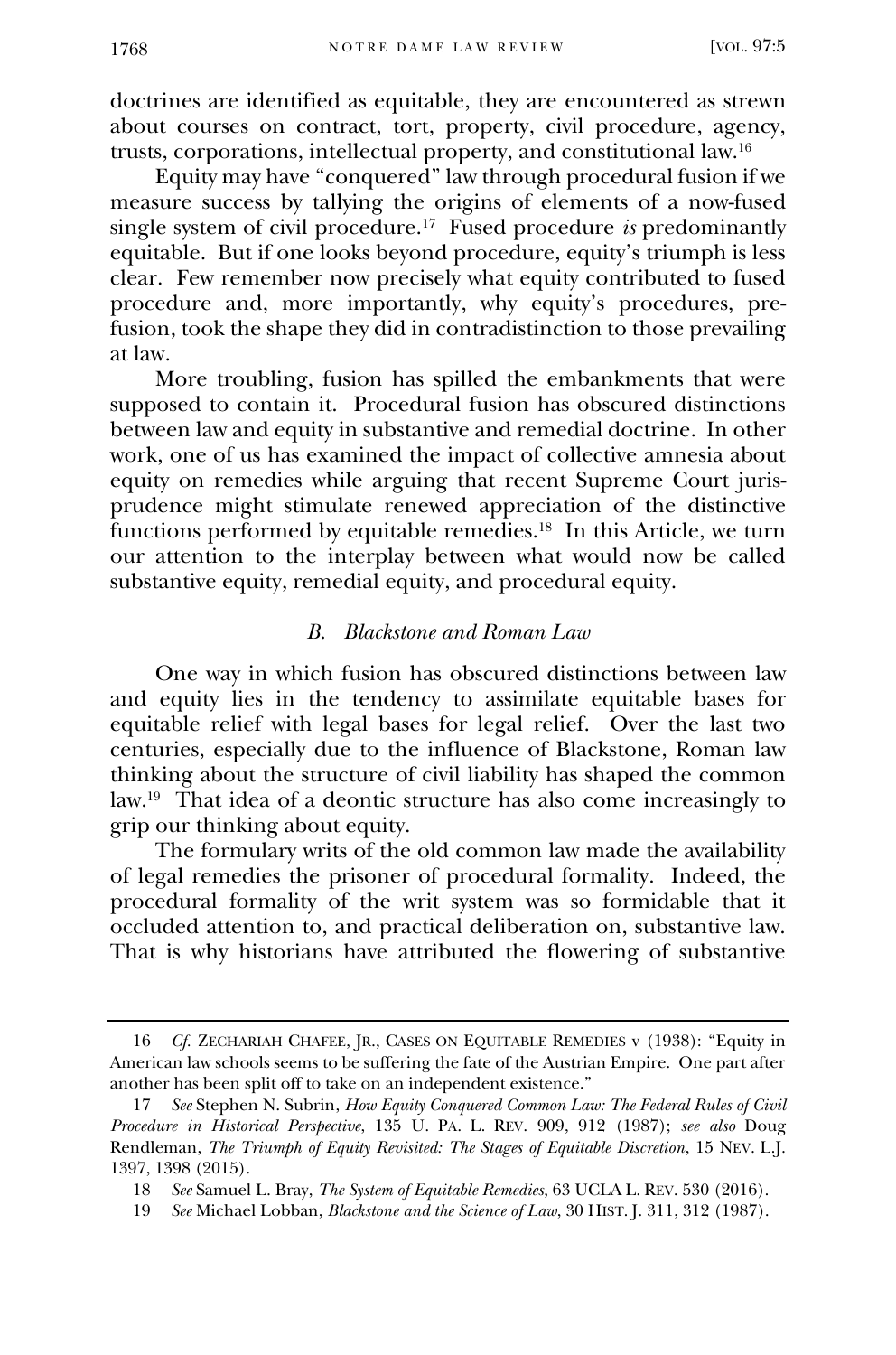doctrine at common law—in torts, contracts, and beyond—to the abolition of the writ system.

But before the writ system was abolished, Blackstone and other synthesizers wanted to bring some order to the burgeoning common law. It was not surprising that they would turn to Roman law, and especially to Justinian's Digests, to do so. Inspired by Roman law, Blackstone argued that the common law consistently manifests a deontic logic whereby the wrongful violation of duties correlative to primary rights (as a matter of substantive doctrine) generates secondary rights or claims to remedies (via remedial doctrine).

Blackstone was, tellingly, not interested in equity. He was a famous equity skeptic, considering it an aberration generated by the writ system—perhaps practically necessary, but unfortunate and historically contingent.<sup>20</sup> But Blackstone's scheme has taken hold of jurisprudential thought on equity nearly as much it has shaped common-law theory. Many working within common-law traditions have insisted on fitting all of common law that can be considered private law—procedural, substantive, and remedial—into deontic categories of correlative right and duty, wrong and remedy. Wesley Hohfeld, an object of resurgent fascination, influentially rendered the normative grammar of the common law in terms of "Fundamental Jural Relations," building on Blackstone's scheme.<sup>21</sup>

Lawyers with fading fluency in equity have come to think about, to analyze, and to represent or reformulate it in Blackstonian and Hohfeldian terms. Witness references—now standard in professional usage—to "equitable rights," "equitable obligations," "equitable wrongs," "equitable ownership," "equitable title," and the like. In each case, legal concepts are invoked in the representation and development of equitable concepts. In each case, the new equitable concepts are drawn into a normative vocabulary and set of associated practices appropriate to law and its relative formality (rendered, usually, in deontic terms).

The bases of civil suits lie at the interstices of substance and procedure. These bases of civil suits also inform claims for remedies and guide judicial discretion in crafting remedial orders. Thus, some

<sup>20</sup> *See* John H. Langbein, Introduction to 3 WILLIAM BLACKSTONE, COMMENTARIES viii (Univ. of Chi. Press 1979) (1768) ("[Blackstone] insisted that there were no material differences between the substantive law of the courts of law and equity, and he concealed or downplayed the facts that made this contention untenable."); *see also* Main, *supra* note 10, at 453 ("Blackstone largely ignored equity, finding the law/equity distinction to be superficial" (footnotes omitted) (citing Robert L. Munger, *A Glance at Equity*, 25 YALE L.J. 42, 49 (1915))).

<sup>21</sup> Wesley Newcomb Hohfeld, *Fundamental Legal Conceptions as Applied in Judicial Reasoning*, 26 YALE L.J. 710, 710 (1917).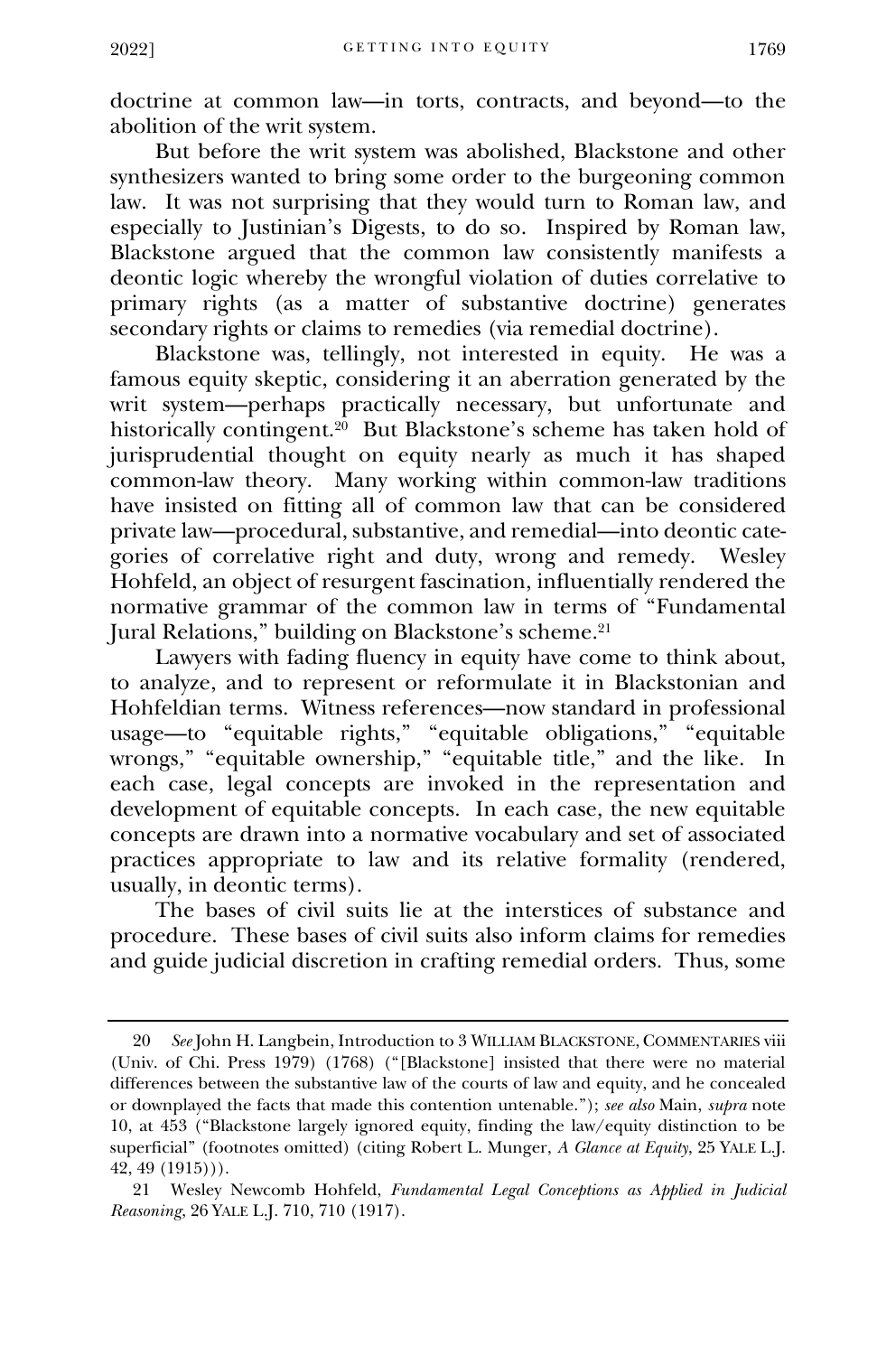of our most consequential linguistic practices as lawyers involve the choice of words in stating—and then arguing about, and reasoning in relation to—the bases of suits. What should we call recognized bases of civil suits? At law, it seems natural and has long been customary to call them causes of action. But is "cause of action" an apt term in equity?

# II. ARE THERE EQUITABLE CAUSES OF ACTION?

<span id="page-7-0"></span>This Part considers two closely related meanings of "cause of action," namely, the form of action indicated in the plaintiff's pleading and the plaintiff's legal entitlement to sue. It shows that equity, strictly speaking, does not have a cause of action in either sense.

# *A. Two Senses of a Cause of Action*

The phrase "cause of action" means a number of different things.<sup>22</sup> Two meanings need to be pulled apart before we can decide whether it is intelligible to speak of an "equitable cause of action."

<span id="page-7-1"></span>The first sense of "cause of action" is derived from the old common-law writs. The writs were the structuring devices for the common-law system of adjudication. Plaintiffs would sue under various writs, and each one was a different "form of action."<sup>23</sup> The forms varied. Each had different requirements. But those requirements were absolutely central: meeting them was necessary and sufficient for a plaintiff to succeed.

In time, especially with nineteenth-century pleading reforms in the United States and the demise of some of the older forms, the phrase "form of action" passed out of use and was replaced by "cause of action." But the salient features were the same. The causes of action were the legal categories into which suits fell. If you were a plaintiff, it was critical to know which category you were in, because that would determine what the elements of your claim were.<sup>24</sup>

This first sense of "cause of action" is focused on pleading. To have a cause of action means to be able to plead (or successfully plead) the various elements required. In the twentieth century, "cause of

<sup>22</sup> For a leading analysis of "cause of action," see Anthony J. Bellia, Jr., *Article III and the Cause of Action*, 89 IOWA L.REV. 777 (2004), though note that Professor Bellia uses "cause of action" for both law and equity.

<sup>23</sup> *See, e.g.*, SIR JOHN BAKER, INTRODUCTION TO ENGLISH LEGAL HISTORY 60–76 (5th ed. 2019); F.W. MAITLAND, THE FORMS OF ACTION AT COMMON LAW: A COURSE OF LECTURES (A.H. Chaytor & W.J. Whittaker eds., 1909).

<sup>24</sup> *Cf.* Charles E. Clark, *The Code Cause of Action*, 33 YALE L.J. 817, 837 (1924) ("The cause of action under the code should be viewed as an aggregate of operative facts which give rise to one or more relations of right-duty between two or more persons.").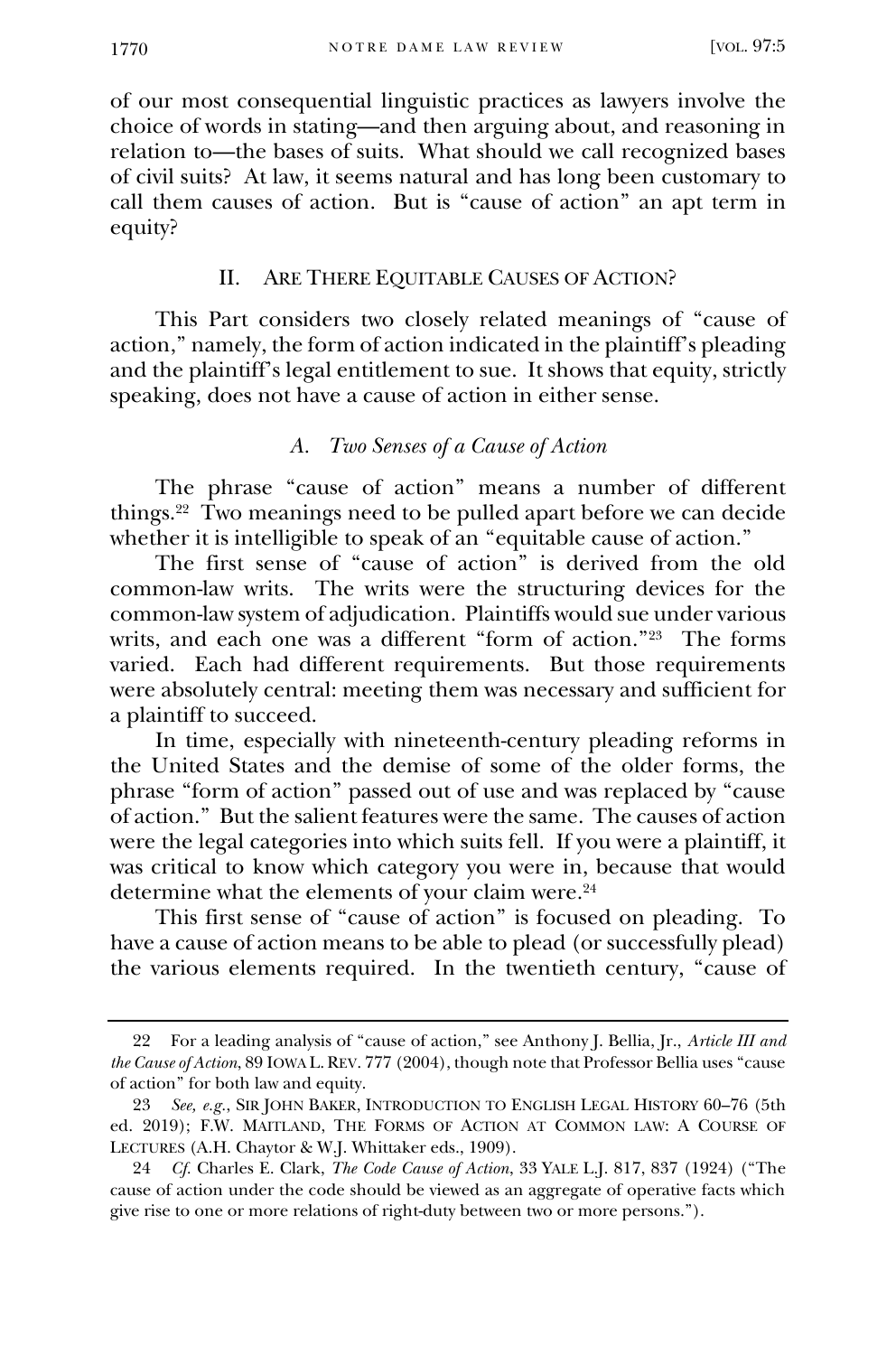action" fell out of favor and the Federal Rules of Civil Procedure used "claim" instead. This term was broader—multiple rights could be subsumed within a single claim. The terminological shift also suggested a shift away from legal theories (elements of a cause of action) and toward facts, or toward a transaction, as the basic principle for organizing what a plaintiff says to justify her being in court. So the pleading sense of "cause of action" is now obsolete, at least outside of code-pleading states. But it has nevertheless been generative.

A second sense of "cause of action" is a legal entitlement to sue. This is distinct from the first sense, because here attention is trained not on what the plaintiff says to the court (the pleading sense) but on whether there is some legal authority (e.g., a statute or constitutional provision) that allows the plaintiff to come into court in the first place.

This second sense is about authorization. It is related to and probably developed out of the first sense. At common law, there was no prior set of legal rights for which you might be able to pursue legal redress: the forms of action were the means of legal redress, and from the operation of these forms of action it could then be deduced that there was an underlying right. That is why the substantive law was created in the interstices of procedure.<sup>25</sup>

Once these two senses of "cause of action" are distinguished, it is also important to see how they changed over time. In the nineteenth century, for legal claims, the dominant sense of "cause of action" was the first sense, about pleading. In the world still shaped by the forms of action, the requirement of a cause of action in the first sense did much of the work we now attribute to standing doctrine.<sup>26</sup> A federal court would not need to inquire whether there was a concrete injury, traceable to the defendant, that would be redressable by a favorable ruling. The form of action, the cause of action, would determine what counted as an injury, and who could be sued, and what the favorable ruling would be.

Not only was standing doctrine underdeveloped (by our standards) during the time of the "cause of action" in the first sense, but there was also little anxiety over whether there was a "cause of action" in the second sense, about a legal entitlement to sue. If the plaintiff had a form of action, a cause of action, then that was the legal entitlement—there was no need for a legislature to authorize the suit.

<sup>25</sup> HENRY SUMNER MAINE, DISSERTATIONS ON EARLY LAW AND CUSTOM 389 (1883); *see also* Bellia, *supra* note 22, at 631–632.

<sup>26</sup> *See* Cass R. Sunstein, *What's Standing After* Lujan*? Of Citizen Suits, "Injuries," and Article III*, 91 MICH. L. REV. 163, 170 (1992) (including the plaintiff's cause of action among the "important antecedents" of modern standing doctrine); *see also* Bellia, *supra* note 22, at 826.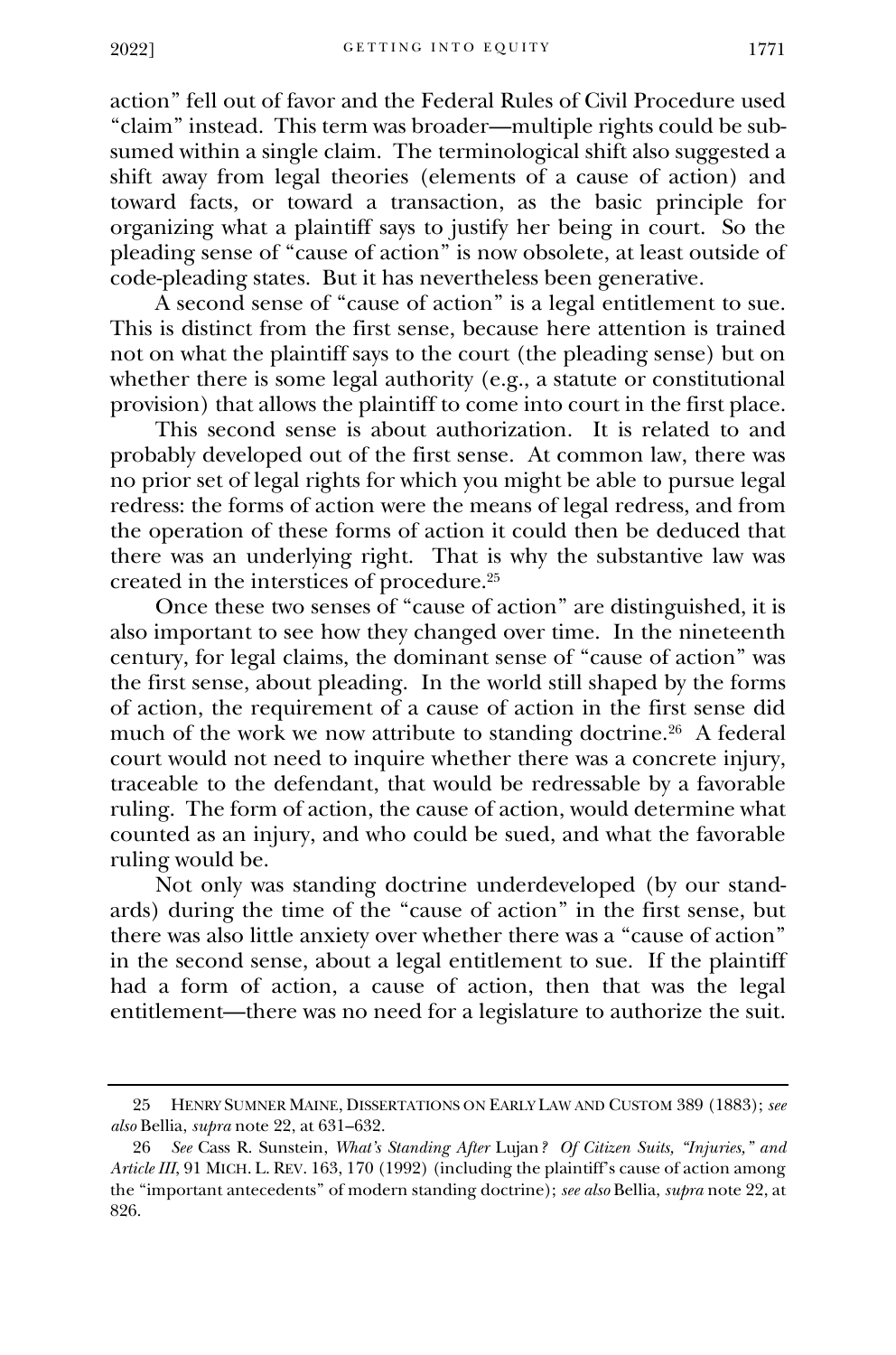It was "good at common law." Once statutes became more common, they would add or create causes of action.

But then two things changed. One can be located in a specific year: in 1938, the Federal Rules of Civil Procedure put the federal courts on a trajectory away from using "cause of action" in the first sense. Out with cause of action, for pleading purposes, and in with the claim.<sup>27</sup>

The other is a more diffuse development throughout the latenineteenth and twentieth centuries, and that is the rising tide of positivism.<sup>28</sup> Once there was widespread distrust for the common law as a source of claims in federal court, once there was a need to trace each claim to some authorizing positive enactment, then a "cause of action" in the second sense became salient and critical.

These twin developments mean that "cause of action" in the first, pleading sense was fading away; while "cause of action" in the second, legal entitlement sense was on the rise. To sum up: "cause of action" can be used in two senses (pleading, legal entitlement to sue), and by the late twentieth century the dominant sense was the second. Today that remains the case.

# *B. Is There a Cause of Action in Equity?*

<span id="page-9-0"></span>Now can we speak of an "equitable cause of action" in either of these senses? In the first, pleading sense, there never was such a thing as an equitable cause of action. There were no forms of action in equity. There were no elements that, if proved, were necessary and sufficient to secure relief. As discussed below, equity has a different structure, one that emphasizes grievances (rather than wrongs) and narratives (rather than elements). There is an emphasis on the chancellor's discretion, and the need for the plaintiff to motivate the chancellor to act.

<sup>27</sup> *See* 1 JAMES WM. MOORE & JOSEPH FRIEDMAN, MOORE'S FEDERAL PRACTICE: A TREATISE ON THE FEDERAL RULES OF CIVIL PROCEDURE (1938) 145 ("Nowhere in the Rules is the term 'cause of action' used. This can only mean that the draftsmen, by the use of the phrases 'claim' or 'claim for relief,' hoped that such different expressions in lieu of 'cause of action' would give the courts freedom to escape from the morass of decisions concerning a cause of action; and would adopt a pragmatic treatment of what we may for convenience still refer to as a cause of action." (footnote omitted)); *see also* Subrin, *supra*  note 17, at 976 (describing Charles Clark's efforts to avoid requiring either facts or causes of action).

<sup>28</sup> *Erie* is often taken as emblematic, though this association has been criticized. *See* Jack Goldsmith & Steven Walt, Erie *and the Irrelevance of Legal Positivism*, 84 VA. L. REV. 673 (1998).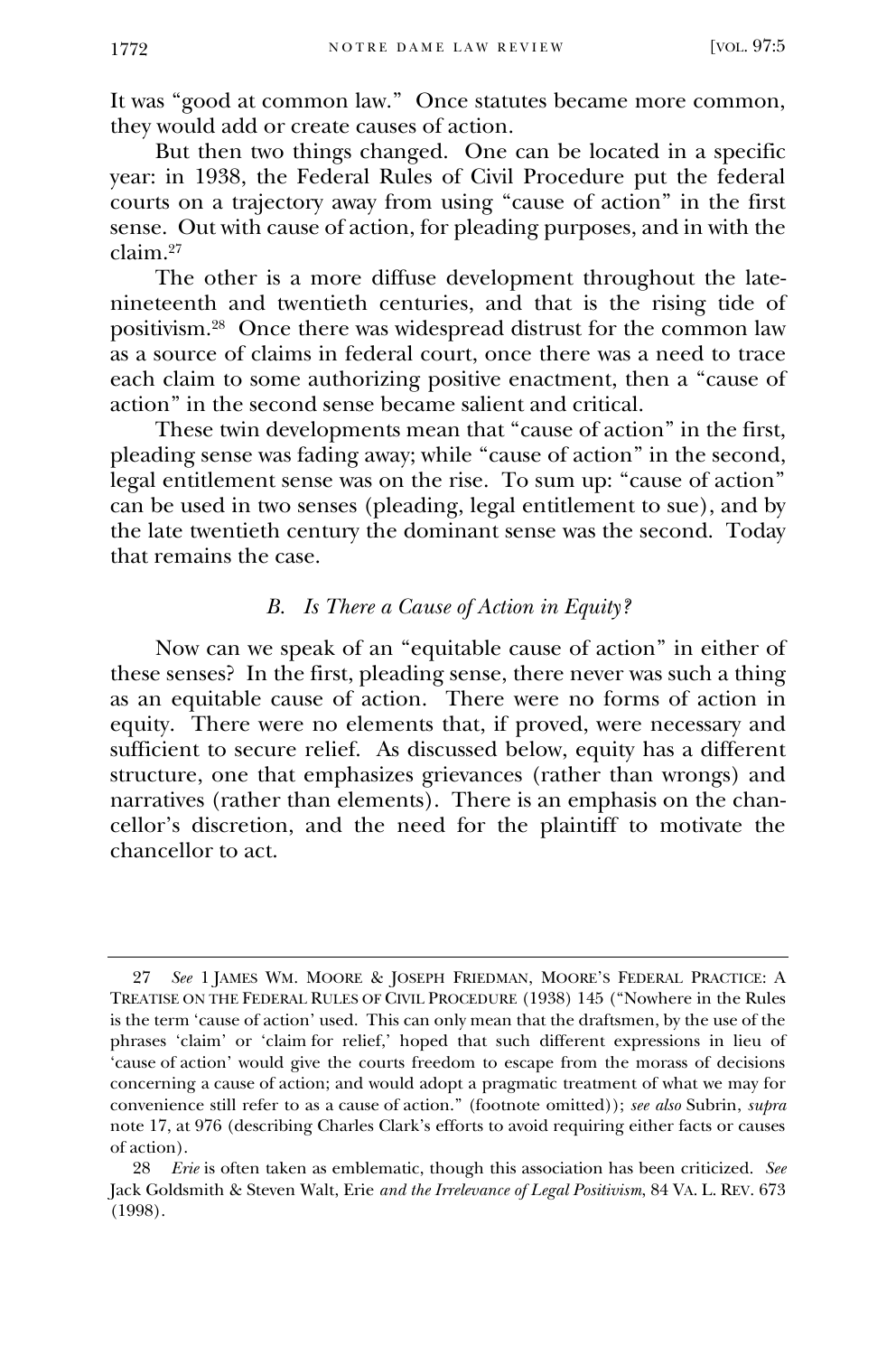It is true that equity would delineate the requirements for a suit with more specificity in the areas in its exclusive jurisdiction.<sup>29</sup> For example, a breach of trust claim, or a breach of confidence claim, have long had definite requirements, and these might look very much like elements. There might be relatively little judicial discretion once the claim was made out. Even so, the hallmarks of how one gets into equity—including the emphasis on grievances and narratives—are also found in the exclusive jurisdiction. And recall that the concern of this Article is with the concurrent jurisdiction, the cases where equity intervenes to alter the legal outcome or provide remedial reinforcements. In the concurrent jurisdiction, equity manifestly never had anything like a cause of action in the pleading sense.

In the second, legal entitlement sense, was there a cause of action in equity? Yes, if a legal entitlement to sue is being contrasted with lawless vigilantism or officious intermeddling. Suing in equity was *licit*, permitted by the legal system as a whole. But if we are asking whether there was an enactment that authorized this plaintiff to bring this suit, the answer is not necessarily. Equity is not a creature of statute, and the different kinds of claims it would hear were not and are not sharply distinguished from each other (as the forms of action were). And these claims are usually not traceable to other authority. They developed out of the decisions of the chancellors, especially in the seventeenth and eighteenth centuries as equity developed a stronger sense of precedent.<sup>30</sup>

Three refinements should be noted. First, in the United States, equity was included in the federal judicial power under Article III of the U.S. Constitution and was authorized by the Judiciary Act of 1789. 31 Even so, these authorities cross-reference the concept of equity developed in England.<sup>32</sup> They refer to the whole system of "equity jurisprudence." They do not identify and provide a basis in positive law for specific equitable causes of action.<sup>33</sup>

<sup>29</sup> On the jurisdictions of equity, see *supra* note 6.

<sup>30</sup> *See* BAKER, *supra* note 23, at 118–119; *see also* sources cited in Bray, *supra* note 8, at 1012 n.72.

<sup>31</sup> Judiciary Act of 1789, ch. 20, § 11, 1 Stat. 73, 78; *see* Grupo Mexicano de Desarrollo, S.A. v. All. Bond Fund, Inc., 527 U.S. 308, 318 (1999).

<sup>32</sup> *See* Guar. Tr. Co. v. York, 326 U.S. 99, 105 (1945) ("The suits in equity of which the federal courts have had 'cognizance' ever since 1789 constituted the body of law which had been transplanted to this country from the English Court of Chancery.").

<sup>33</sup> *Cf.* Thomas W. Merrill, *Article III, Agency Adjudication, and the Origins of the Appellate Review Model of Administrative Law*, 111 COLUM. L. REV. 939, 949 (2011) ("After Congress created federal question jurisdiction in 1875, federal courts began entertaining bills of equity that sought to enjoin allegedly unlawful administrative action. They did so on the theory that federal courts needed only a grant of jurisdiction, not a statutory cause of action,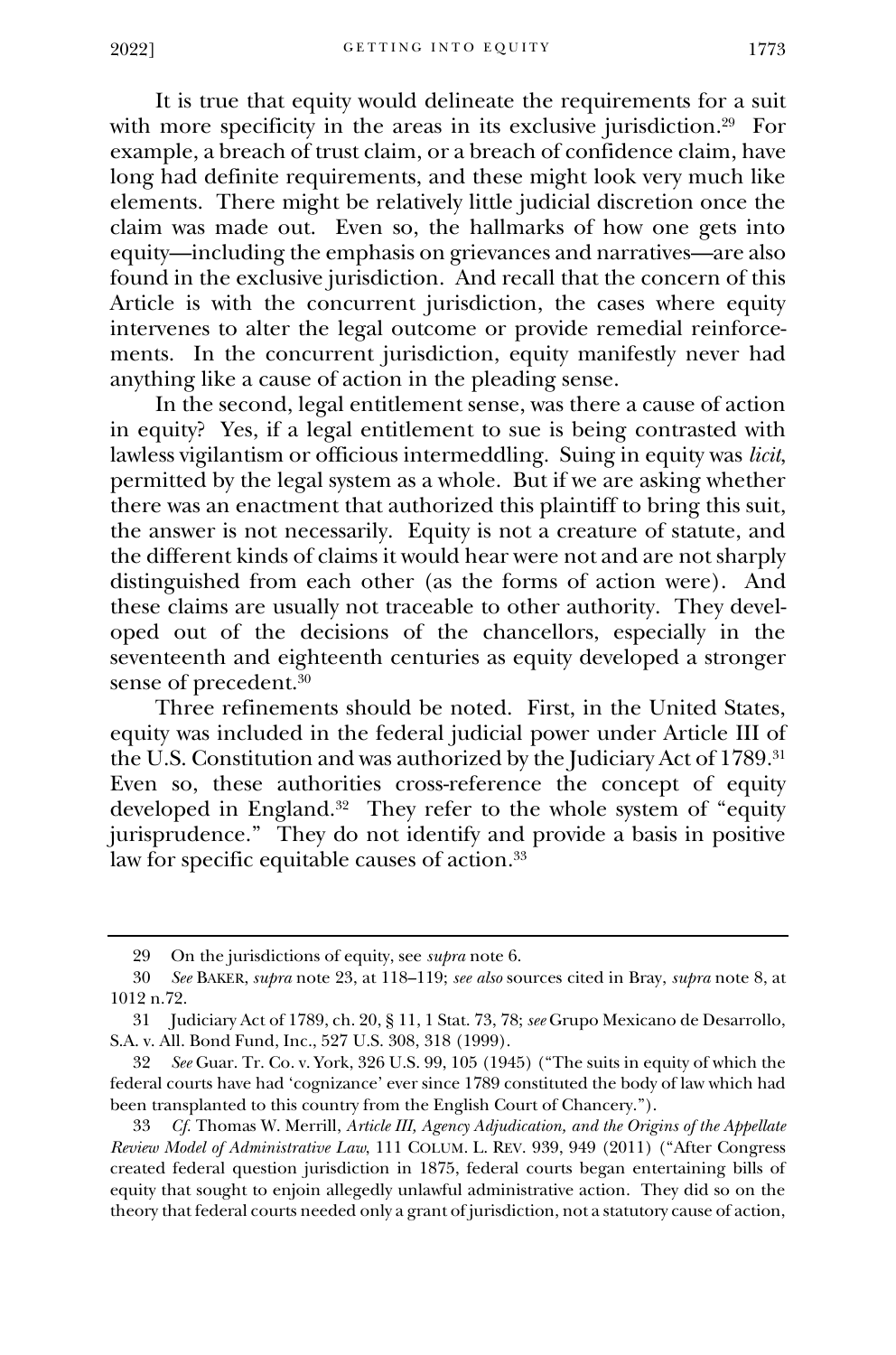Second, in the Process Act of 1792,<sup>34</sup> Congress prescribed the use by the federal courts of "the principles, rules and usages which belong to courts of equity . . . , as contradistinguished from courts of common law."<sup>35</sup> Moreover, the same statute authorized the Supreme Court to make procedural rules for federal cases in equity.<sup>36</sup> Yet neither provision generated any identifiable equitable causes of action. Like the Judiciary Act of 1789, the Process Act of 1792 cross-referenced the English practice.<sup>37</sup> And the Federal Rules of Equity promulgated in  $1822$  would incorporate the "bill" from traditional equity<sup>38</sup> but say nothing about causes of action, which meant that the practice of the English Chancery Court remained authoritative in federal courts.<sup>39</sup>

Third, over time, there were federal statutes that authorized plaintiffs to obtain various kinds of equitable relief, especially injunctions, in certain circumstances. Some of those statutes might have been merely codifying the decisions of equity, but where they added to equity's armory or scope of operation, they could be thought of as giving a "cause of action" in the second, legal entitlement sense. Even so, it was unnecessary for equity to have a "cause of action" in the sense of a legal entitlement to sue. A plaintiff might have a statutorily specified right to sue in equity, but no one would ever have thought that she had to have a statutorily specified right. Equity was in the background, and it was always there.<sup>40</sup>

Although equity lacked a "cause of action" in either sense, courts of equity still had reasons to act. It is only in a loose, non-technical sense that we could speak of a court of equity having a cause of action—something more like "a cause for acting."<sup>41</sup> Indeed, much of

37 *See* Vattier v. Hinde, 32 U.S. (5 Pet.) 252, 274 (1833)

38 20 (7 Wheat.) U.S. vi (1822) (Rules 4–5).<br>39 See id. at xiii (Rule 33).

See id. at xiii (Rule 33).

40 *Cf.* Stephen E. Sachs, *Constitutional Backdrops*, 80 GEO. WASH. L. REV. 1813, 1829–31 (2012).

in order to exercise the powers of a court of equity in ruling on a request to enjoin agency action.").

<sup>34</sup> Act of May 8, 1792, ch. 36, 1 Stat. 275 (repealed 1872).

<sup>35</sup> *Id.* § 2, at 276.

<sup>36</sup> *Id.* On the Process Act of 1792 and federal equity, see 1 JULIUS GOEBEL, JR., HISTORY OF THE SUPREME COURT OF THE UNITED STATES: ANTECEDENTS AND BEGINNINGS TO 1801, at 580–586 (1971); *see also* Anthony J. Bellia, Jr. & Bradford R. Clark, *The Original Source of the Cause of Action in Federal Courts: The Example of the Alien Tort Statute*, 101 VA. L. REV. 609, 653 (2015).

<sup>41</sup> *See, e.g.*, JAMES LOVE HOPKINS, THE NEW FEDERAL EQUITY RULES 180–81 (Byron F. Babbitt ed., 8th rev. ed. 1933) (1912) (using the phrase "stating the cause of action" in connection with a plaintiff's bill of complaint under Rule 25 of the Federal Equity Rules of 1912); Clark, *supra* note 24, at 825 (distinguishing common-law pleading from equity, because in the latter "different rules prevailed," for "the plaintiff's bill was in the form of one continuous narrative, and 'the bundle of diverse rights which equity permitted a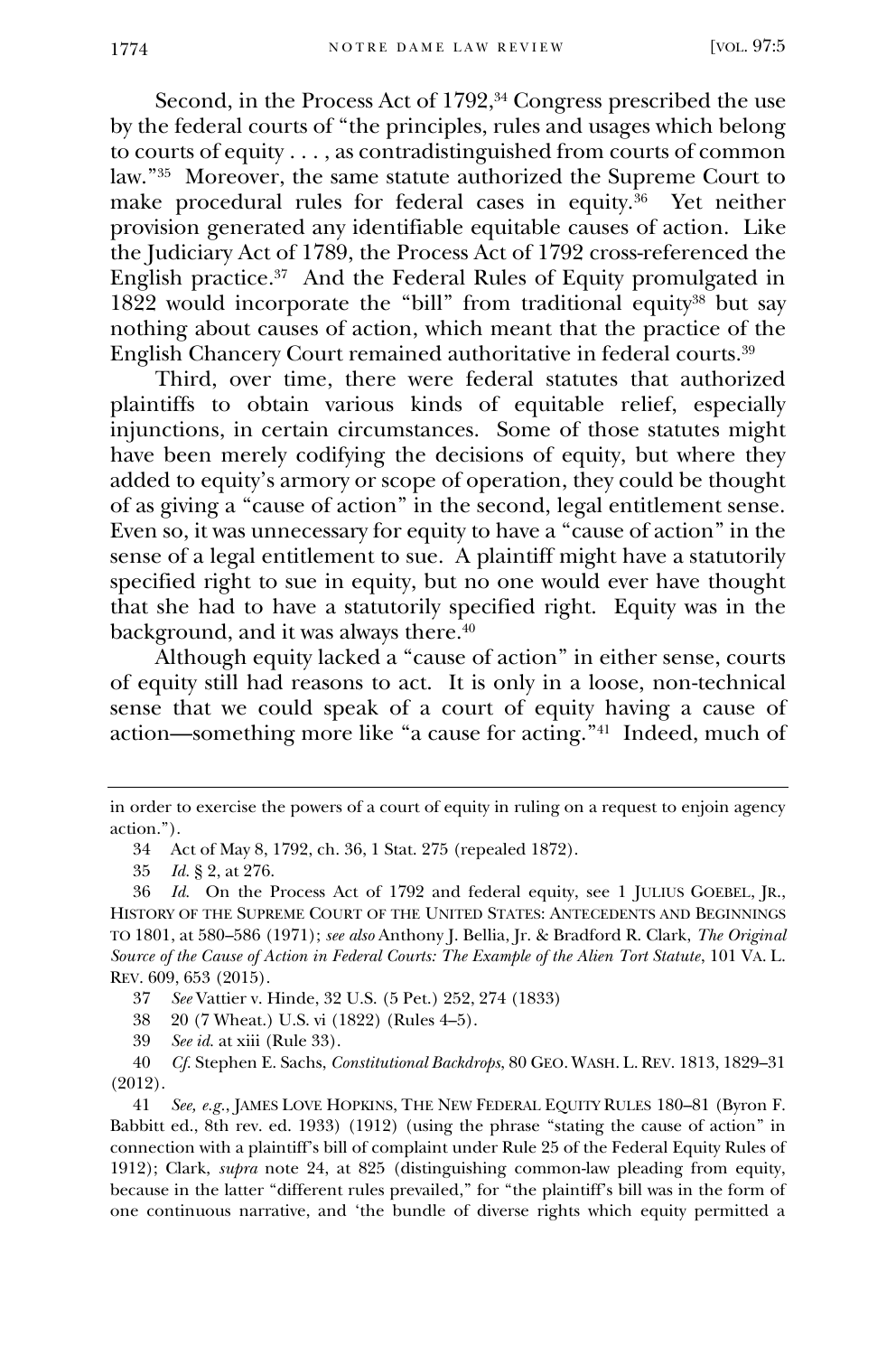the law of equity was a loose description of situations in which equity would act. This traveled under the name of "equitable jurisdiction." That term is misleading to many readers now because it did not refer to the power of a court of equity to pronounce a judgment. Rather, it was a shorthand for the whole "body of equitable precedents, practices, and attitudes."<sup>42</sup> In other words, equitable jurisdiction can be understood as the sum total of the things that equity was "in the habit of undertaking."<sup>43</sup>

And so, to get into the equitable jurisdiction, you needed to have a good story, a real grievance, and a persuasive account of how you wanted equity to do something that was the sort of thing that equity does. This grievance, not a cause of action in either of the two senses described above, was what would motivate the chancellor in the concurrent jurisdiction of equity.<sup>44</sup>

But many courts and scholars have given up on being careful to avoid speaking of a "cause of action" in equity, and the new but widespread use of "cause of action" in equity is misleading. It imports

42 1 DAN B. DOBBS, LAW OF REMEDIES: DAMAGES—EQUITY—RESTITUTION 180 (2d ed. 1993).

43 Jones v. Parker, 163 Mass. 564, 566 (1895) (Holmes, J.). For transitional cases, see Mass. State Grange v. Benton, 272 U.S. 525, 528 (1926) (Holmes, J.) ("Courts sometimes say that there is no jurisdiction in equity when they mean only that equity ought not to give the relief asked."); Smith v. Apple, 264 U.S. 274, 278–80 (1924). By 1939, the Supreme Court could say of the Judiciary Act of 1789's reference to suits in equity that "[t]his clause of the statute does not define the jurisdiction of the district courts as federal courts, in the sense of their power or authority to hear and decide, but prescribes the body of doctrine which is to guide their decisions and enable them to determine whether in any given instance a suit of which a district court has jurisdiction as a federal court is an appropriate one for the exercise of the extraordinary powers of a court of equity." Atlas Life Ins. Co. v. W.I. Southern, Inc., 306 U.S. 563, 568 (1939); *see also* Stainback v. Mo Hock Ke Lok Po, 336 U.S. 368, 381–82 (1949) ("As the District Court found irreparable injury to all respondents in the jurisdictional amount, we assume there is both federal and equitable jurisdiction.").

44 Note that what we describe as a "grievance" is similar to what Henry Smith describes as a "trigger." *See* Smith, *supra* note 15, at 1059, 1081, 1084–1089, 1112. *Grievance* emphasizes the position of the suitor in equity, and it has a moral and affective quality. *Trigger* emphasizes law and equity as structures. But both words are descriptions of the movement from outside of equity to being inside equity.

plaintiff to enforce in one suit might be regarded as one equitable cause of action'"); *cf.* 6 SIR JOHN BAKER, THE OXFORD HISTORY OF THE LAWS OF ENGLAND, 1483–1558, 174 (2003) ("Since the theoretical basis of its jurisdiction was that a party sometimes required a remedy in conscience where none was available at common law, it was requisite that a plaintiff show not only *a cause of action in conscience* but also the absence of a remedy at law." (emphasis added)). An example of this loose usage is Justice Douglas's insistence in *American Federation of Labor v. Watson* that a district court "should not invoke its powers unless those who seek its aid have a cause of action in equity," which he seemingly equated with the requirement that a court of equity should not act except "to prevent irreparable injury which is clear and imminent." 327 U.S. 582, 593 (1946) (first citing Douglas v. City of Jeannette, 319 U.S. 157, 162–63 (1943); and then quoting *id.* at 163).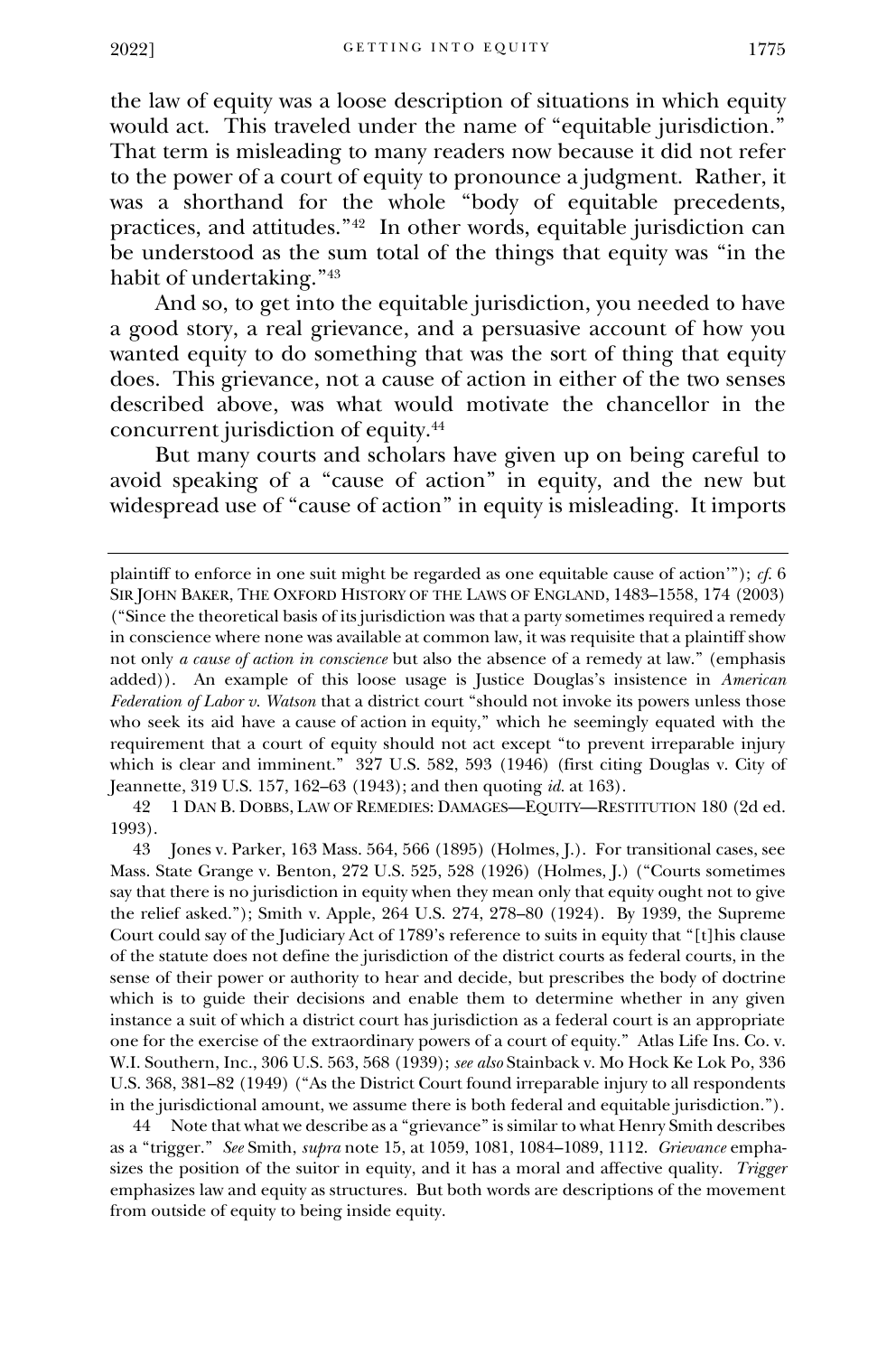a definiteness and decisiveness. It conveys a sense of regularity and formality that comes from the formal juridical definition of the bases of civil suits, along with a sense that these bases are recognized as such at law. That is, "causes of action" are recognized as independently actionable grounds for litigation, a hearing and, if the grounds are deemed well established (factually) and proven (legally) through impartial adjudication, for relief. "Cause of action" works well as a synonym for bases of civil suits that sound in the common law precisely because the language echoes the conceptual definiteness and peremptory normative status of legal rules establishing primary rights; rights violations (civil wrongs) are generic causes of action.

Just as the deontic language and logic characteristic of substantive doctrine at common law have come to dominate analysis of substantive doctrine in equity, so too has reference to equitable "causes of action" come to overtake language native to equity—that is, as discussed more fully below, the language of "petition," "complaint," and "suits in equity."

Were that the choice of language was innocent. Among lawyers, it rarely is. It is a mistake, or at least conducive of a mistake, to refer to "causes of action" in equity. To do so is to assimilate complaints brought in equity—which require petitioners to show that an equity has arisen in their favor, relative to and notwithstanding the law—with actions brought at law, which require plaintiffs to allege a civil wrong or other actual or threatened violation of norms or enabling doctrines of general application.

In the following Part we lay out an alternative: an affirmative account of how one gets into equity. In doing so, we reveal the mischief, both conceptual and normative, that is produced by imposing the legal concept of "cause of action" in equity (especially in the second sense of a legal entitlement to sue). We also uncover key differences between suits in equity and actions at law. These differences are now largely obscured because of fusion. Even though fusion is notionally just procedural, here, at the interstices of procedure and substance, it has caused great confusion.

#### III. HOW TO GET INTO EQUITY

<span id="page-13-0"></span>This Part gives an affirmative account of how a plaintiff gets into equity. It begins by carefully distinguishing a plaintiff's grievance from the violation of a fixed duty correlative to a plaintiff's right, and it shows that the grievance is central in equity. The equitable structure is looser, and it is always stated in relation to law, rather than the other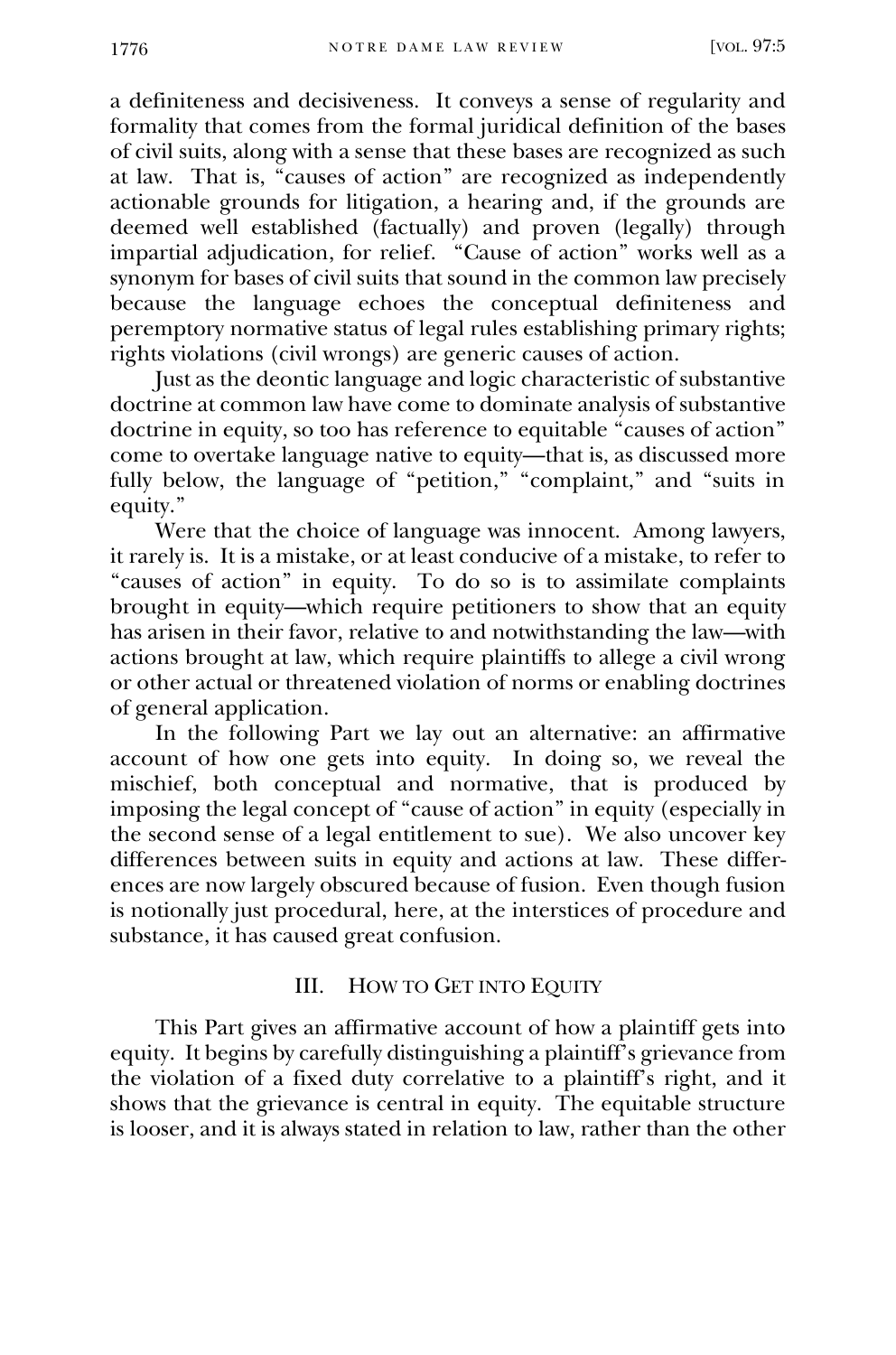way around. In other words, equity is adjectival law or meta-law.<sup>45</sup> And in equity it is remedies that are the focus of complexity and the object of judicial attention.

# *A. The Centrality of Grievances*

<span id="page-14-0"></span>At the heart of the common law is the concept of the civil wrong. This concept is traceable to the formulary writs, and to the Roman-law influenced reconstruction of the common law by Blackstone. But the substantive basis of a typical suit in equity was, and is, something more amorphous. It is a grievance.

A grievance, in the sense used in this Article, is a complaint rooted in interpersonal interactions that are governed by law, and it is a challenge to the law's routine administration or enforcement. Over time, with doctrinal development, some of these grievances have become standardized so as to be roughly equivalent to civil wrongs. For example, equity did recognize certain wrongs in relation to the exercise of legal rights and powers, such as a breach of fiduciary duty. Here, as is characteristic of doctrine in the exclusive jurisdiction, equity supplemented surrounding law with new law; the product of this function can be described as "supplemental equity." But most of the grievances that equity would hear have not been formalized as civil wrongs. Here, exercising its older function, equity channels discretionary corrective intervention in the enforcement of law. A suit in "corrective equity" is paradigmatically about a grievance, not about a liability for a wrong.

Consistent with corrective equity's exceptional nature and the underlying frailties of law that equity seeks to ameliorate, it is not surprising that the substantive bases of suits in corrective equity are less defined than those at common law.<sup>46</sup> Grievances recognized in corrective equity implicate hardships that are difficult to foresee or define, or that may be foreseeable but nevertheless do not have a set of common factual elements. They can involve a wide range of inequities and injustices—in contrast to the sharply defined and independently actionable causes of action at common law. Indeed, it was precisely because these hardships, inequities, and injustices were *not* actionable that the grievances that lie in corrective equity had to be brought in equity. And, as we will explain below,<sup>47</sup> these grievances were not actionable "independently" because they were held *in relation to* law (e.g., in relation to its abuse or its gaps).

<sup>45</sup> *See generally* Smith, *supra* note 15.

<sup>46</sup> *See id.*

<sup>47</sup> *See infra* Section III.C.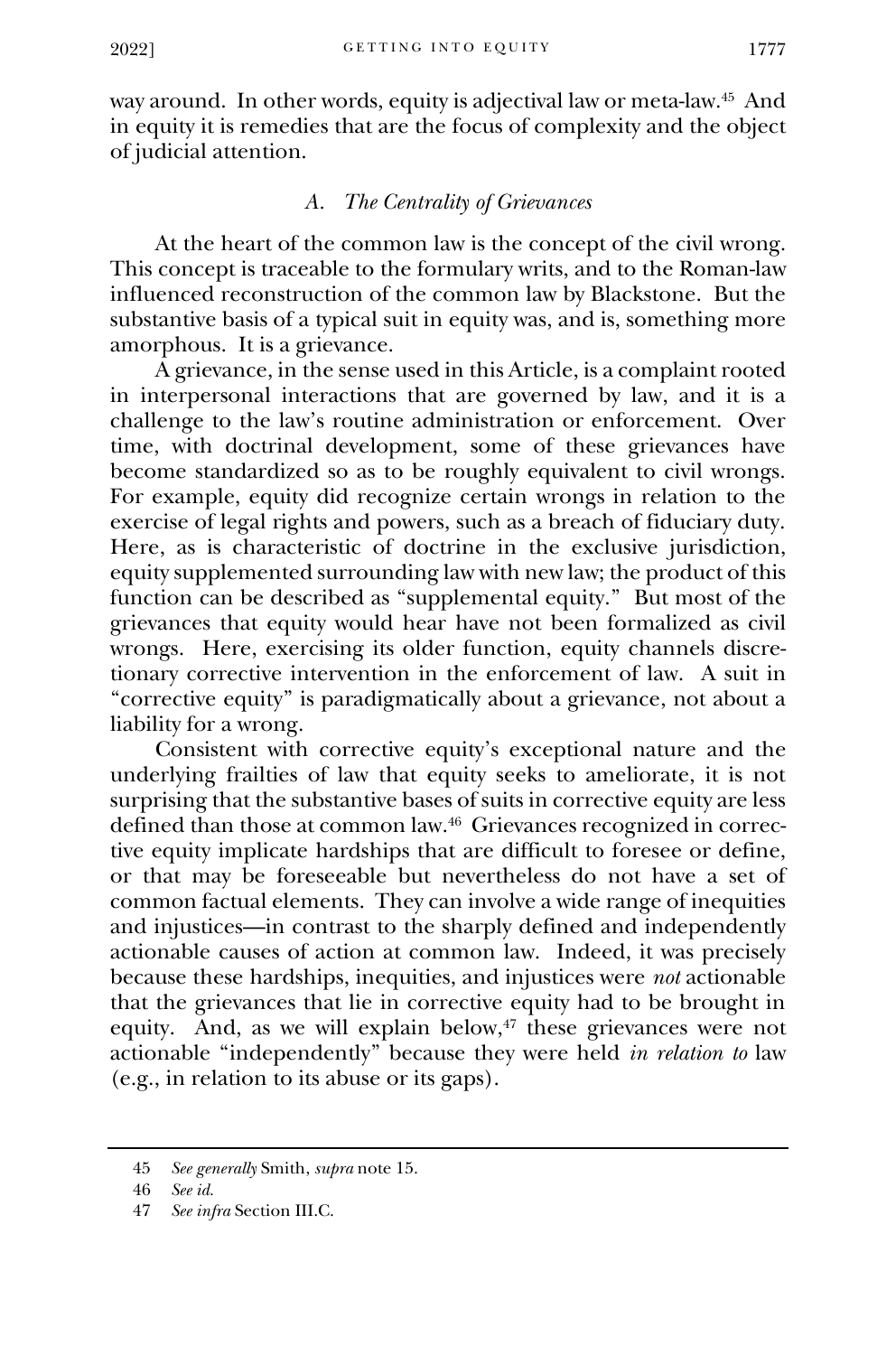Maitland rightly said that we can have law without equity, but that the converse is not true; equity without law is but a "castle in the air."<sup>48</sup> The same is true by implication of equitable grievances. They are grievances not merely in relation to the conduct of a person under law; they are grievances in relation to law as such, implicating as they do assertions that a law, though just as a general matter, generates or permits injustice in the circumstances that are the basis for the grievance. The petitioner asks that his or her grievance be heard as a matter of natural justice and equity *notwithstanding* the law and its general justice (i.e., the law's practical reasonableness or moral soundness as applied in typical circumstances). As Adam Smith put it, in his lectures on jurisprudence, "when one wants to have his cause tried by the Court of Chancery, he relates his story to the court, representing at the same time that the courts of common law can grant him no redress."<sup>49</sup>

The inherently irregular nature of the grievances that ground corrective equitable intervention is evident from a brief survey of substantive doctrine. Consider, for example, grievances alleging undue influence in contracting, oppression in corporate decisionmaking, or estoppel in the assertion of property rights. In each case, the grievance, while amenable of broad description and illustration, is not amenable of exhaustive definition. When petitioners articulate their grievances, they are not simply aiming to show satisfaction of conditions requisite to liability. Instead, they aim to show that the subject matter of a complaint  $(a)$  falls within the wide parameters of a kind of grievance that equity has recognized or has jurisdiction to recognize and (b) is sufficiently compelling in its particulars as to justify intervention that is exceptional and hence inherently discretionary.

So, for example, in petitioning for relief from a forced sale of shares on the basis of oppression, an aggrieved minority shareholder does not plead facts suggestive of satisfaction of individuated elements of "liability" for a "wrong" of oppression. Rather, the grievance recites facts showing, particularly and with sensitivity to context, the unfairly disappointed expectations of the minority shareholder at the behest of a majority shareholder who, in coercing a sale, acted lawfully but sharply or opportunistically.

As this example illustrates, equity's recognized grievances can be denominated. They are not free-form adventures in remedial flexibility. Yet they have a loose structure because the grievances recognized

<sup>48</sup> F.W. MAITLAND, EQUITY:ACOURSE OF LECTURES 19 (A.H. Chaytor & W.J. Whittaker eds., 2d rev. ed. 1936).

<sup>49</sup> ADAM SMITH, LECTURES ON JURISPRUDENCE 281 (R.L. Meek, D.D. Raphael & P.G. Stein eds., Oxford 1978) (1763).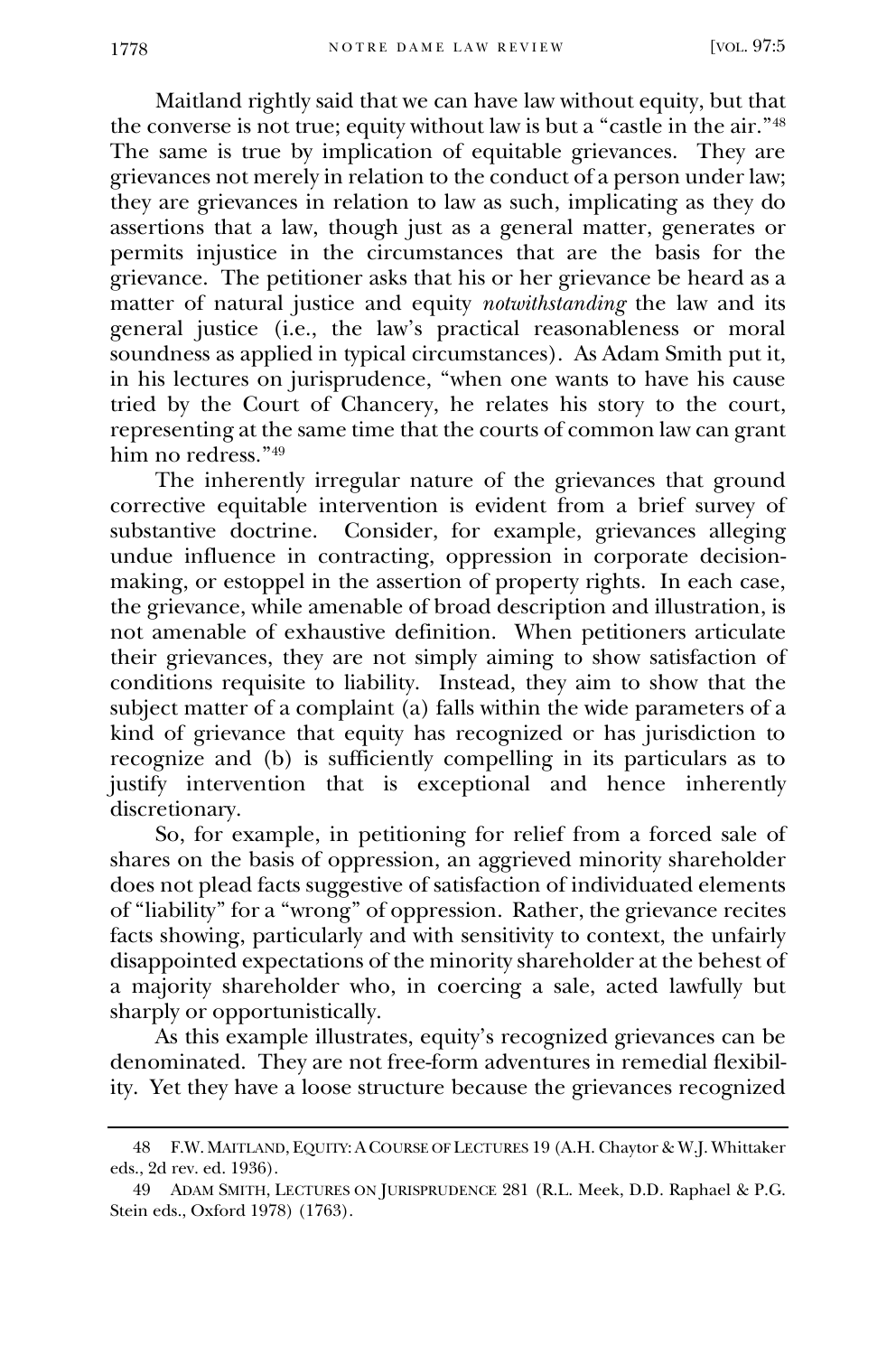by equity are so many glosses on potentially inequitable behavior. They are wide, open-textured recharacterizations of the kinds of circumstance in which equity *might* alter—because it *has* altered—the operation of law (e.g., by reversing corporate decisions reached in conformity with proper procedure, invalidating a technically valid contract, or refusing to permit disclaiming of representations that are, as a matter of law, non-binding).

There are some exceptions. These tend to appear in equity's exclusive jurisdiction, when equity is operating in a supplemental mode.<sup>50</sup> In areas such as the law of trusts, partnerships, corporations, and mortgages, equitable intervention was once exceptional. But over time it was made first-order law, with courts of equity devising generalized norms that have the imperative quality of correlative rights and duties, and that imply liability that is functionally equivalent to wrong-based liability at common law (being premised on violation of equitable obligations).<sup>51</sup> As noted earlier, in these areas, a petition in equity does look more like the itemized statement of a cause of action at law: there are generalized norms that include duties, violation of those duties will result in liability, and such violation is independently actionable. Equity will impose liability for a violation of one of those duties.

And yet even these exceptions prove the rule, and they show how equity resists full assimilation to Romanistic reconstruction of the common law. Even where equity supplements law, and it does so by elaborating precisified standards of conduct and denoting them "duties," it does not go all the way in mimicking the deontic structure of liability native to civil law. It is, for instance, common to refer to "fiduciary duties," "duties of confidence," "duties of good faith," and the like, but it is much less common—indeed, rare—to refer to corresponding underlying primary rights.<sup>52</sup> Equitable duties mark (now) fixed constraints on independently grounded, properly *legal*, rights and powers.

In other words, these equitable duties condition the exercise of legal, not equitable, rights and powers, and though the existence of a

<sup>50</sup> *See* Miller, *supra* note 15.

<sup>51</sup> Marcia Neave & Mark Weinberg, *The Nature and Function of Equities (Part I)*, 6 U. TAS. L. REV. 24, 26 (1978) (noting that in respect to these doctrines, "there is no doubt about the plaintiff's entitlement to a remedy . . . . It can [for example] be dogmatically stated that where B fraudulently induces A to convey land to B, A is entitled to have the conveyance set aside against B.").

<sup>52</sup> *Cf.* Charles D. Frierson, *A Certain Fundamental Difference in Viewpoint Between Law and Equity as Illustrated by Two Maxims*, *in* PROCEEDINGS OF THE EIGHTEENTH ANNUAL SESSION OF THE BAR ASSOCIATION OF ARKANSAS HELD AT FORT SMITH, ARKANSAS, JUNE 1 AND 2, 1915 130, 135 (Bar Ass'n of Ark. 1915) ("[M]ark you, the king was never appealed to merely for the establishment of a right; but only for the redress of some wrong or injury.").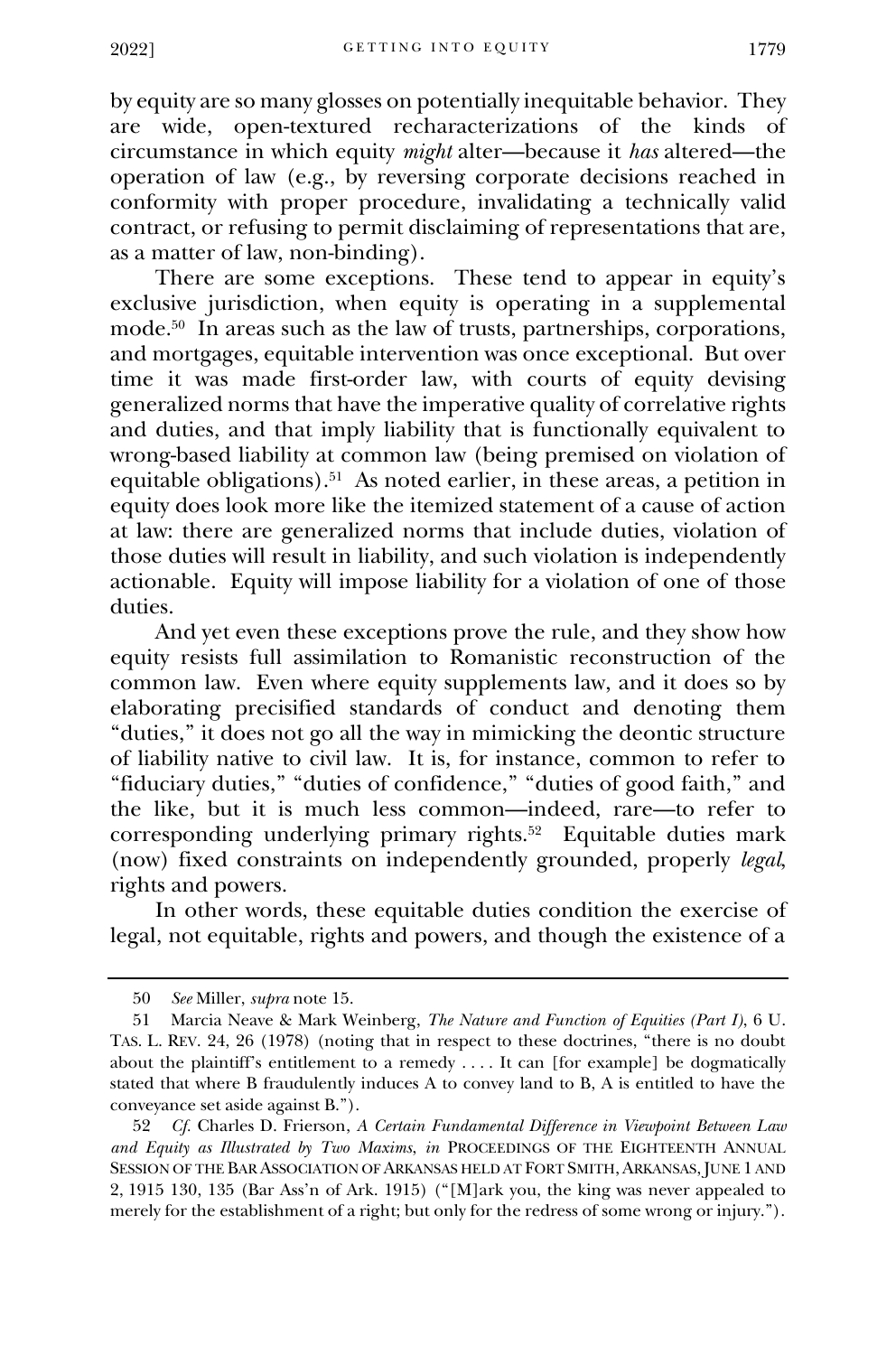duty implies a corresponding entitlement, equity has tended to ignore that element precisely because the entitlement is legal and so primarily the business of law. Corrective equity, by contrast, is concerned with remedying inequity in the exercise of legal rights or powers. Equity's grievances stand apart from the deontic structure of liability at law precisely because they are triggers for modifications or departures from the outcomes otherwise dictated by that structure.

And the primary and primordial function of equity—reflected in a surfeit of substantive equitable doctrine—is, again, corrective rather than supplemental in nature. Equity corrects for exceptional injustice or inequity, the risk of which inheres in law in virtue of its generality.<sup>53</sup> As Henry Smith has explained, through substantive doctrines that engage and channel its corrective function, equity ameliorates the damaging effects of opportunism on the integrity of first-order law, responding to exceptional instances of abuse or misuse of legal rights and powers.<sup>54</sup> Additionally, corrective equity adjusts the operation of law in response to polycentric problems and other circumstances of unusual complexity in the reconciliation of different legal norms and enabling doctrines—circumstances that are, by their nature, difficult to foresee and address through further development of law.<sup>55</sup>

Thus, when equity acts in a supplemental mode it goes furthest toward establishing equitable duties, violation of which may be pleaded in a manner similar to the pleading of a cause of action. Yet this is not the paradigmatic mode in which equity operates.

# *B. Tags, Not Hierarchies*

<span id="page-17-0"></span>The central "trigger" for equitable intervention is a grievance, as described in the preceding Section. But equity does not, before every suit, drink from the River Lethe and forget all its past work. How have the individual grievances to which equity responds become organized? In other words, how have the grievances clustered, forming patterns of equitable intervention that have some predictability?

Here an analogy is useful. In computer file systems, the typical organization is hierarchical. A folder contains other folders, which in turn contain other folders, which contain documents and still more folders. And so on. Each file or folder is located within one folder, no more, no less. That hierarchical organization resembles a Linnaean

<sup>53</sup> *See* ARISTOTLE, NICOMACHEAN ETHICS bk. V, at 1137b (c. 4th century B.C.E.), *in* 2 THE COMPLETE WORKS OF ARISTOTLE at 1795–96 (J.O. Urmson rev., Jonathan Barnes ed., W.D. Ross transl., 1984); *see also* Dennis Klimchuk, *Aristotle at the Foundations of the Law of Equity*, *in* PHILOSOPHICAL FOUNDATIONS OF THE LAW OF EQUITY 32, *supra* note 15.

<sup>54</sup> *See* Smith, *supra* note 15, at 1054–56.

<sup>55</sup> *See id.*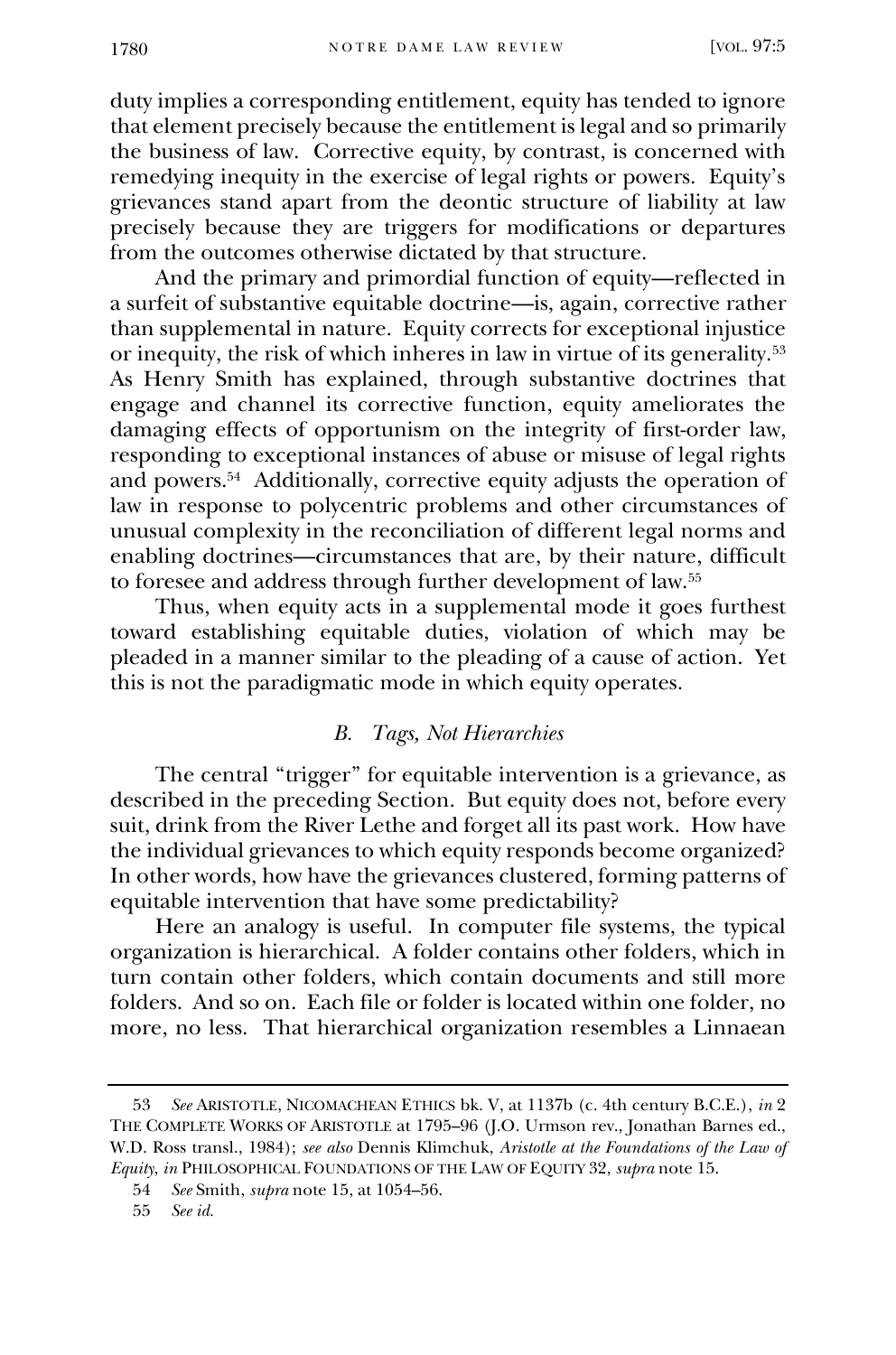classification, with each species within one genus, and each genus within one family.

An alternative organization uses tags. All the files may be in a single bucket, but they are marked with various tags. For example, a photo app might allow users to tag their photos "Home," "Kids," "Puppy," "Vacation," etc. Multiple tags can be applied to the same photo. One photo could be marked "Home," another "Home" and "Kids," another "Kids" and "Puppy" and "Vacation." In a tag system, the hierarchy is flat and the tags are multiple.

The common-law system of causes of action resembles a hierarchical file organization. Each cause of action is different from another. The same event might give rise to several possible causes of action—say, both a tort of defamation and a breach of contract. But the tort of defamation is separate and distinct from the breach of contract; each has separate elements, and each is in a separate "folder" (tort or contract).

The grievances that give rise to equitable intervention are also organized, but their organization is based on tags. For example, one of the chief bases of equitable intervention is "no adequate remedy at law." Another is "multiplicity of suits." A court might give an equitable remedy because there is no adequate remedy at law, or because doing so will avoid a multiplicity of suits, or for *both* reasons.<sup>56</sup>

Contrast a suit bringing two tort claims against a defendant, such as the torts of assault and intentional infliction of emotional distress. The court will analyze the elements of one, and then analyze the elements of the other. If the plaintiff is successful at proving both torts, there will be a quantum of damages for assault, and a separate quantum of damages for the emotional infliction of intentional distress.

Corrective equity does not work this way. A court might decide that the lack of an adequate remedy at law is a good basis for granting an injunction, and that an injunction is needed to avoid multiplicity of suits. But the court will not then proceed to analyze a "no adequate

<sup>56</sup> There is no canonical list of these tags or their relationship. For example, the more general entries in John Freeman-Mitford's late-eighteenth-century list were summarized in Patrick Devlin, *Equity, Due Process and the Seventh Amendment: A Commentary on the Zenith Case*, 81 MICH. L. REV. 1571, 1586–93 (1983): "Equity intervenes in the first place where the common law gives a right but fails to afford a complete remedy; in the second place, 'where the courts of ordinary jurisdiction,' *i.e.*, the courts of common law, 'are made instruments of injustice'; and in the third place, where the common law gives no right, but where upon the principles of universal justice the interference of the judicial power is necessary to prevent a wrong." *Id.* at 1586 (quoting JOHN MITFORD, A TREATISE ON THE PLEADINGS IN SUITS IN THE COURT OF CHANCERY, BY ENGLISH BILL 103 (2d ed. Dublin, Elizabeth Lynch 1789) (1780)); *cf.* STORY, *supra* note 3, § 32, at 30–31 (endorsing Mitford's list as a summary of the "general account" of equitable jurisdiction).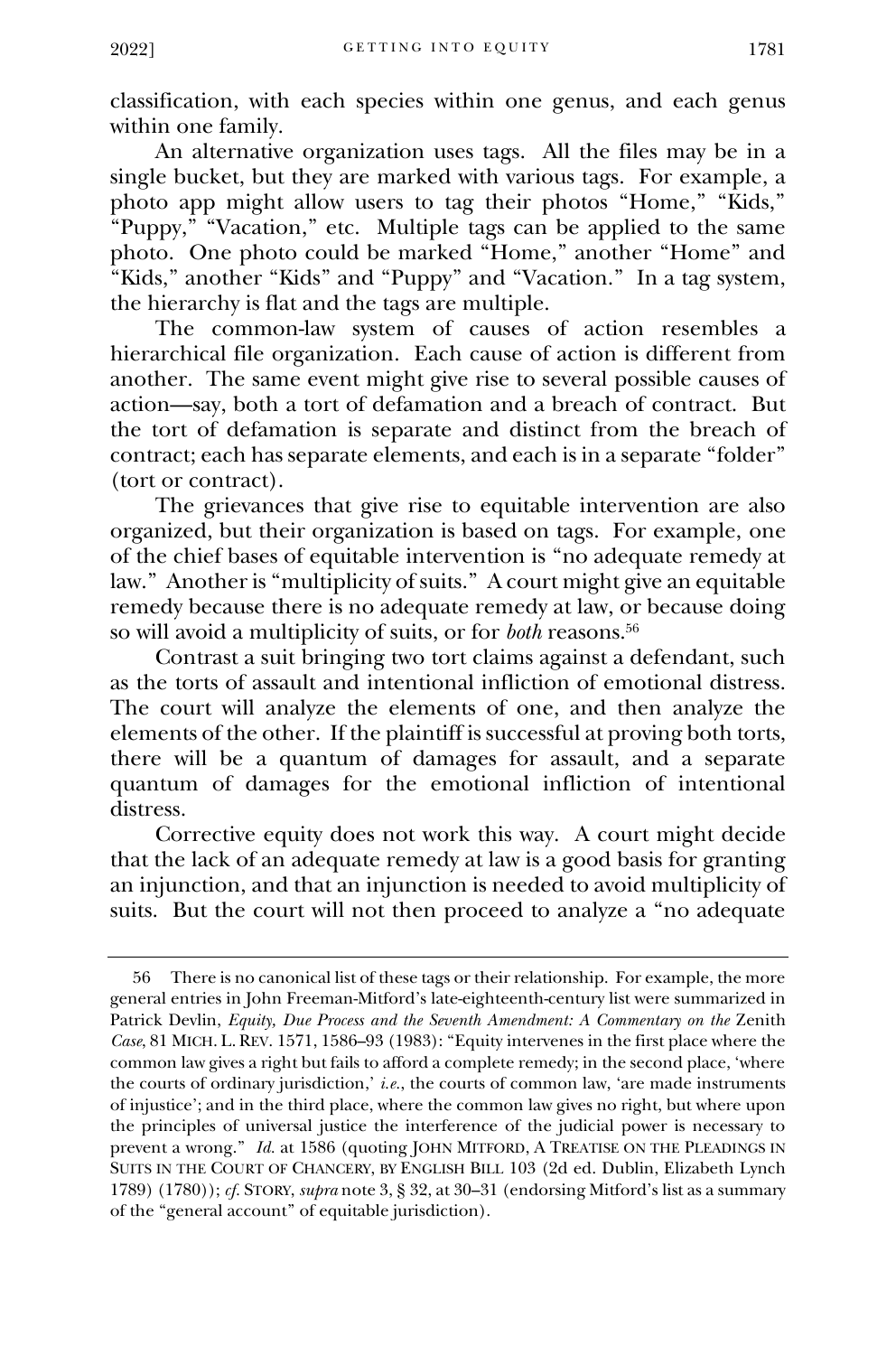remedy at law" claim as distinct from a "multiplicity of suits" claim. There won't be one injunction meant to remedy the lack of an adequate remedy at law, while another injunction is meant to remedy the multiplicity-of-suits problem. In other words, these two bases for equitable intervention are means of establishing that a plaintiff can get into equity, but that is all. They are not separable claims that retain a distinct identity throughout the litigation process.

# *C. The Adjectival Nature of Equity*

Another concern with the assimilation of equitable and legal bases of civil actions under the legal nomenclature of "cause of action" is that it conceals the fundamentally adjectival nature of all forms of equitable intervention, and thus all substantive bases of suits in equity.

<span id="page-19-0"></span>Equity is adjectival in relation to law in that its interventions modify the law (e.g., by supplementing it) or its enforcement (e.g., by correcting it). Thus, equitable suits are suits brought in relation to law and, where the basis of a suit is a grievance in corrective equity, it must meet the burden of displacing the default presupposition that relief must be sought in law. That is, in order to successfully petition for correctively equitable intervention, a petitioner must show that there is no adequate remedy at law.

This adjectival quality is missed by those who treat "cause of action" or "right of action" as a good description of how one gets into equity. That approach assumes a procedural equivalence in the substantive bases of civil litigation in law and in equity. Accepting that equivalence would confuse the relationship between law and equity, or, more accurately, equity's bearing toward law. That is a problem because equity's distinctively adjectival orientation toward law suffuses it, marking the procedural, substantive, and remedial doctrines that are arrayed across its different "jurisdictions."<sup>57</sup> The legal nomenclature suggests that all claimants assert well-defined private rights (or claim similarly well-defined powers or permissions, or invoke a legal form of relationship or association). And it suggests that when those claimants initiate a civil action, and state their case, the question is just whether they reach into a bag of recognized "causes of action" supplied by law or a similar bag supplied by equity.

In other work, one of us has explained that common-law private law (including property, torts, and contracts) articulates *primary rights*; that is, norms that guide the actions of members of political communities as to the ways in which they may or must interact in recognition of their moral interests in their person, property, agree-

<sup>57</sup> On the different jurisdictions of equity, see *supra* note 6.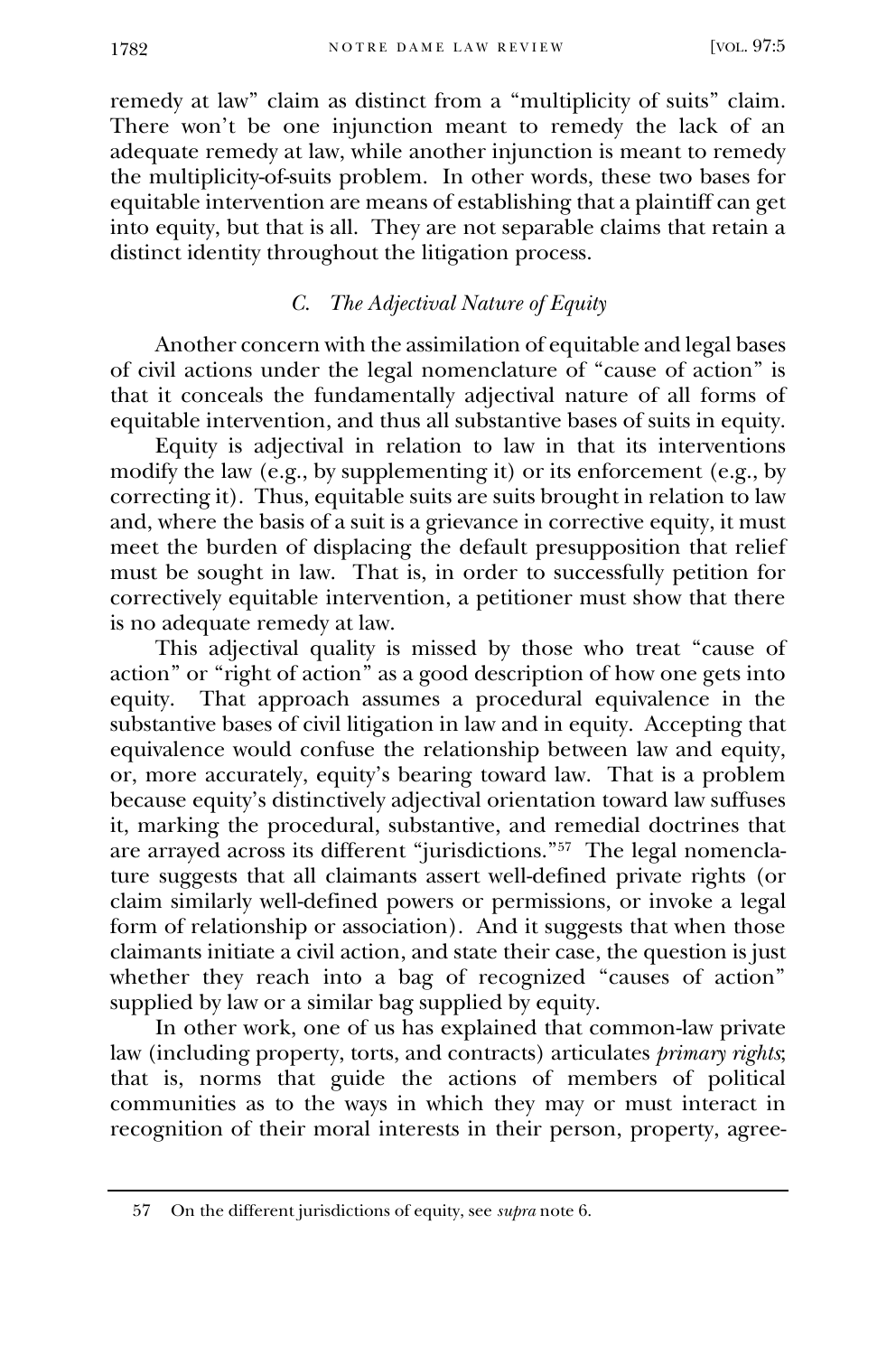ments, and other undertakings.<sup>58</sup> Understood in this sense (i.e., in a way amenable to Romanistic/Blackstonian analysis), common-law private law is meant to supply a comprehensive compendium of rules that lend order to civil society.<sup>59</sup>

If the guidance supplied by way of primary rights is to be effective, it will be practically reasonable. $60$  It must also be general (i.e., applicable to all members of a community, or those similarly situated in ways relevant to the law's legitimate aims). That is why scholars so often place emphasis in private law on formality (i.e., relative invariance to context).<sup>61</sup>

Most of the history of equity can be summarized as an entire subsidiary system of justice developing—and increasing in consistency and systematicity—out of what were initially informal and inscrutable practices of entertaining petitions, put in simple and piteous terms, by those seeking justice unavailable at law.<sup>62</sup> Equity emerged and developed as a system as the Chancery's institutional apparatus expanded,

60 *See id.* at 199–200. The practical reasonableness of a law is a function of the moral quality of the guidance it applies, understood relative to its content and actual (vs. intended) impact on the practical deliberation and conduct of its addressees. *Id.* In turn, the justice of a person's actions by light of practically reasonable laws is a matter of the person's willing conformity to the law's requirements, while the justice of official enforcement action (including court judgments) is a matter of its vindication of the law and the guidance it provides. When a claimant at law seeks official vindication of a primary right originating in *law*—whether by way of declaratory, injunctive, or remedial orders they are seeking justice according to law and, given that the relief sought is grounded in enjoyment of a right, they are properly understood to be exercising a power to seek recourse in asserting a "cause of action." Benjamin C. Zipursky, *Civil Recourse, Not Corrective Justice*, 91 GEO. L.J. 695 (2003). The law establishes causes of action (e.g., by specifying requisites of wrongful violation of a given right), and the justice of the claimant's cause limits the court's legitimate assertion of authority in determining whether and how to hear and to dispose of the action brought. Understood functionally, a claimant who asserts a cause of action is calling into operation the first-order system of action-guiding norms supplied by law in response to a defendant's alleged failure to conform with it. *See* Smith, *supra* note 15, at 1079–80. Or, put another way, the claimant seeks recourse for the defendant's failure to abide by peremptory general guidance supplied by law (i.e., guidance the defendant was unconditionally obligated to abide by).

61 *See, e.g.*, Henry E. Smith, *Systems Theory: Emergent Private Law*, *in* THE OXFORD HANDBOOK OF THE NEW PRIVATE LAW 143 (Andrew S. Gold, John C.P. Goldberg, Daniel B. Kelly, Emily Sherwin & Henry E. Smith eds., 2020); Henry E. Smith, *The Persistence of System in Property Law*, 163 U. PA. L. REV. 2055 (2015); Jeremy Waldron, *"Transcendental Nonsense" and System in the Law*, 100 COLUM. L. REV. 16 (2000).

62 *See* George Burton Adams, *The Origin of English Equity*, 16 COLUM. L. REV. 87, 91 (1916) ("[T]he essential characteristic of Equity procedure . . . is that it begins with a petition asking the king to interfere to secure justice where it would not be secured by the ordinary and existing processes of law."); *see generally* BAKER, *supra* note 23, at 106–24.

<sup>58</sup> *See* Paul B. Miller, *Juridical Justification of Private Rights*, *in* JUSTIFYING PRIVATE RIGHTS 105, 109 (Simone Degeling, Michael Crawford & Nicholas Tiverios eds., 2020).

<sup>59</sup> *See* Paul B. Miller, *The New Formalism in Private Law*, 66 AM. J. JURIS. 175 (2021).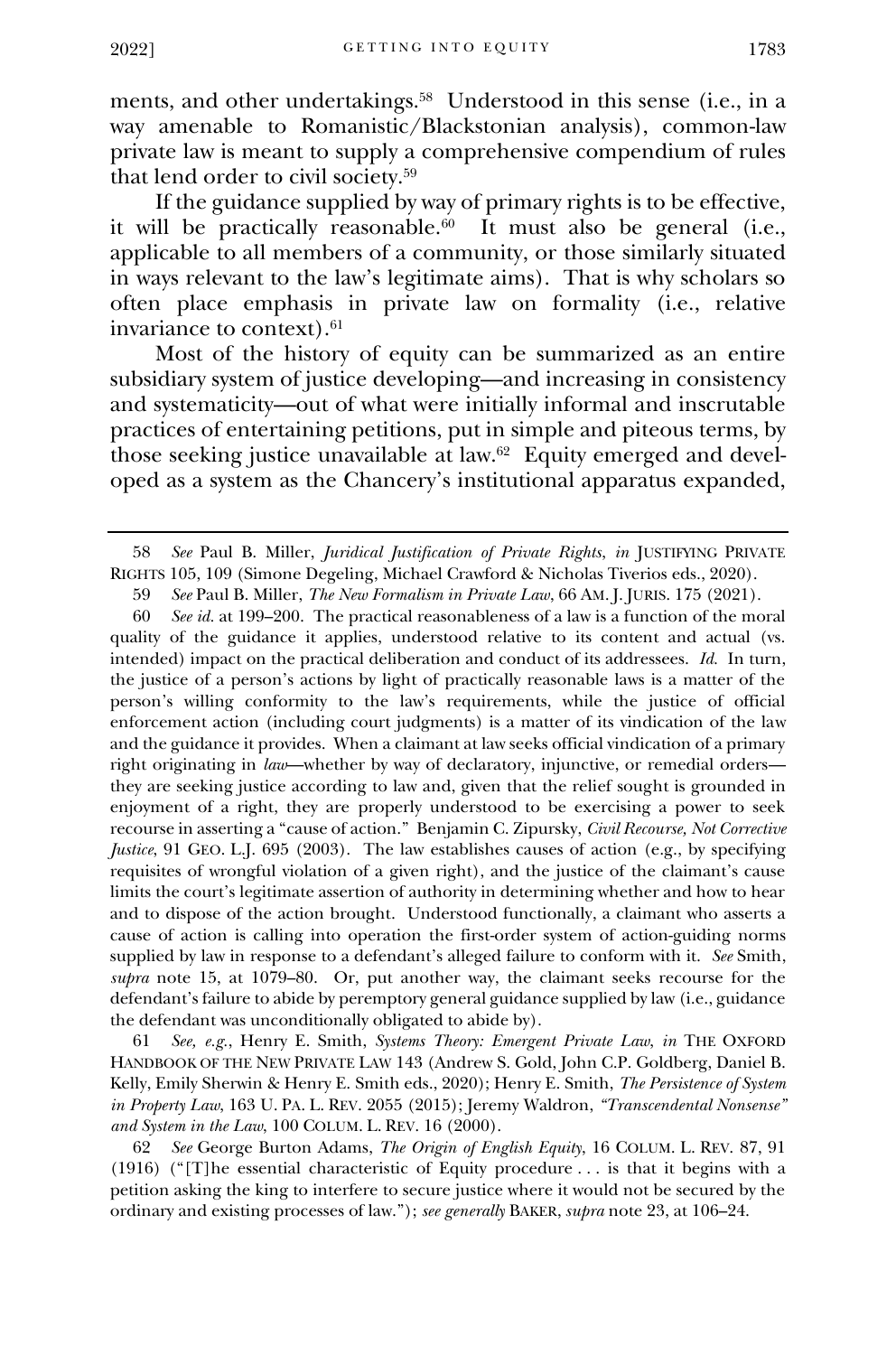its procedures regularized, and its substantive and remedial doctrines were developed. This development happened through ordinary analogical reasoning. As they decided whether or not to give relief, the chancellors reached for definition of equity's adjectival jurisdiction (notably, via formulation of maxims), and they identified patterns of a sort essential to the development of recognizably legal constructs (e.g., equitable principles and standards that specify not rights but rather the manner of their exercise).

But, as noted earlier, in order to preserve its functionality, corrective equity was never fully formalized; i.e., it was never reduced to norms and enabling doctrines meant to provide *ex ante* guidance to all members of a given political community. Rather, as Henry Smith has explained, corrective equity operates primarily *ex post*. 63 It operates relative to the immediate past or potential invocation of law in a particular case. Its doctrines direct judges toward the kinds of particular injustice or inequity that *might*, depending on facts pled, warrant relief in equity from the routine administration of law.

Corrective equity consists in *interventions* made against, and so adjectivally in relation to, law. Where granted, equitable relief suspends or otherwise varies the enforcement of legal rights, conditions the exercise of legal powers, requires the specific performance of legal obligations, or otherwise modifies the usual effect of law. The fact that intervention, premised on the successful presentation of a grievance, is exceptional and focused on the achievement of particular justice is reflected in the maxim that equity acts in personam and not in rem.<sup>64</sup> The maxim is something of a misfit for supplemental equity, insofar as its doctrines operate generally and prospectively. But it continues to resonate in corrective equity, for here equity aims not to make or to change law but rather to allow for adjustment of its administration in a manner that is intelligible as a matter of moral principle, even as its work is neither the product of, nor productive of, a legal rule.

One might think that where equity supplements rather than corrects law, it loses its adjectival orientation. And, as noted earlier, if we think of the adjectival bearing of equity simply in terms of discretionary adjustment of law in its administration, it is true to say that supplemental equity *becomes law* in achieving full integration with surrounding law. But all supplemental equity originated in corrective equity. As a result, even supplemental equity bears residual markings of equity's adjectival orientation toward law.

Supplemental equity consists in adjectival modifications made durable when time and experience generated awareness in Chancery

<sup>63</sup> *See* Smith, *supra* note 15, at 1076–81.

<sup>64</sup> *See id.* at 1116–18.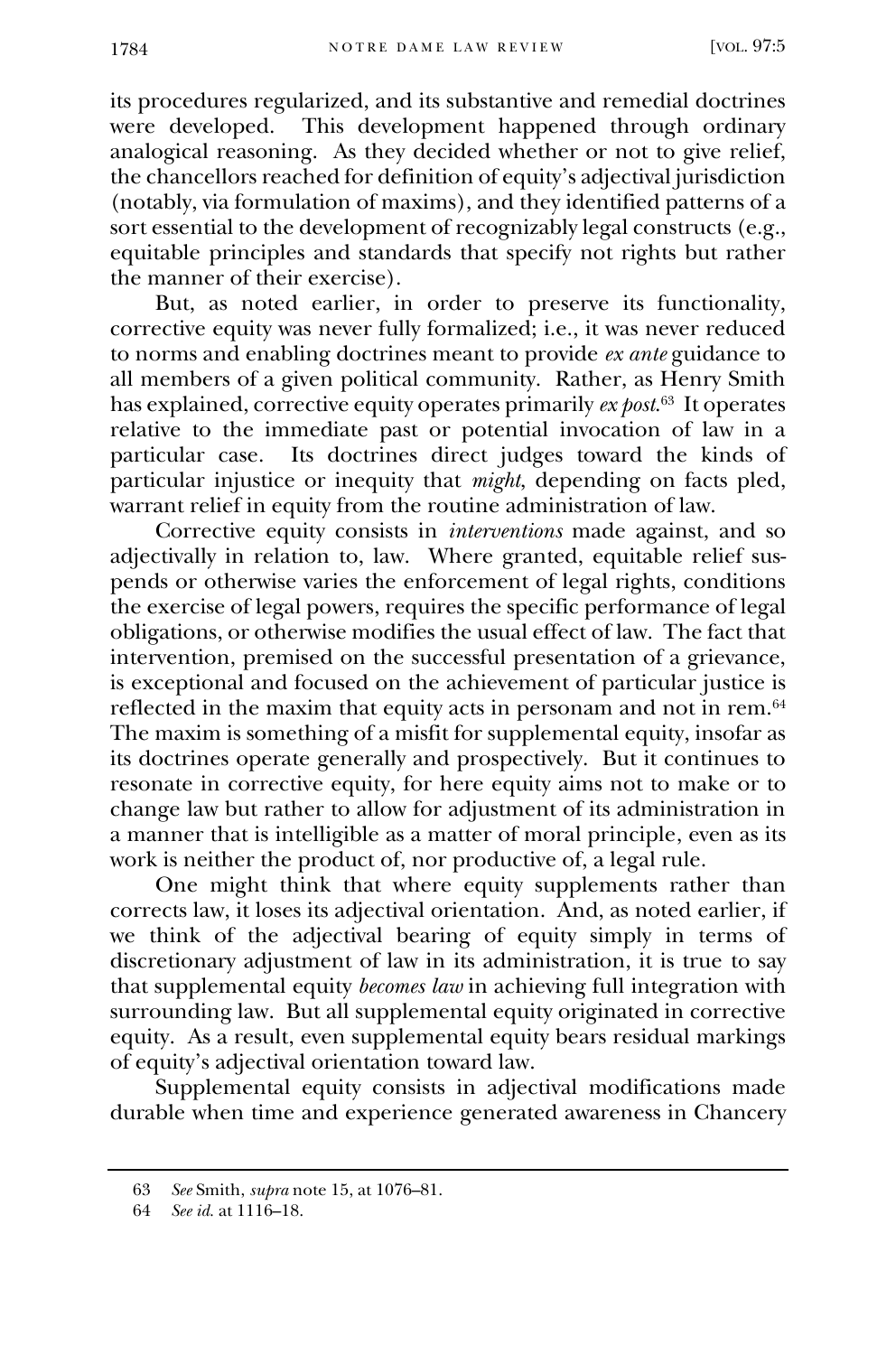of patterns of opportunism or other sources of mischief that—being patterned—invited supplemental lawmaking. As trusts scholars have said of the beneficial interest of the *cestui que trust*, equity came to recognize in personam equitable claims in the *cestui* held *against* (by way of duties recognized in equity) the in rem legal rights of the trustee over the trust corpus. The *cestui*'s beneficial interest became cognizable as such—i.e., as a generic equitable interest—but only gradually, emerging out of a mass of cases in which grievances were asserted by *cestuis que use* and, before that, by persons betrayed through informal trusts, grievances resolved case by case as a matter of conscience rather than fixed equitable interest.<sup>65</sup>

The observation that equitable property implicates the assertion of (equitable) claims against (legal) rights can be generalized, for most of supplemental equity consists in obligations or entitlements that condition the enforcement or exercise of legal rights, powers, and permissions.<sup>66</sup> In each case, the adjectival orientation of supplemental equity is encased in a structural relationship of asymmetric reference, with equity having permanently altered law in pivoting from correction to supplementation. Hence, even in respect of supplemental equity, to view law and equity as a "fused" whole consisting of so many "causes of action" is to ignore equity's basic structure and functional orientation toward law. It is also to ignore the normative lessons taught by equity's impulse to correct law, whether ad hoc or permanently.

# *D. Distinctive Characteristics of Equity Pleading*

<span id="page-22-0"></span>One hundred and fifty years of procedural fusion has been presented as a legacy that tells of equity's triumph over law.<sup>67</sup> One consequence is a blurring of lines between substance and procedure that were intended (however implausibly) to be maintained. Another consequence is a loss of awareness of the symbiosis between the distinctive characteristics of equity pleading and the distinctive characteristics of the substantive bases of suits in equity. The casualness with which we invoke "cause of action" as a generic descriptor of how one gets into law *or* equity suggests as much.

As noted earlier, whereas one generally gets into law by asserting the actual or imminent interference with a primary right—that is, a completed or threatened civil wrong—one generally gets into

<sup>65</sup> Smith, *supra* note 15, at 1099 & nn.189–90 (citing several scholars).

<sup>66</sup> *See* Ben McFarlane & Robert Stevens, *What's Special about Equity? Rights about Rights*, *in* PHILOSOPHICAL FOUNDATIONS OF THE LAW OF EQUITY 191 (Dennis Klimchuk, Irit Samet, & Henry E. Smith eds., 2020); Henry T. Terry, *Legal Duties and Rights*, 12 YALE L.J. 185, 208 (1903).

<sup>67</sup> *See, e.g.*, Subrin, *supra* note 17.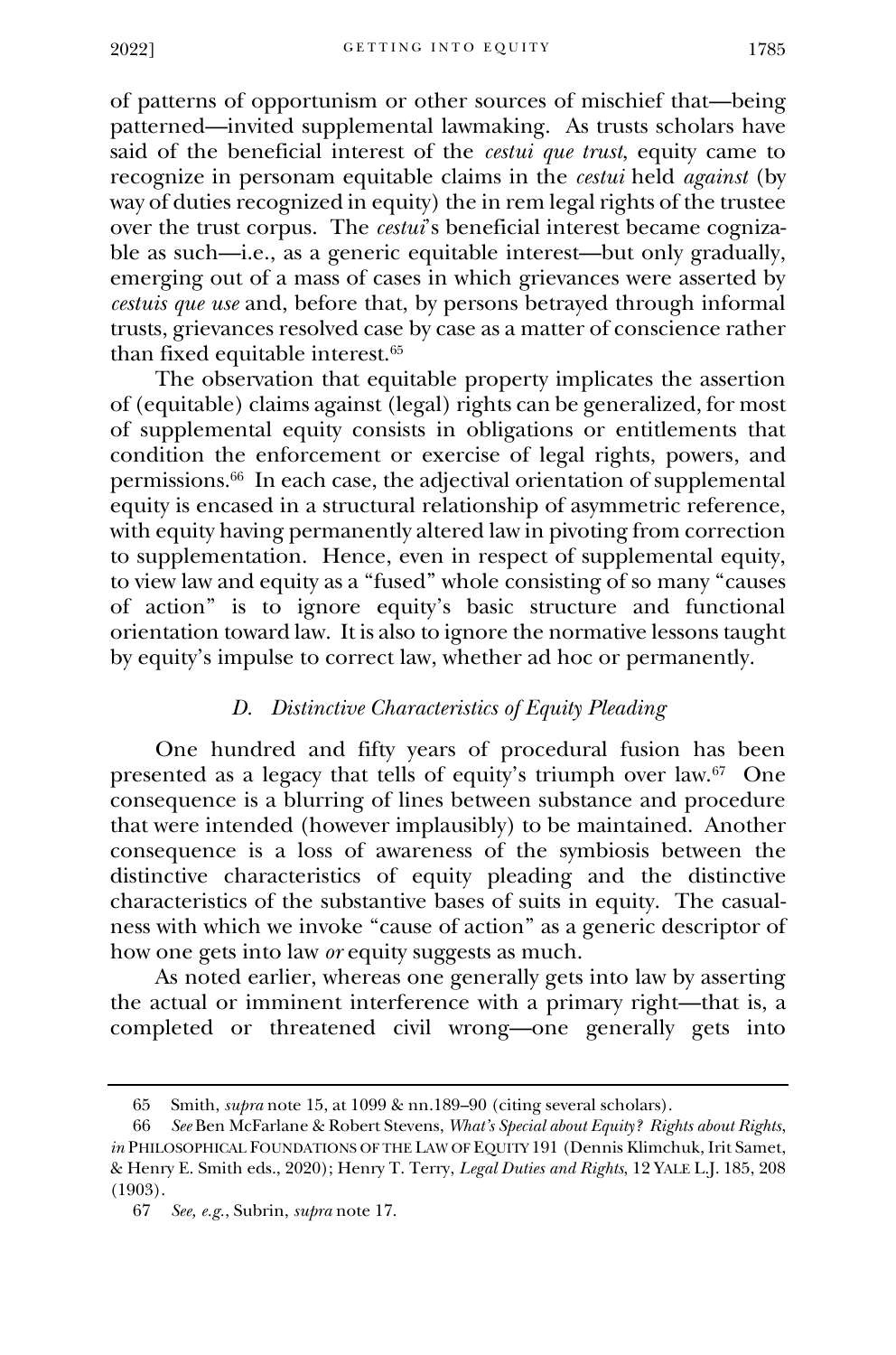corrective equity by stating a grievance that equity recognizes or might recognize as within its jurisdiction. Equity pleading is historically distinguished above all else by two things: its relative informality as to the elements of pleadings and their juridical specificity,<sup>68</sup> and the priority placed on comprehensive presentation of factual evidence (including, but not limited to, oral or written depositions) that are germane to the petitioner's grievance.<sup>69</sup> One cannot understand contemporary equity and its distinctive characteristics without understanding equity's history and, in particular, the ways in which equity was understood by its practitioners to be situated adjectivally relative to law.

Equity began as an emanation of the prerogative power and responsibility claimed by the English monarch to render justice to his

69 United States v. Wonson, 28 F. Cas. 745, 746 (C.C.D. Mass. 1812) (No. 16,750) (Story, Circuit J.) ("In equity causes, the decree was necessarily shaped in many instances by a minute inquiry into facts, and the result of the evidence, as well as the propriety of relief, were questions almost inseparably connected."); BAKER, *supra* note 23, at 111 ("In exercising his informal jurisdiction the chancellor was free from the rigid procedures under which inconveniences and injustices sheltered, because he was free to delve into the facts at large."); W.S. Holdsworth, *The Relation of the Equity Administered by the Common Law Judges to the Equity Administered by the Chancellor*, 26 YALE L.J. 1, 7 (1916) ("In modern law a salient difference between the procedure in an action at law and the procedure in a suit in equity consisted in the fact that, in an action at law, the proceedings were . . . based upon a legal right which the plaintiff asserted had been infringed; while, in a suit in equity, the proceedings . . . were based upon facts which made it just and equitable that the plaintiff should get the remedy or relief which he sought."); Stephen N. Subrin & Thomas O. Main, *The Integration of Law and Fact in an Uncharted Parallel Procedural Universe*, 79 NOTRE DAME L. REV. 1981, 1989 (2004) ("[T]he broad substantive mandate of Equity focused the court on an integrated story of law and fact in a manner that demonstrated that the story was not remediable by the law courts." (footnote omitted)). On the inquisitorial posture of judges within equity, see Amalia D. Kessler, *Our Inquisitorial Tradition: Equity Procedure, Due Process, and the Search for an Alternative to the Adversarial*, 90 CORNELL L. REV. 1181, 1183 (2005) ("As late as the nineteenth century, Anglo-American courts of equity . . . employed a mode of procedure, which like that used in the courts of continental Europe, derived from the Roman-canon tradition and thus was significantly inquisitorial.").

<sup>68</sup> *See* BAKER, *supra* note 23, at 112 ("Pleading was in English and, although commonlaw phraseology was adopted where convenient, it was free from undue technicality. There was no need for a single issue."); JONES, *supra* note 2, at 16 ("The character of the bill is determined by the nature of the grievance stated and the relief prayed, and not by the choice of words employed in its statement."); JOSEPH H. KOFFLER & ALISON REPPY, HANDBOOK OF COMMON LAW PLEADING 20–21 (1969) ("In framing his statement of a cause of action in what was called a 'Bill in Equity' as opposed to a 'Declaration at Law', the plaintiff followed no set Form of Action, as at Common Law, but proceeded upon the [broad] equities involved in the controversy, and stated the Facts *at large*, mingling both Questions of Fact and of Law, there being no need to separate them on the Record as at Law, since they were both to be decided by the Chancellor . . . ."); Main, *supra* note 10, at 457 ("Whereas the common law over-emphasized form, chancery historically had eschewed it. There were no forms of action nor emphasis upon the formation of a single issue . . . ." (footnotes omitted)).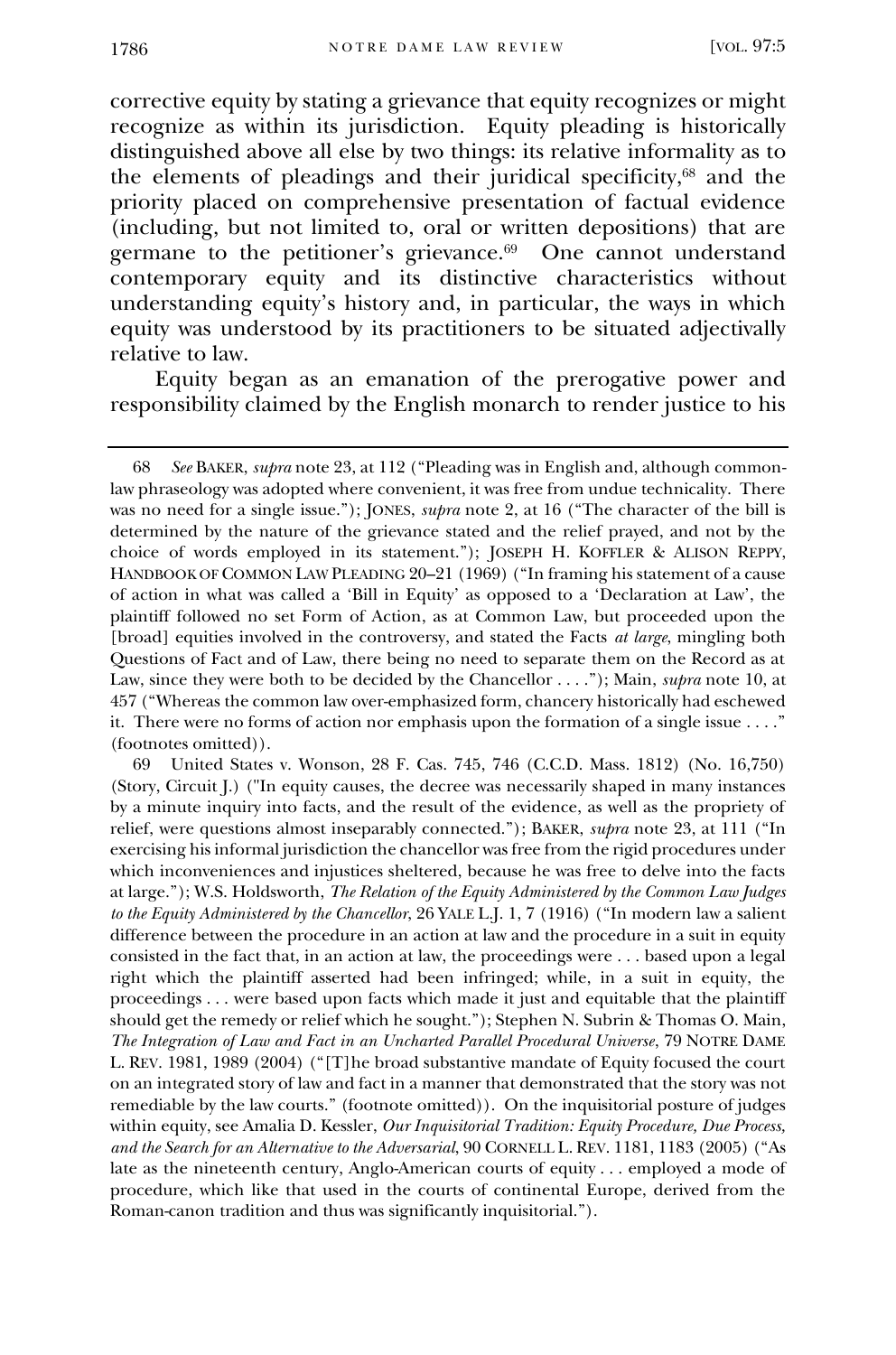subjects.<sup>70</sup> Ordinarily, the responsibility of the Crown to render justice was met through provision of laws and through their administration by the royal courts, and hence through the exercise of devolved judicial<br>power. However, where laws or their administration proved However, where laws or their administration proved inadequate—that is, inequitable or unjust—in a particular case, the Crown retained residual prerogative power and even responsibility to hear subjects' grievances, and, where warranted, to dispense to complainants a more perfect justice. 71 This dispensation could enable a more perfect justice inasmuch as it supplied a morally sound resolution of whatever particular injustice or inequity was caused or left unaddressed by law. The King could hear grievances and dispense equity personally, but it became customary to refer these subjects to the Lord Chancellor—an important senior advisor to the Crown and officer of the state who, in medieval England, was ordinarily a bishop responsible for spiritual advisement of the Crown and thus referred to as Keeper of the King's Conscience.<sup>72</sup>

Regardless of how and by whom they were heard, it was universally understood from equity's inception that grievances were entertained in equity entirely outside of the ambit of law and its institutional apparatus, and that any relief that might be awarded would be extralegal, even though it might have clear implications for law (e.g., by suspending its usual effect in a given case).<sup>73</sup> The specialized language

71 Frierson, *supra* note 52, 135–36.

72 See the description of the office in MEAGHER, GUMMOW AND LEHANE'S EQUITY DOCTRINES & REMEDIES 5 (J.D. Heydon, M.J. Leeming & P.G. Turner eds., 5th ed. 2015):

In the first period of equity, the mediaeval period . . . . [equity] centred around the person of the Lord Chancellor . . . . His position was unique. He was the head of the King's Council; 'the King's natural prime minister'; the source of enormous ecclesiastical patronage; the head of the Chancery, which by 1300 had become a great department of state; the keeper of the Great Seal, 'a transcendent, multifarious and indefinable office'; and the possessor of a multitude of other heads of power.

*Id.* (footnotes omitted) (first quoting with alteration T.F. TOUT, THE PLACE OF THE REIGN OF EDWARD II IN ENGLISH HISTORY 58 (1914); and then quoting with alteration Jeremy Bentham, Draft of Plan for Judicial Establishment in France (1789), *as reprinted in* JOSEPH PARKES, A HISTORY OF THE COURT OF CHANCERY 436, 437 (London, Longman, Rees, Orme, Brown & Green 1828)).

73 MCCLINTOCK, *supra* note 70, at 10 ("During the period of the ecclesiastical chancellors, equity was regarded more as an administrative function of the executive than as a judicial system administered by a different court."); *see also* BAKER, *supra* note 23, at 107 ("In origin [the Chancery] was not a court of law but a department of state . . . .").

<sup>70</sup> BAKER, *supra* note 23, at 106 ("By the end of the thirteenth century numerous petitions (or 'bills') were being presented to the king, asking for his grace to be shown in respect of some complaint. . . . [I]n the exceptional cases where the king or the Council took some direct action, we can see the beginning of the newer jurisdictions in which suits were not only commenced by bill but did not follow the due process of the common law."); HENRY L. MCCLINTOCK, HANDBOOK OF THE PRINCIPLES OF EQUITY 3 (2d ed. 1948) (1936).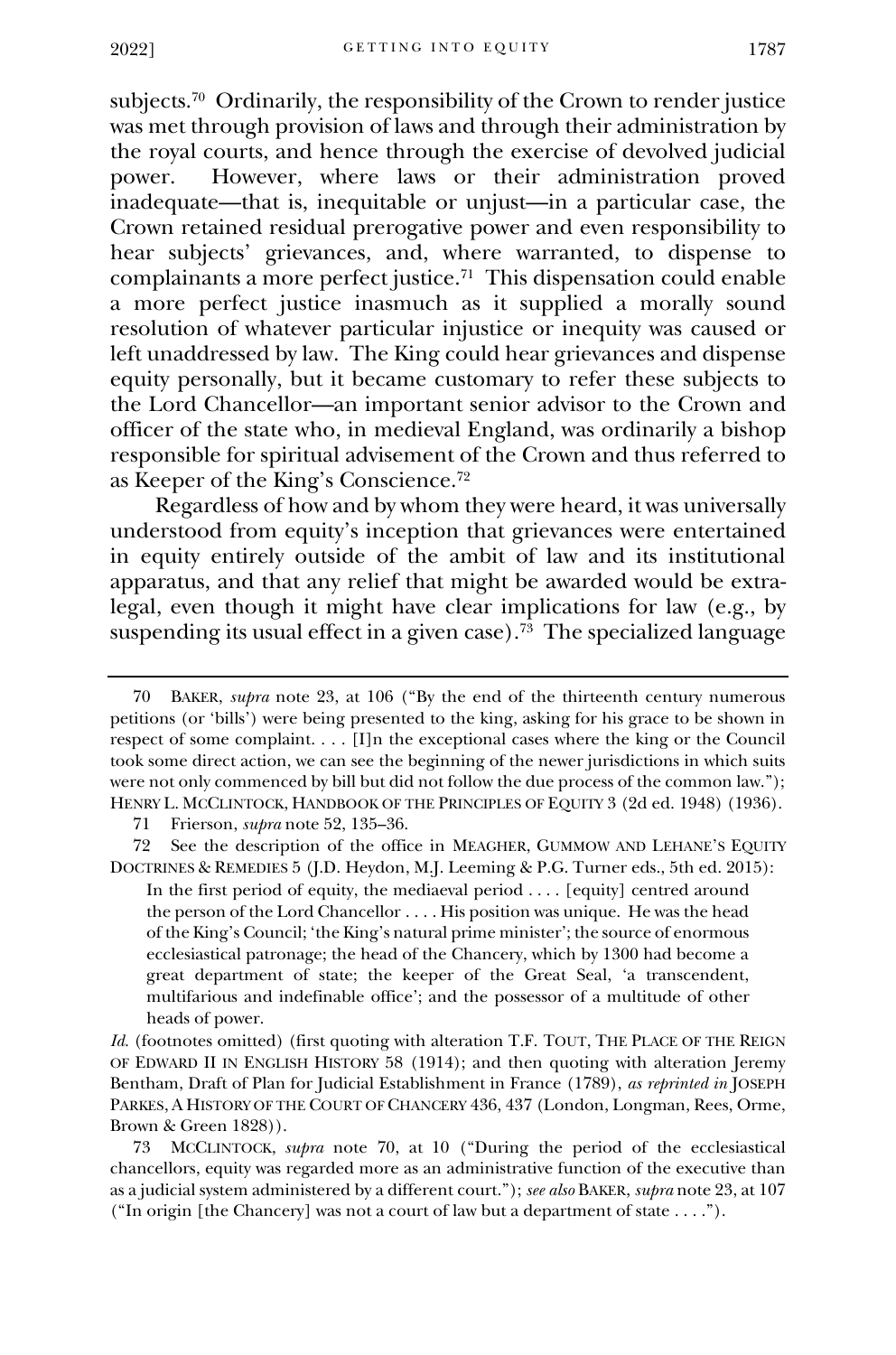employed in early equity reflects the distinctiveness both of substantive bases of equitable intervention and of equitable procedure. Complainants were *not* understood to bring an action at law precisely because they had no recourse or inadequate recourse at law. Instead, and consistent with equity's origins in exercise of prerogative powers of the Crown, statements of grievances were referred to as *petitions*, persons bringing them as *petitioners*, and person(s) impugned and compelled to answer to them as *respondents*. Unlike *actions* brought in law through the royal courts, *petitions* presented to the Crown sought some exceptional relief from the King , directly or via the monarch's appointed representative (i.e., the Lord Chancellor).

Early in equity's history, there were two kinds of petition that might be presented, namely petitions of right and petitions of grace. 74 Only one of them is relevant here, but their pairing as species of a genera is instructive of their relationship to law—that is, both can be thought of as avenues for relief where an adequate remedy could not be found at law.

Petitions of right prayed that the Crown permit action on legal claims against it that would lie as a matter of course against an ordinary subject but which could not be brought in the royal courts without permission (because of sovereign immunity and the structural inferiority of jurisdiction vested in the courts). Put simply, petitioners of right *asked*—not demanded, the latter being an impossibility—that the Crown answer to law by signaling its *willingness to accept* liability on terms established by general law.<sup>75</sup>

By contrast, petitions of grace were made not *against* but *of* the Crown; they were requests of a personal nature, for grace and favor to be shown by the Crown in direct resolution of a conflict or concern, or for provision of a benefit. As Professor J.K. Johnson has shown, the English Crown heard all manner of petitions of grace—including requests for jobs, money, and land—but prominent among them were petitions for the resolution of grievances in equity.<sup>76</sup>

Note the meaning and connotations of the language used to describe grievances brought in equity. The language of *petition* is important, and contrasts sharply with later language of *claim* and *cause*.

<sup>74</sup> For analysis, see Ludwik Ehrlich, *Petitions of Right*, 45 L.Q. REV. 60, 69–75 (1929). On the differences between the Latin and English sides of Chancery, with the petitions of right being in the former, see BAKER, *supra* note 23, at 108–110.

<sup>75</sup> *See* W.S. Holdsworth, *The History of Remedies Against the Crown, Pt I*, 38 L.Q. REV. 141, 149 (1922) ("[I]f a petitioner asks simply for his 'droit' or legal right, he must establish that legal right in a manner similar to that in which it must be established in an ordinary action. . . . To a petition of right there must always be a reply: 'Let right be done.'"); *see also* W.S. Holdsworth, *The History of Remedies Against the Crown*, Pt II, 38 L.Q. REV. 280 (1922).

<sup>76</sup> *See* J.K. Johnson, *"Claims of Equity and Justice": Petitions and Petitioners in Upper Canada 1815–1840*, 28 SOC. HIST. 219, 220 (1995); *see also* MCCLINTOCK, *supra* note 70, at 47.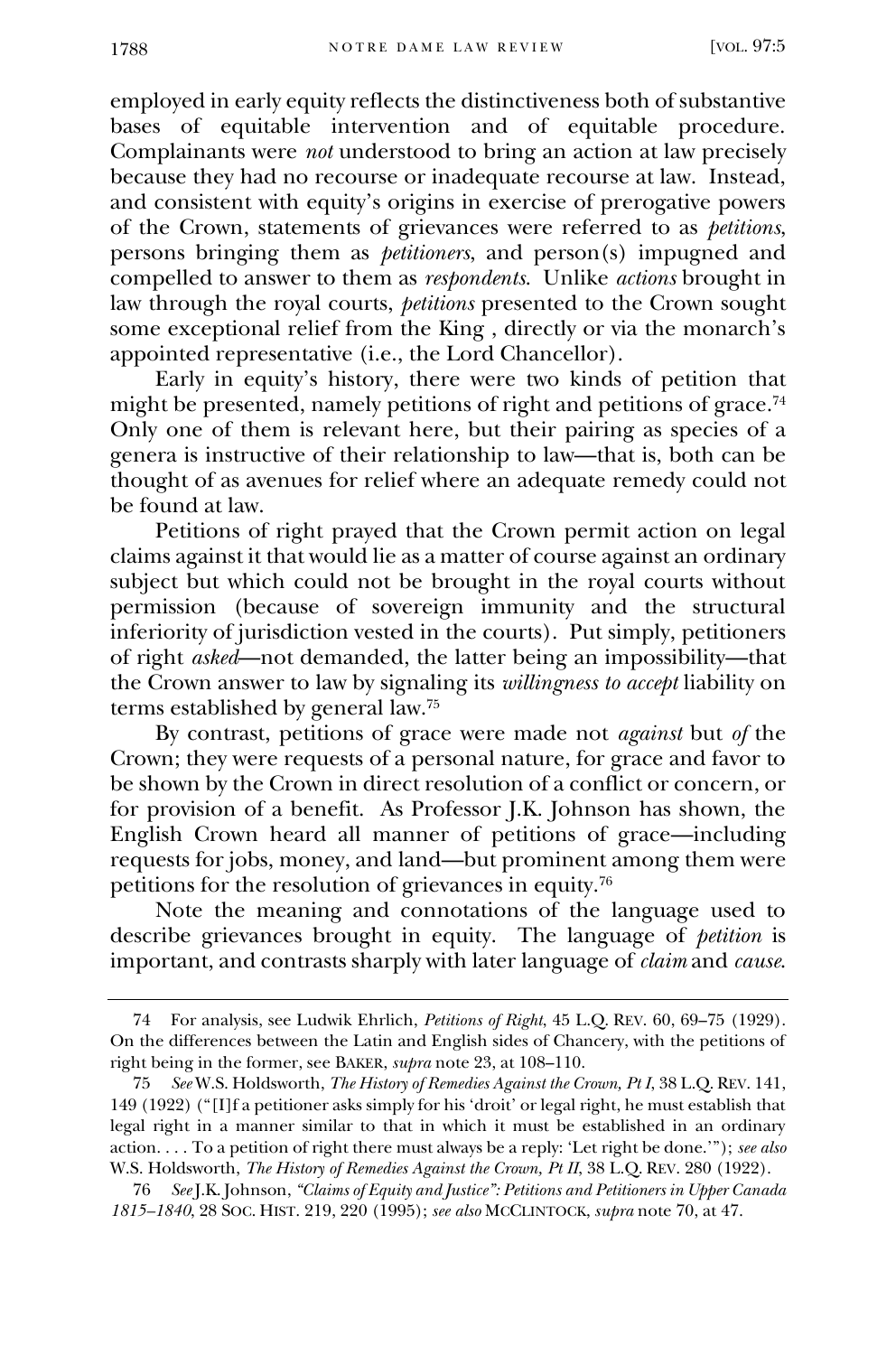The latter may be asserted but the former is merely brought.<sup>77</sup> Notice, too, associated language evocative of the piteous (rather than righteous) posture of the petitioner in equity and the magnanimity or charity asked of the Crown. The petitioner seeks the *grace and favor* of the Crown or its delegate in the resolution of a grievance, and does so by *praying* for relief from or in spite of the law because the latter affords him no adequate remedy.<sup>78</sup> (To be sure, this posture of supplication was not, in the late medieval period, unique to equity, yet equity retained this strong petitionary quality in its pleadings long after it ceased to exert influence on the law.)

A petitioner pleading in equity thus recognized the exceptional nature of equitable intervention and the robust discretion that would be exercised in determining whether a grievance was heard, not to mention in relation to any subsequent investigation, hearing, and dispensation. The petitioner in early equity sought the indulgence again, by way of grace and favor79—of a hearing and asked for a fair or just resolution of the grievance pled. Written petitions replete with references to natural law and precepts of Christian morality were meant to summon the conscience of the Crown to the petitioner's aid, while also implicating the conscience of the petitioner and respondent.<sup>80</sup> Grace, if it was deemed warranted, was supplied through some exceptional relief responsive to the circumstances of the petitioner's grievance, subsequent to investigation of those circumstances and examination of the conscience of the parties.

As one would expect of petitions before the Crown but beyond law and its baroque institutional apparatus, written submissions stating a grievance in equity originally defied convention as to content and format.<sup>81</sup> They were sometimes prepared by subjects without the assistance or advice of lawyers. They were written in plain terms with

<sup>77</sup> *See* Holdsworth, *The History of Remedies Against the Crown, Pt I*, *supra* note 75, at 142 (commenting on "that large genus 'petition,' by which remedies could be sought . . . which were wholly outside anything that could be given by the existing forms of action").

<sup>78</sup> MCCLINTOCK, *supra* note 70, at 50 ("The early bills were in the form of humble petitions for a favor, not for relief to which the law entitled them.").

<sup>79</sup> Holdsworth, *The History of Remedies Against the Crown, Pt I*, *supra* note 75, at 149 ("[T]o a petition of grace there is merely an assent or a refusal and no judgement, 'because the ordinary course of the common law is not pursued.'") (citation omitted).

<sup>80</sup> For discussion, see Margaret Center Klingelsmith, *Early Bills in Equity*, 71 U. PA. L. REV. 115, 119 (1923) (noting the following invocations in bills of eyre, close antecedents of bills in equity: "'For God's sake,' 'For the love of Jesus Christ,' 'For God's sake and the soul of the queen,' are common").

MCCLINTOCK, *supra* note 70, at 27 ("In the early years, pleading and practice in the court of chancery were very informal; the bill was evidently drawn by the complainant himself and conformed to no technical rules of pleading.").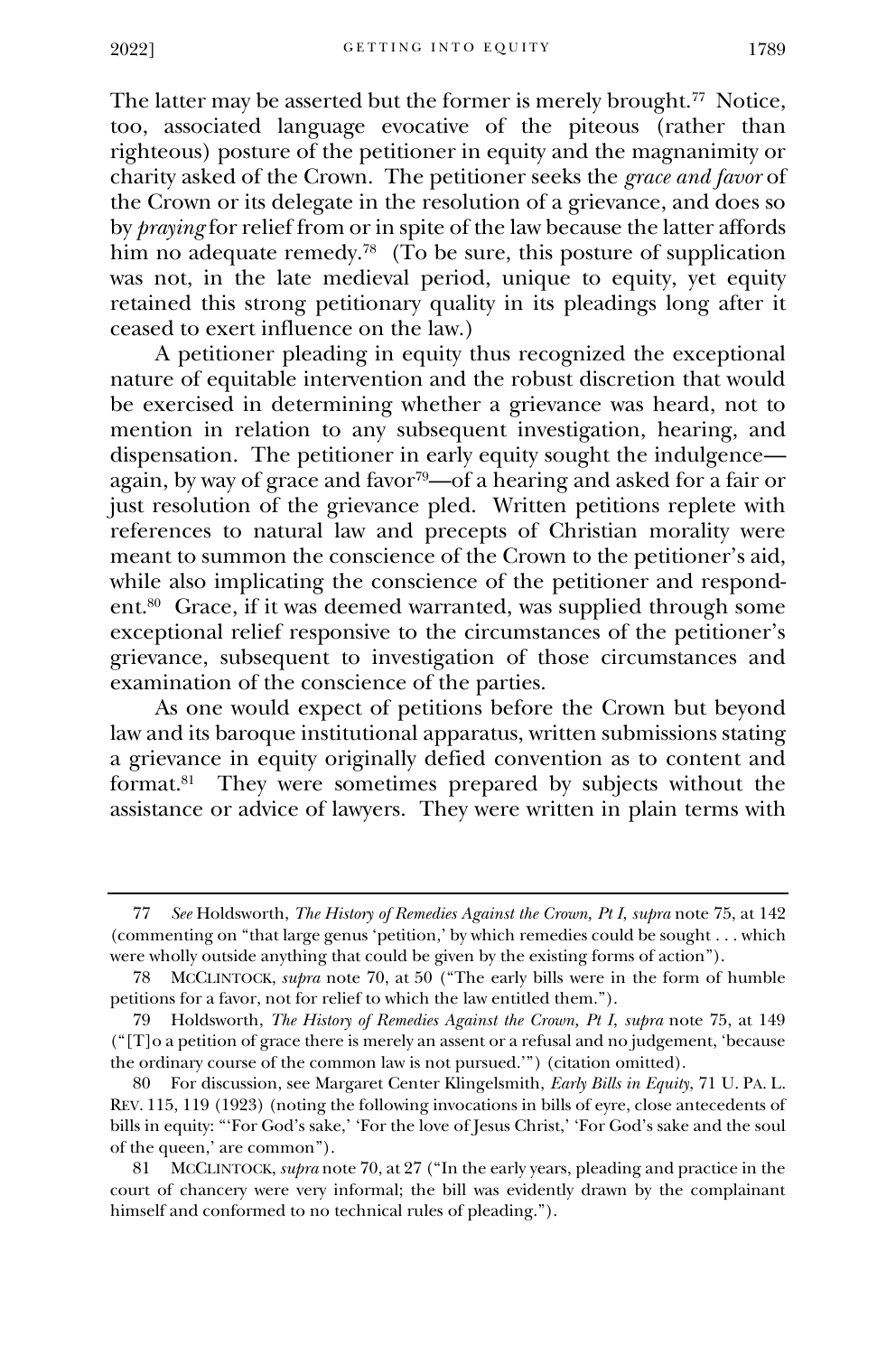minimal or no use of legal terms of art.<sup>82</sup> Because these grievances took no general form, they were merely described factually. Furthermore, written submissions usually made a general request for relief in the name of charity, justice, and mercy, without specifying a particular remedy. And, finally, they often appealed explicitly to the conscience of the Crown, recognizing and invoking the monarch's power to see to the realization of God's will that natural justice be served where it was wanting at law.<sup>83</sup>

Here is an example of a short bill in eyre (the latter being regarded as an antecedent of early bills in equity<sup>84</sup>):

Alice, the daughter of Piers Knotte of Shrewsbury, maketh complaint to the Justices of our lord the King of Mabel that was wife of Richard of Berwick for that the same Mabel wrongfully withholdeth from her the rent of a messuage in Shrewsbury, being one penny and a halfpenny for each year, and hath withheld this rent for these twelve years past. Of this she prayeth remedy for God's sake, an it please you, and for the Queen's soul's sake. For God's sake, Sir Justice, think of me, for I have none to help me save God and you.<sup>85</sup>

82 *Cf.* Garrard Glenn & Kenneth Redden, *Equity: A Visit to the Founding Fathers,* 31 VA. L. REV. 753, 773 (1945) ("The plaintiffs wrote in the vernacular, be it remembered, for they presented petitions, not pleadings as in the common law . . . .").

83 What Bolland says of bills of eyre holds true of early bills in equity:

These bills were an appeal over the head of the law to the paternal powers, so to, speak, of the King as father of his people, put where he was, to quote Bracton again, to serve as God's vicar on earth, to judge between right and wrong, to see that all his subjects bore themselves uprightly and honestly, that none harmeth another, that every man kept unimpaired that which was rightly his.

WILLIAM CRADDOCK BOLLAND, THE GENERAL EYRE 75–77 (1922).

84 William Craddock Bolland, *Introduction to* 7 SELDEN SOCIETY YEAR BOOKS OF EDWARD II: THE EYRE OF KENT, 6 & 7 EDWARD II, A.D. 1313–1314, at xxviii–xxix (William Craddock Bolland, Frederic William Maitland & Leveson William Vernon Harcourt eds., 1912) ("I think that there can be no doubt that these bills are the very beginning of the equitable jurisdiction."). For discussion, see George Burton Adams, *The Origin of English Equity*, 16 COLUM. L. REV. 87, 88 (1916) ("The bills in Eyre are in form and purport so nearly like the later Chancery bills that both Sir Frederick Pollock and Dr. Hazeltine are inclined to regard the Chancery bills as descended from them.").

85 SELDEN SOCIETY, SELECT BILLS IN EYRE, A.D. 1292–1333, at 2 (William Craddock Bolland ed., 1914). Here is an illustrative example of a fifteenth-century bill in equity:

To the most reverend and worshipful Father in God, my Lord Cardinal Archbishop of Canterbury and Chancellor of England:

 Meekly beseecheth your orator, John Brown, cousin and heir of Walter Sherington, clerk, that whereas the said Walter and others were seized of manors, lands, tenements, rents, and possessions in the shire of Kent, to the use and behoof of the said Walter and his heirs; and being so seized, (said Walter) died without any will thereof (*viz.*, of said real estate) declared; after whose decease James Fenys, (who was) then the Lord Say, by great cunning and malice aforethought, set about to buy the said manors, lands and tenements, rents and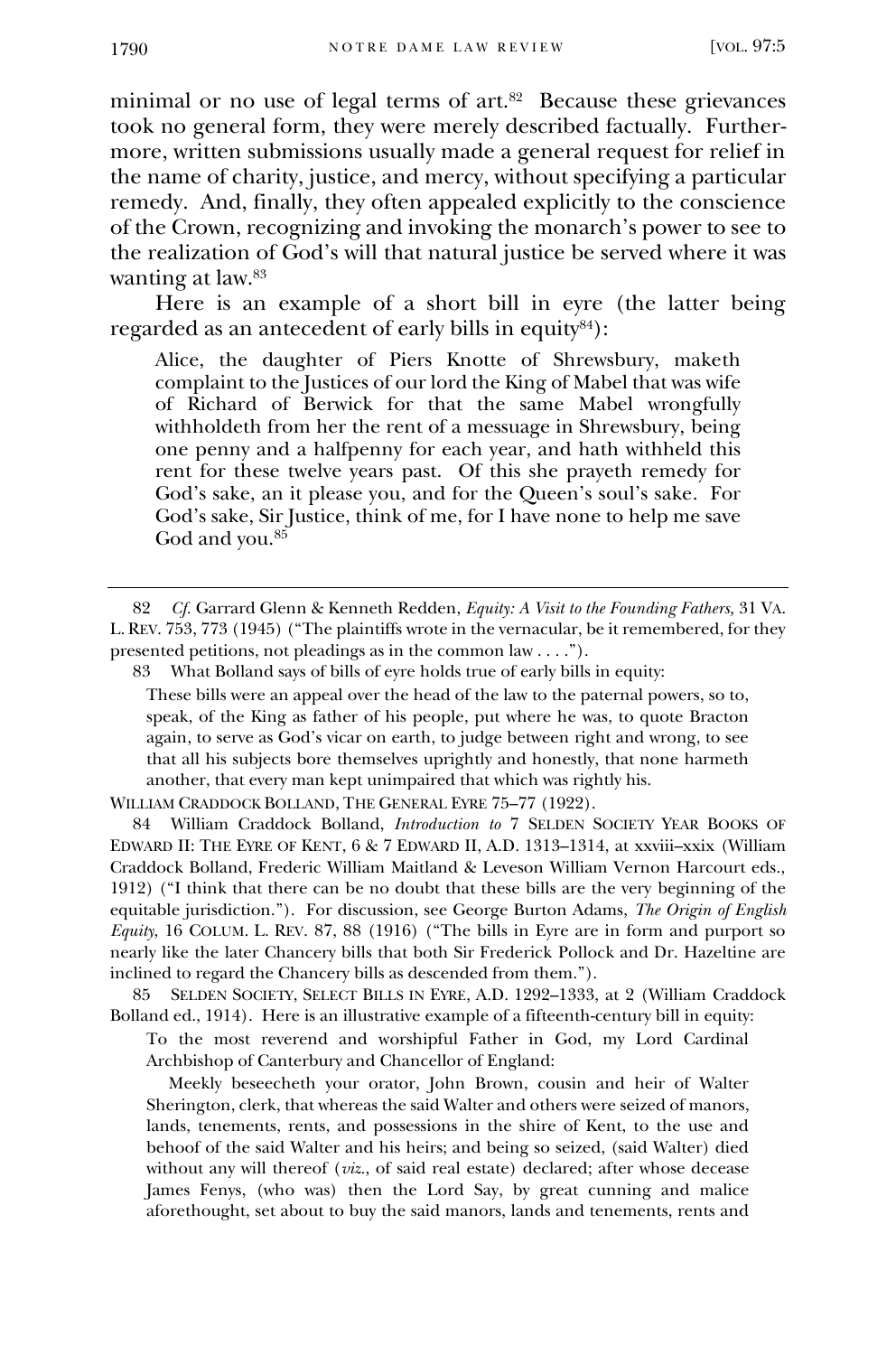Of course, equity pleading changed substantially over centuries. It left behind such informal pleading by unrepresented petitioners, who employed colloquial language to invoke biblical morality with the aim of awakening the conscience of a sovereign viewed as the fount of earthly justice. Gradually, in tandem with the development of equity's institutional framework and doctrines, informal and eventually formal principles of equity pleading developed as well.

Thus, with time, short petitions lacking fixed structure came to be replaced by bills of complaint with a consistent structure, such that by the eighteenth century an original bill of complaint in equity had several subparts, might be supplemented by a secondary bill, and would usually result in prolix cross-submissions between the petitioner and respondent (chiefly, demurrer, answer, demurrer to answer, reply, and demurrer to the reply). In turn, heightened complexity and experience led to the proliferation of templates for original bills and other submissions. Specialization in pleadings meant that what was once an almost impossibly simple process of stating a grievance became cumbersome, intricate, and costly.

Notwithstanding the drafting complexity associated with later equity pleading, some of its distinctive characteristics have enduring significance. 86 Its features dovetail with and reflect the distinctive characteristics of substantive bases of equity suits. More specifically, a complaint seeking relief in equity—we can now dispense with the language of a "bill of complaint"—continues to be focused on presentation of grievances and specifying requests for relief. It is not focused on the delineation of wrongs and demands for remedies as of

possessions from the co[-]feoffees of the said Walter; and after he had got that far, then he, against all right and conscience, caused your said beseecher to be imprisoned until the time when your said beseecher, by (force of) great duress and against his will (executed a re-lease of his interest in said property). And afterwards the said Lord Say, knowing that he was about to be put to death by that horrible and cruel traitor Jack Cade, openly acknowledged among other extortions this matter, requiring and charging a chaplain called Thomas Oldhall, then acting as his confessor, that he should urgently press the matter upon (do his faithful labour to) the wife of the said Lord Say (so) that your said beseecher speedily might have restitution and reformation of the said wrongs and oppressions in this matter to him done. May it please, therefore, your gracious lordship to grant a writ of subpoena directed to the said N to appear before your good lordship, and there to be examined in aid of your beseecher toward the righting of his said wrongs, for the love of God and in the way of charity.

Glenn & Redden, *supra* note 82, at 765–66 (translating into modern English from *John Broun v. The Widow of James Lord Say*, in 1 CALENDARS OF THE PROCEEDINGS IN CHANCERY, IN THE REIGN OF QUEEN ELIZABETH xlvii, xlvii (London, House of Commons 1827)).

Cf. MCCLINTOCK, *supra* note 70, at 21 (noting that Chancery's "system of procedure, . . . in time, became very complex and dilatory, but" it still "differed fundamentally from the common law system").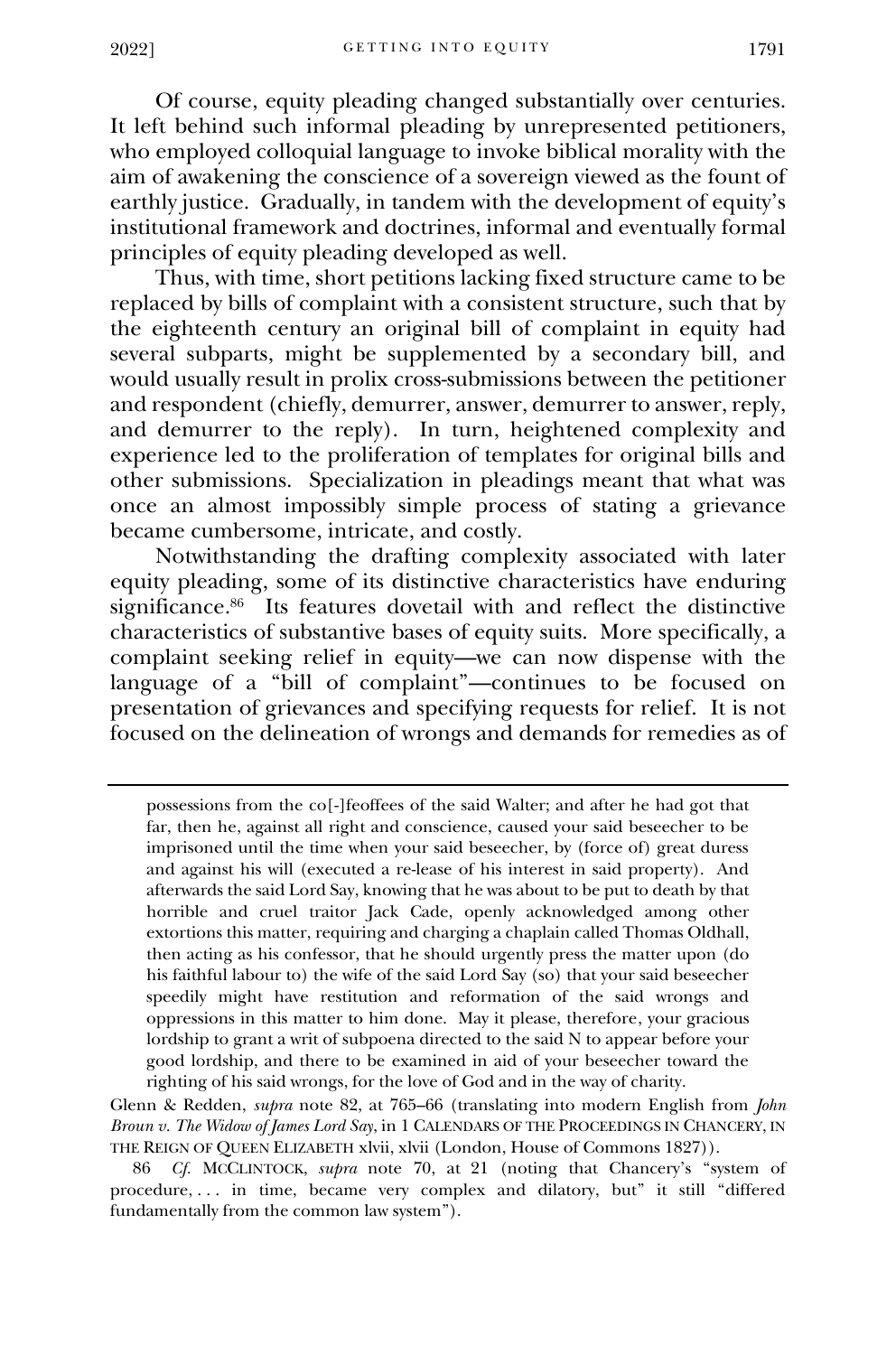right, at least in corrective equity. While a legal cause of action has elements that are necessary and sufficient to plead a claim, equity's reasons for intervention are such that there is no necessary and sufficient list of elements.

# *E. The Centrality of Remedies*

<span id="page-29-0"></span>It has frequently been observed that remedies have had a central role in the development of equity jurisdiction,<sup>87</sup> and for good reason. At equity's inception, the injustice of being denied an adequate remedy at law led subjects to bring their petitions to the Crown or the Lord Chancellor. The petitioners of early equity were not merely seeking to be heard, much less were they seeking a public airing of disputes; hearings were often informal and in camera, initiated simply in hope of a just resolution. Petitioners sought to awaken the conscience of the Crown or the Crown's delegate, marshalling the monarch's prerogative power to compel respondents to pay, perform, stand by, or otherwise accept a limitation on their rights or powers on pain of imprisonment for contempt.

The priority of remedies in early equity is evident from the content of petitions placed before the Chancery. Petitioners' pleas were utterly lacking formality as to the substantive bases of intervention and prayers for relief, since their grievances were not defined by law and were not yet categorizable by description or characterization in equity. Recognizing that any relief to be afforded was discretionary and exceptional, requests for relief were put piteously and left openended. Petitioners prayed for a just, fair, or equitable remedial resolution of a specific problem, again invoking the Crown's power and responsibility for dispensing justice that cannot be realized through law.

As noted earlier, equity pleadings eventually increased in formality and drafting practices accordingly came to require lawyerly specialization. These developments reflected, in part, the expansion and development of equitable substantive and remedial doctrine. Thus, with time, it became possible and important to specify particular grievances recognizable in equity and to request particular forms of available equitable relief, even as pleadings continued to emphasize

<sup>87</sup> *See, e.g.*, Guar. Tr. Co. v. York, 326 U.S. 99, 105 (1945) (noting that the "system of equity 'derived its doctrines, as well as its powers, from its mode of giving relief'" (quoting C.C. LANGDELL, A SUMMARY OF EQUITY PLEADING xxvii (1877))); D.E.C. Yale, *Introduction* to LORD NOTTINGHAM'S "MANUAL OF CHANCERY PRACTICE" AND "PROLEGOMENA OF CHANCERY AND EQUITY" 16 (D.E.C. Yale ed., 1965) (c. 1674) (citing C.C. Langdell, *A Brief Survey of Equity Jurisdiction*, 1 HARV. L. REV. 55 (1887), *reprinted in* C.C. LANGDELL, A BRIEF SURVEY OF EQUITY JURISDICTION 1, 1 (2d ed. 1908) (1904)) ("Equity is essentially a system of remedies.").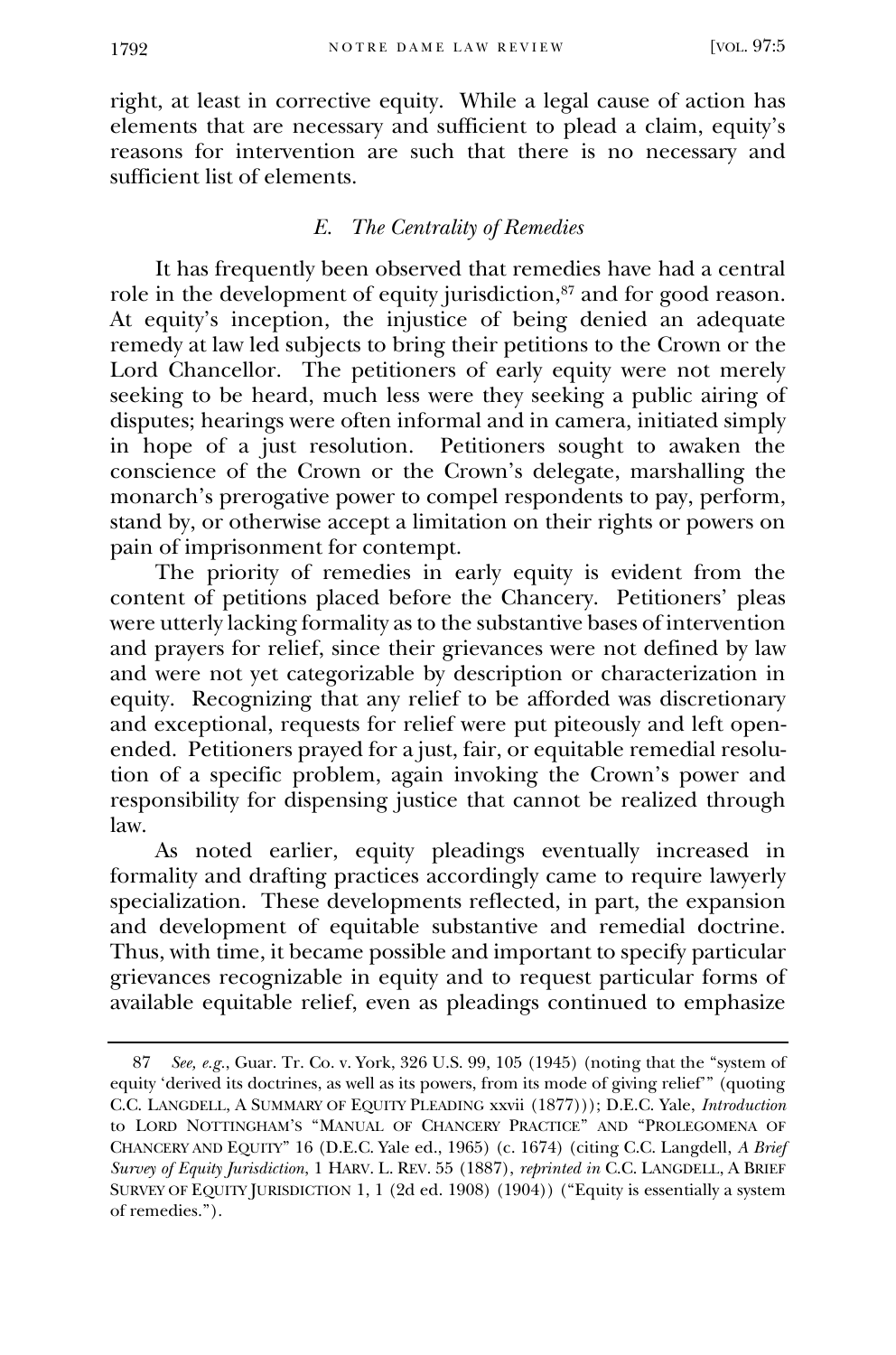detailed narration and so, in this sense, prioritized substance over form. However, it is telling that here, too, it was judicial practice and doctrinal development in relation to remedies that often fed downstream development of substantive doctrine. As the chancellors gained experience in crafting and ordering discretionary remedies, they came to recognize patterns and to elicit principles, standards, and other ways in which to loosely formalize grievances short of stipulation of a conduct rule (e.g., a right, duty, power, or liability). And where corrective equity gave way to supplemental equity, the Chancery began to displace loosely characterized grievances with the formulation of equitable obligations, powers, and liabilities.

Although the priority of remedies to substantive doctrine seems backward from the vantage point of civil lawyers and the Romanistic reconstruction of the common law, it is sensible when situated in light of equity's history as a system of adjectival law. It is only in agreeing to hear and intervene in the face of inarticulate or colloquially articulated grievances, and in coming to hear them in bulk, that the Chancery could develop doctrine through processes of analogical reasoning that typify all judge-made law.

Given that equitable intervention was, and is, remedies-focused, it should be unsurprising that remedies are (with limited exceptions<sup>88</sup>) the locus of complexity in equity pleadings and doctrine. Equitable remedies, unlike legal remedies, tend to be specific rather than substitutional, consistent with equity's practice of acting on the person via compulsion.<sup>89</sup> They are notoriously adaptable, amenable of being tailored to meet the circumstances giving rise to the equity in the petitioner.<sup>90</sup> For that reason, they can be more time and resourceintensive to administer.<sup>91</sup> And given that specific relief is generally not available at law, litigants' appetite for equitable relief motivates suits and has necessitated limiting doctrines, including the modestly limiting effect of a requirement to stipulate in pleadings the grievances that provide a substantive basis for access to equitable remedies.<sup>92</sup> Given the reasons for equity's grievances remaining open-textured, and the demand for equitable remedies, courts with equitable powers have for centuries sought to limit equitable jurisdiction in the name of

<sup>88</sup> An example is the byzantine mass of substantive doctrine found in trust law, which enabled its remarkable adaptability and integration with surrounding law (especially property, contract, family, inheritance, charities, tax and bankruptcy law).

<sup>89</sup> Ralph E. Kharas, *A Century of Law-Equity Merger in New York*, 1 SYRACUSE. L. REV. 186, 188 (1949).

<sup>90</sup> *See* Lemon v. Kurtzman, 411 U.S. 192, 200 (1973) (plurality opinion) (citing Brown v. Bd. of Educ., 349 U.S. 294, 300 (1955)); Woodruff v. N. Bloomfield Gravel Mining Co. (The Debris Case), 16 F. 25, 29–30 (D. Cal. 1883).

<sup>91</sup> *See* MCCLINTOCK, *supra* note 70, at 47–48; Bray, *supra* note 18, at 572–77.

<sup>92</sup> For discussion of other limiting principles, see Bray, *supra* note 18, at 572–86.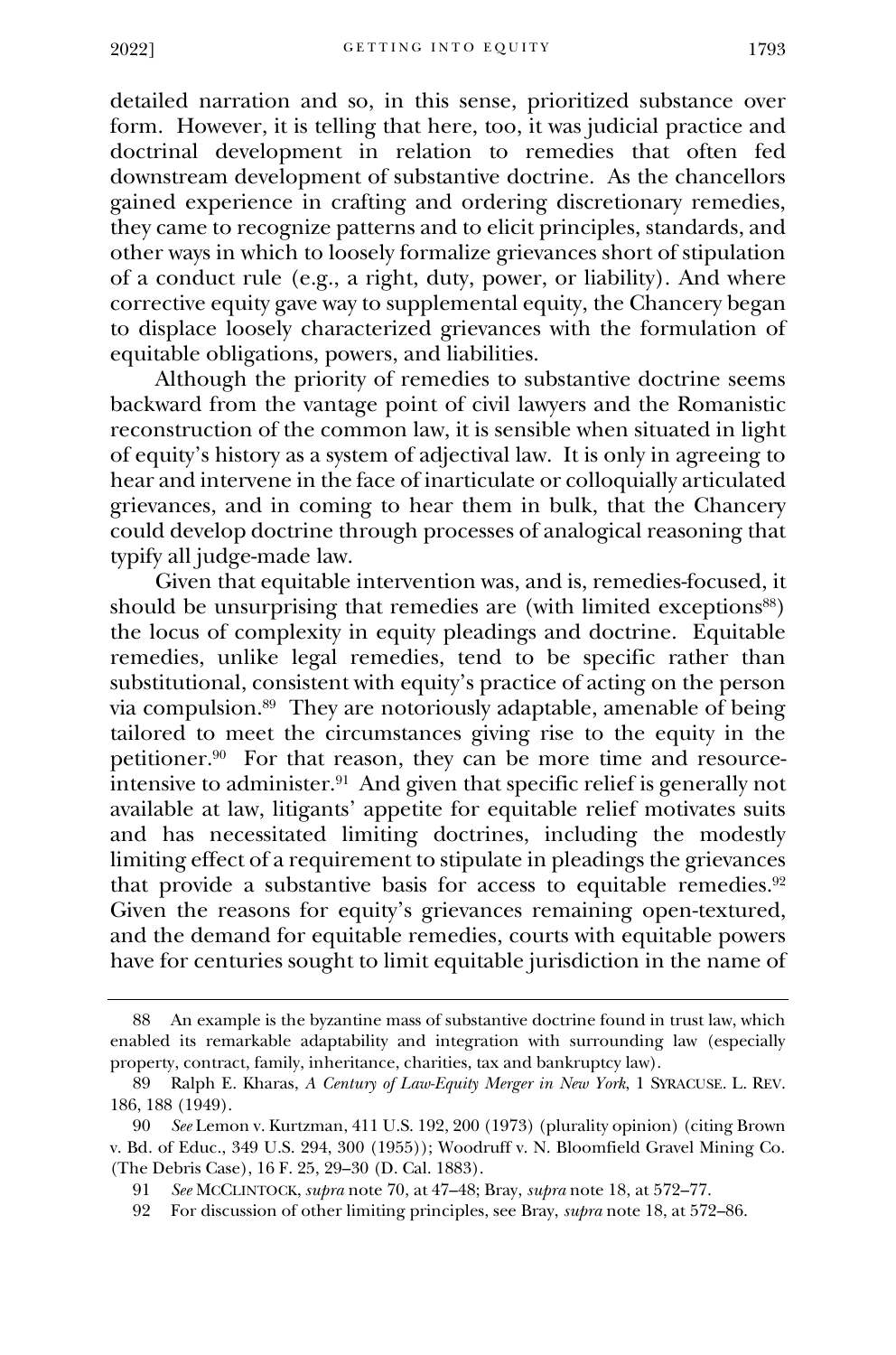protecting the integrity and stability of first-order law (common law and legislation). If equity is ever at risk of overstepping, it is because it offers comparatively attractive remedies on the basis of triggers (grievances) that are supple and so (ironically) inviting of misuse by the cunning.<sup>93</sup>

Equity has multiple mechanisms for regulating access. These mechanisms can be used to make it more difficult for opportunistic, remedies-driven petitioners to get into equity. As noted above, its development of substantive doctrine presents soft constraints. More importantly, many of equity's maxims have a direct or indirect cabining effect, serving as reminders of practices that limit equity jurisdiction.<sup>94</sup> But perhaps the most powerful mechanism is the judge fluent in equity, one who is mindful that intervention sounding in corrective equity is meant to be exceptional, and aware that the cautious exercise of ample discretion is the most important factor in determining whether equity will be served where it ought to be and restrained where petitioners ought to be turned back to law.

That is why one of the widely known characteristics of equitable remedies is so important: namely, that they are robustly discretionary.<sup>95</sup> Judges in equity have discretion in determining whether, as a matter of substantive doctrine, petitioners have "an equity" that warrants intervention (i.e., that establishes prima facie eligibility for an equitable remedy) as well as in selecting and tailoring remedies and providing for compliance with remedial orders.<sup>96</sup>

Viewed now from the perspective of remedies, one can further appreciate the muddle generated by the post-fusion assimilation of equitable with legal "causes of action." As a matter of law, the enjoyment of a primary right generates a secondary entitlement to a remedy upon proof that the right was, in fact, actionably violated (i.e., that the right-holder was wronged). Reference to a "cause of action" is natural and innocent in this context because the plaintiff's fixed legal entitlement grounds a settled expectation of a remedy.

But things are different as a matter of corrective equity. Here, ordinarily, the petitioner has *no (reasonable or recognized) settled expectation* of any equitable remedy, much less a particular one, even if

<sup>93</sup> On the vulnerability of equitable remedies to opportunistic abuse, see Bray, *supra*  note 18, at 534, 572–78.

<sup>94</sup> *See* Bray, *supra* note 18, at 582–86.

<sup>95</sup> *See* Virginian Ry. Co. v. Sys. Fed'n No. 40, 300 U.S. 515, 551 (1937) ("[T]he extent to which equity will go to give relief where there is no adequate remedy at law is not a matter of fixed rule. It rests rather in the sound discretion of the court.").

<sup>96</sup> MCCLINTOCK, *supra* note 70, at 2 ("[I]t is still true that most of the rules of equity are characterized by a greater flexibility than those of the common law, and that courts possess greater discretion in administering equitable remedies than even the same courts have in administering common-law remedies.").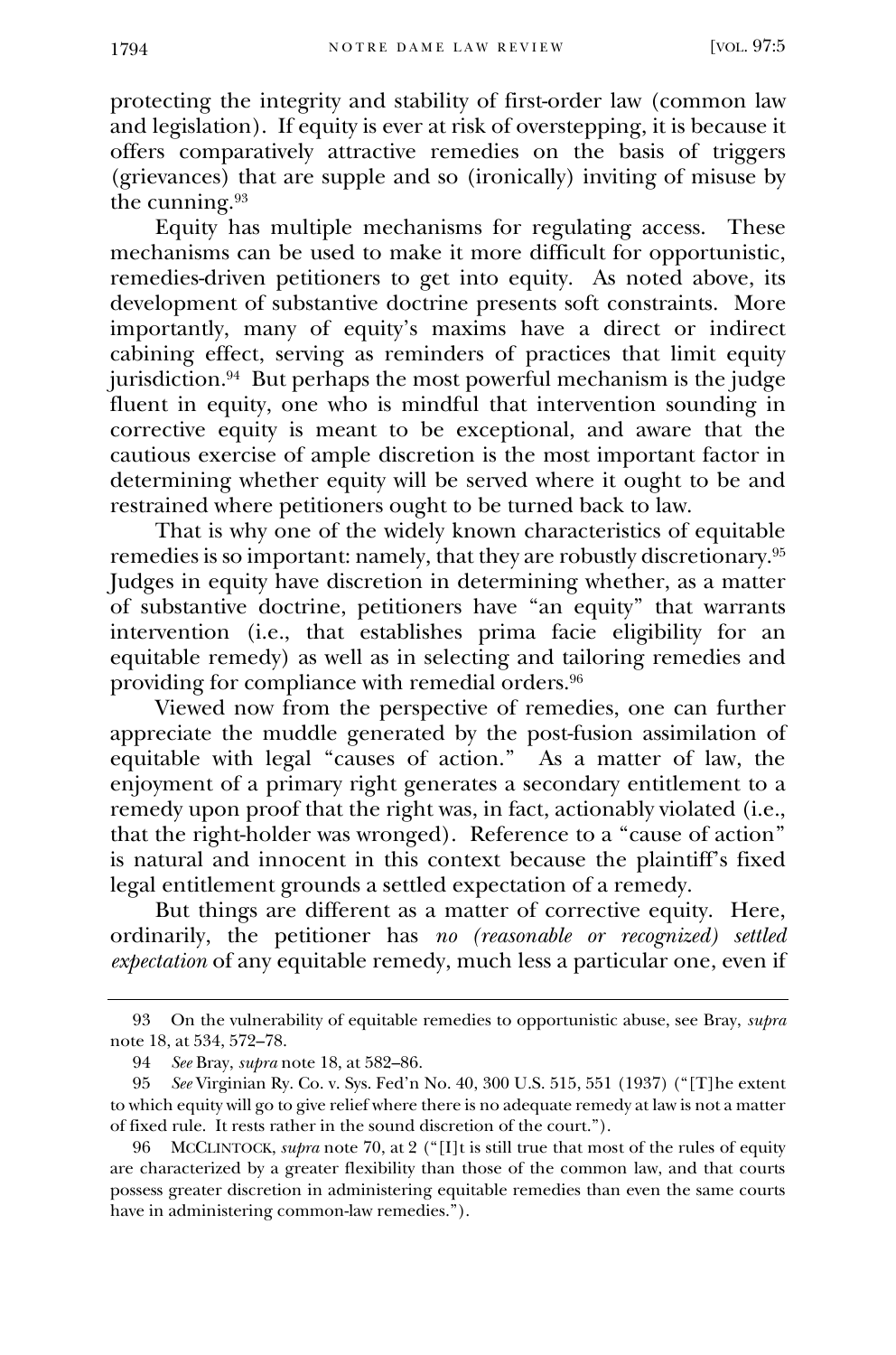the suit is well founded in that the grievance and record reveal an equity warranting relief.<sup>97</sup> Again, judges in equity have inherent discretion whether and how to remedy well-founded grievances. In exercising that discretion soundly, they must look to a range of considerations that are generally not pertinent to the award of legal remedies (e.g., the relative equities of the petitioner and respondent and potentially destabilizing effects on surrounding law). Finally, even if a petitioner succeeds in securing an equitable remedy, its extent is subject to discretionary adjustment and tailoring, as well as modification and dissolution as circumstances change.<sup>98</sup> All of this is lost in the linear thinking about the relationship between "wrongs" and "remedies" encouraged by talk of "causes of action" in equity.

# IV. CONTEMPORARY IMPLICATIONS

<span id="page-32-0"></span>Some of the implications of the analysis here are straightforward. First, and easiest of all, this analysis should encourage courts not to ask whether there is an "equitable cause of action." At best, the expression is subject to misunderstanding, if a court means only that there is sufficient ground for equitable intervention. More likely, the expression leads the courts to assimilate the bases for equitable relief to those of law. The phrase should be retired, and courts should instead ask whether there is a basis for equitable intervention, or whether there is equitable jurisdiction, or whether the suit is cognizable in equity, or whether there are grounds for equitable relief, and so on. The preceding formulations are effectively identical.

Second, this analysis emphasizes that equity cannot be static. *Grupo Mexicano*<sup>99</sup> itself recognizes that some development in equity is necessary,<sup>100</sup> and this has long been the position of the Court. For example, the Court has said: "From the beginning, the phrase 'suits in equity' has been understood to refer to suits in which relief is sought according to the principles applied by the English court of chancery

<sup>97</sup> MCCLINTOCK, *supra* note 70, at 49 (1948) ("Equitable relief cannot be demanded as a matter of right whenever specified facts are shown; but is granted in the discretion of the court, by which is meant a 'judicial discretion' to be exercised by applying established principles of equity to the situation presented by all of the facts in the case, and adapting the remedy to accomplish the most equitable result possible."). For an explanation of substantive doctrine situated in corrective equity, see Neave & Weinberg, *supra* note 51, at 27 ("The plaintiff in such a case cannot point to a category and assert his right to a remedy on the basis of such a category. Rather, he must persuade the court to provide a remedy on the basis of the facts of his particular case.").

<sup>98</sup> *See* Bray, *supra* note 18, at 547 n.81, 583.

<sup>99</sup> Grupo Mexicano de Desarrollo, S.A. v. All. Bond Fund, Inc., 527 U.S. 308 (1999).

<sup>100</sup> *See* Bray, *supra* note 8, at 1010 n.61.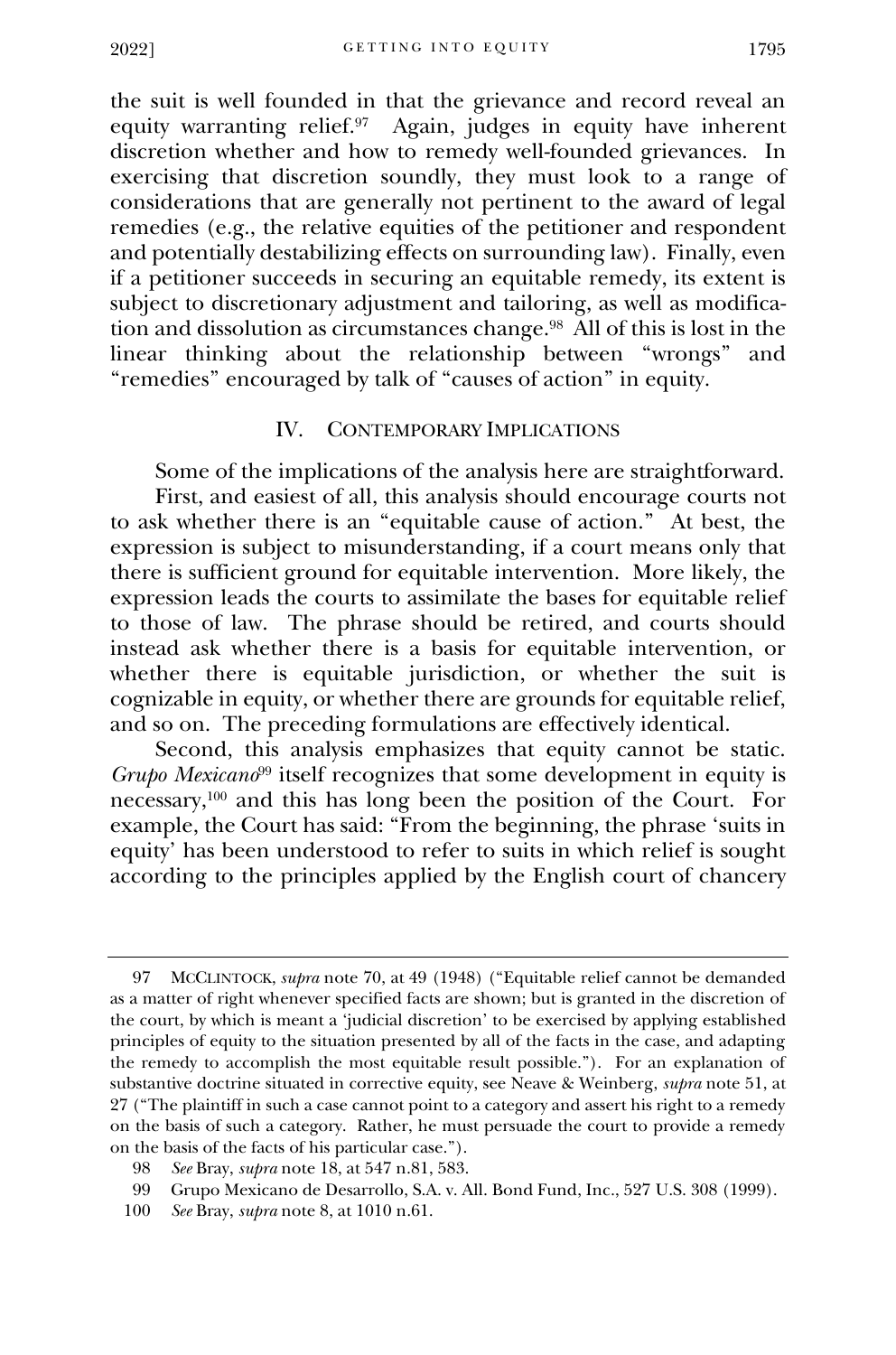before 1789, as they have been developed in the federal courts."<sup>101</sup> The account given in this Article, especially the argument that equity is adjectival, supports the argument by James Pfander and Jacob Wentzel that relief in equity has to change and adjust as the relief in law does. $102$ If law is not static, the equity that corrects and supplements it cannot be static either.

Third, the development of equity needs to happen through the ication of traditional equitable principles. These include application of traditional equitable principles. principles of potency, as well as principles of limitation. These principles about when equity will and will not act are still there, and they need no specific authorization in order to continue shaping the equitable claims, defenses, and remedies of the federal courts. This is perhaps the lesson of the reference to "equity" in Article III of the Constitution,<sup>103</sup> and certainly of the reference to "equity" in the Judiciary Act of 1789.<sup>104</sup> Hence the availability of an equitable remedy does not need to be tied to a provision of the Bill of Rights or to the Supremacy Clause.

Fourth, this analysis shows that the texture of equitable principles and doctrines is different. Law is more likely to have elements in a cause of action. Equity is more likely to have triggers to permit the exercise of judicial power,<sup>105</sup> along with focal considerations to guide the exercise of that power.<sup>106</sup> And yet even if the trigger is activated, there is still a residual discretion for equity not to act.<sup>107</sup>

One application of this point about equity's texture is that we should avoid the mistake of thinking that any list of elements or any multi-factor test will encompass all the considerations for the grant of an equitable remedy. In other words, there is more to the decision about a permanent injunction in federal court than simply applying

<sup>101</sup> Gordon v. Washington, 295 U.S. 30, 36 (1935).

<sup>102</sup> *See* Pfander & Wentzel, *supra* note 1. This works in both directions, both with equity confronting new challenges and with equity no longer needing to act. On the latter, see, e.g., Dairy Queen, Inc. v. Wood, 369 U.S. 469, 478 n.19 (1962) ("It was settled in *Beacon Theatres* that procedural changes which remove the inadequacy of a remedy at law may sharply diminish the scope of traditional equitable remedies by making them unnecessary in many cases."); N. Pac. R.R. Co. v. Amacker, 46 F. 233, 236 (C.C.D. Mont. 1891) ("The perfecting of legal proceedings has often done away with the necessity of a resort to equitable remedies.").

<sup>103</sup> U.S. CONST. art. 3, § 2.

<sup>104</sup> Judiciary Act of 1789, ch. 20, 1 Stat. 73 (1789).

<sup>105</sup> *See* Smith, *supra* note 15, at 1084–89. For further discussion of the relationship of "triggers" and "grievances," see *supra* note 44.

<sup>106</sup> *See* Bray, *supra* note 18, at 584–86.

<sup>107</sup> *See* Henry J. Friendly, *Indiscretion About Discretion*, 31 EMORY L.J. 747, 778 n.116 (1982) (noting a trial court's "discretion . . . to withhold a permanent injunction as unnecessary even when the plaintiff has made out all the other elements of his case").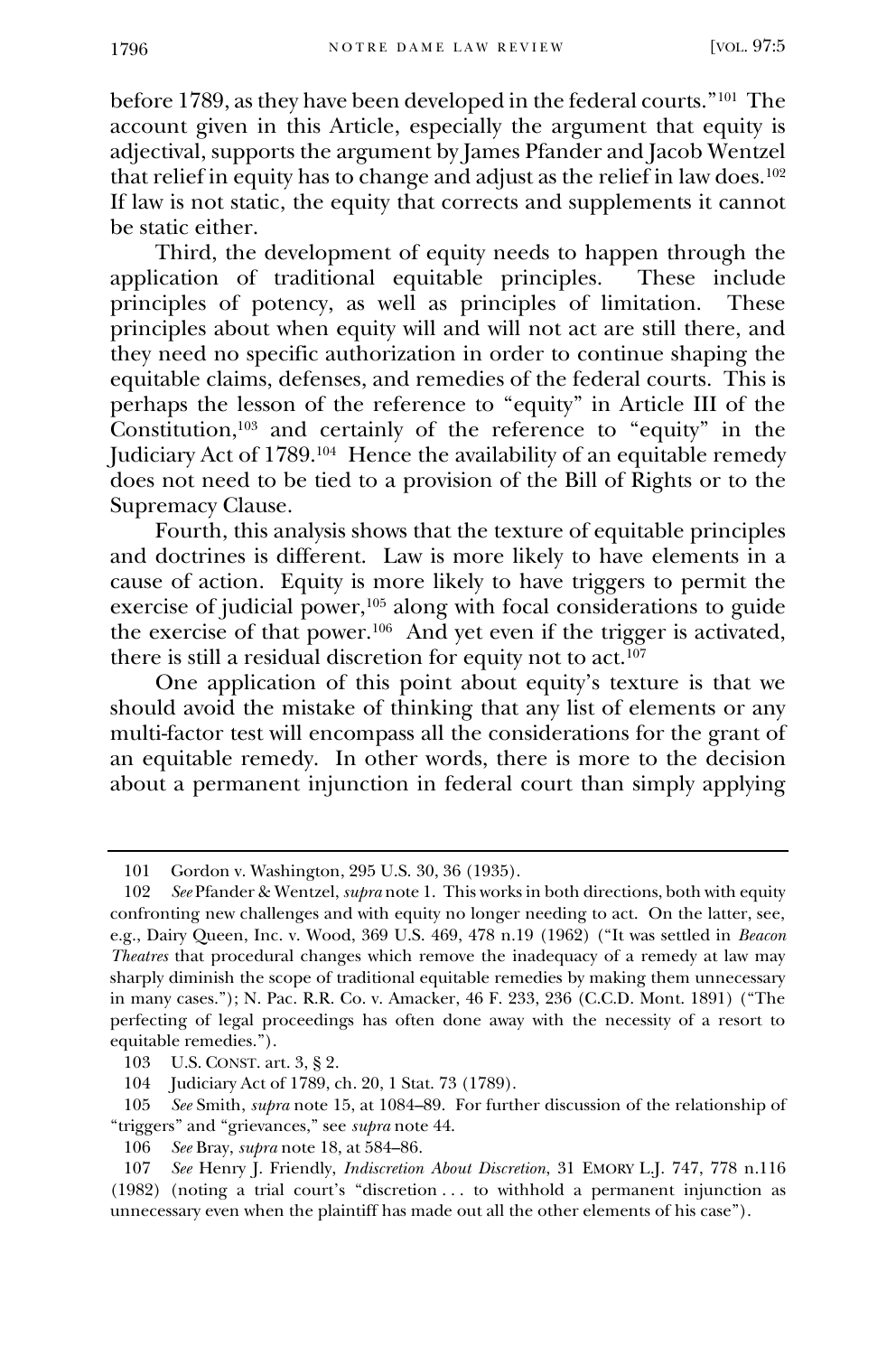*eBay v. MercExchange*, <sup>108</sup> and there is more to a preliminary injunction than just applying *Winter v. Natural Resources Defense Council*. 109 Another application is that the distinctive texture of equitable claims further strengthens the arguments by John Goldberg and Henry Smith that equitable grievances, even ones that are routinized, should not be treated as torts.<sup>110</sup>

Fifth, this analysis helps illuminate why the Supreme Court's equity cases so often tend to merge together considerations of justiciability, merits, and remedy. Other scholars have skillfully analyzed the interplay of these considerations,<sup>111</sup> but in this less equity-conscious age some may miss that this interplay is different in law and in equity.<sup>112</sup> For legal claims, justiciability is a threshold, and once through the door the plaintiff is able to obtain remedies without much consideration of whether the plaintiff just barely made it over the threshold. But in equity it all connects—the broader and deeper the remedy the plaintiff wants, the stronger the plaintiff's story needs to be.<sup>113</sup> This interplay is the result of equity's not having causes of action: the cause of action delimits the scope and relief in a legal suit, but without that limiting principle in equity, others are needed. Put differently, this is an instance of the "paradox at the heart of equitable remedies": these remedies give courts the greatest capacity for managing the parties, and yet courts often decline to issue these remedies precisely "on the ground that they would require too much management of the

<sup>108</sup> 547 U.S. 388 (2006). In other words, Mark Gergen, John Golden, and Henry Smith were right. *See* Mark P. Gergen, John M. Golden & Henry E. Smith, *The Supreme Court's Accidental Revolution? The Test for Permanent Injunctions*, 112 COLUM. L. REV. 203, 219–30 (2012).

<sup>109</sup> 555 U.S. 7 (2008).

<sup>110</sup> John C.P. Goldberg & Henry E. Smith, *Wrongful Fusion: Equity and Tort*, *in* EQUITY AND LAW, *supra* note 9, at 309, 310.

<sup>111</sup> *E.g.*, Richard H. Fallon, Jr., *The Linkage Between Justiciability and Remedies—and Their Connections to Substantive Rights*, 92 VA. L. REV. 633 (2006).

<sup>112</sup> For an exception, see Ernest Young, *Standing, Equity, and Injury in Fact*, 97 NOTRE DAME L. REV. 1885 (2022).

<sup>113</sup> *See, e.g.*, Paine v. Upton, 87 N.Y. 327, 337 (1882) (Andrews, C.J.) ("The granting or refusing of equitable relief on the ground of mistake may depend, to some extent, on the fact whether the contract is executory or executed. The court might very well refuse the specific performance of a contract for the sale of land, in respect to which a mistake is alleged, and leave the party to his remedy at law, when it would not interfere, if the contract had been executed."). It is no accident that most of the abstention doctrines originate in equity; these doctrines show how concerns about the merits and the remedies feed back into abstention ab initio. For discussion and critique, see Kellen Funk, *Equity's Federalism*, 97 NOTRE DAME L. REV. 2057 (2022); Fred O. Smith, Jr., *Abstaining Equally*, 97 NOTRE DAME L. REV. 2095 (2022); Lael Weinberger, *Frankfurter, Abstention Doctrine, and the Development of Modern Federalism: A History and Three Futures*, 87 U. CHI. L. REV. 1737 (2020).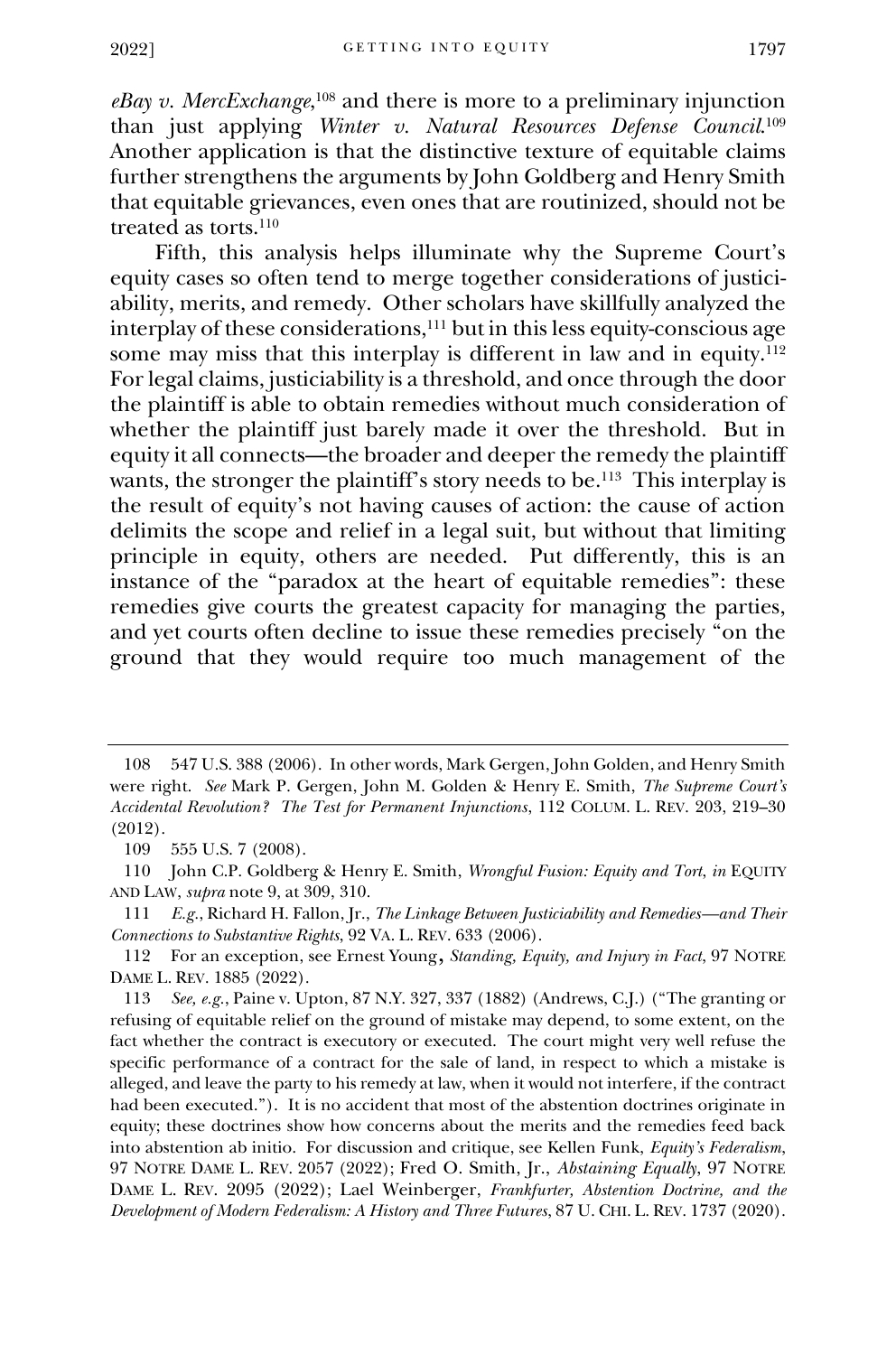parties."<sup>114</sup> The fact that equity lacks the rigid boundaries and limits of law, especially the cause of action, makes this paradox more intelligible.

Sixth, this analysis is a reminder of why a statute-focused legal culture makes it harder for lawyers, judges, and scholars to have an intuitive feel for equity. Equity is the general law *par excellence*, the law least likely to be jurisdiction-specific and most likely to have contact with more general principles of litigation morality and fair play.<sup>115</sup> It is also the law that is most difficult to codify. Yet in the legal culture of the late-twentieth and early-twenty-first centuries, there is a strong appetite for demanding a specific legal authorization for every claim, and so the tendency is to speak of a case like *In re Debs* as being a *nonstatutory claim*. 116 That label assumes a statutory claim as the default. In a legal world with these premises—law is local, law is codified, and the default is a claim with specific statutory authorization—equity has to scramble to keep its footing.<sup>117</sup>

These implications follow rather straightforwardly from the preceding analysis. But they are also easy because they are unapplied. To say that traditional equitable principles should govern does not say what the result should be in cases that are hard or novel.

But even in those cases, the courts should not require a "cause of action" in equity, but they should consider the scope and intensity of the remedy in deciding whether there is equitable jurisdiction. One of the problems with asking whether there is a cause of action in equity is that it encourages a bifurcation between the "cause of action," which can be assessed and adjudicated first, and the "remedy," which can then be taken up. But equity does not know that bifurcation. There is a constant interplay between the question of whether the plaintiff *should be in equity* and the question of what the plaintiff *wants from equity*. 118

#### **CONCLUSION**

<span id="page-35-0"></span>For two centuries, common lawyers have talked about a "cause of action." But what they mean by that has not been constant. One sense of a cause of action is a legal entitlement to sue, and this is a familiar and fundamental concept in the common law. But "cause of action"

<sup>114</sup> Samuel L. Bray, *Remedies, Meet Economics; Economics, Meet Remedies*, 38 OXFORD J. LEGAL STUD. 71, 83 (2018).

<sup>115</sup> On general law, see Stephen E. Sachs, *Finding Law*, 107 CALIF. L. REV. 527 (2019).

<sup>116</sup> Note, *Protecting the Public Interest: Nonstatutory Suits by the United States*, 89 YALE L.J. 118 (1979).

<sup>117</sup> *See, e.g.*, Andrew Kull, *Equity's Atrophy*, 97 NOTRE DAME L. REV. 1799 (2022).

<sup>118</sup> *See, e.g.*, City of L.A. v. Lyons, 461 U.S. 95, 111–13 (1983); Massachusetts v. Mellon, 262 U.S. 447 (1923) (consolidated with *Frothingham v. Mellon*).